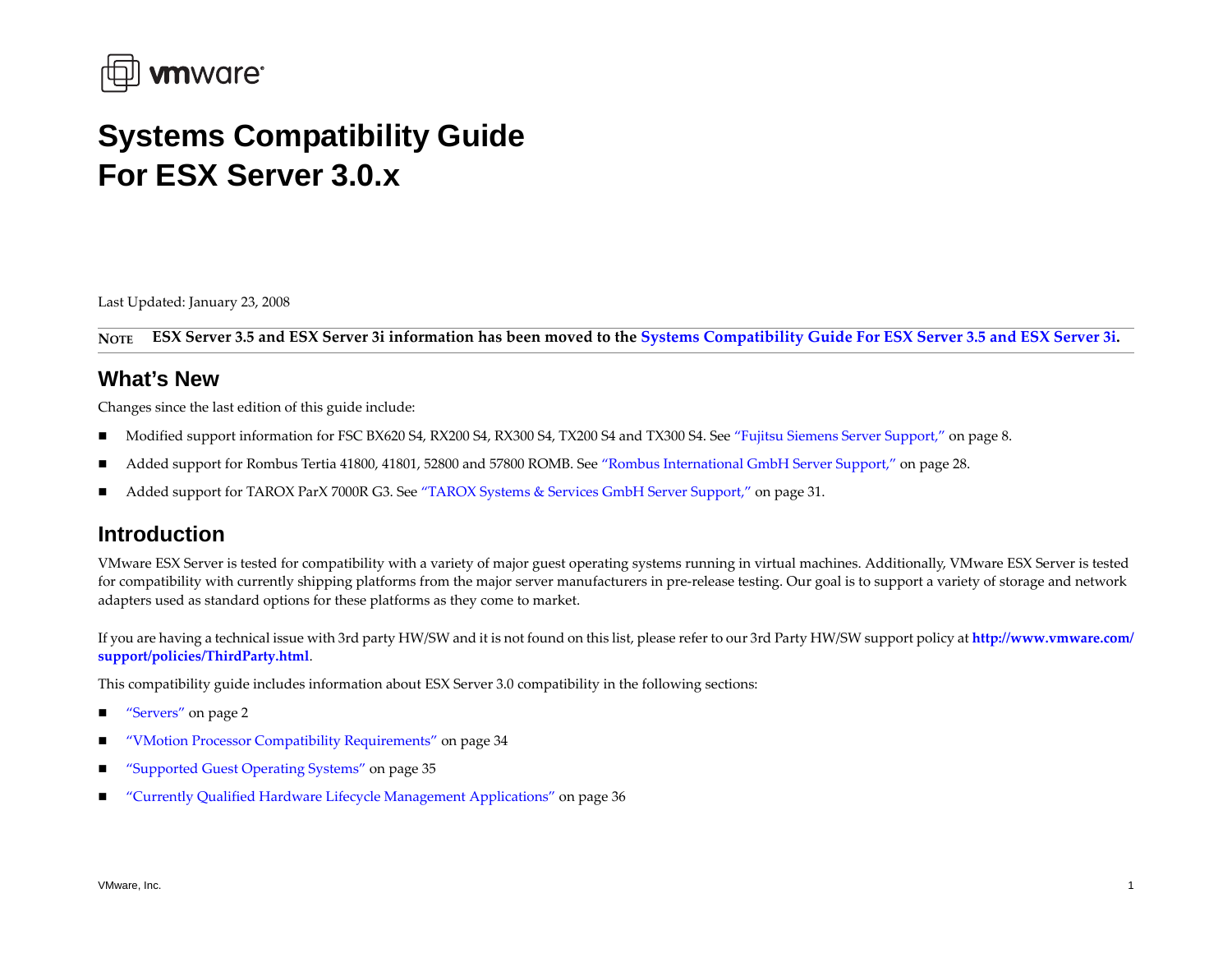

### <span id="page-1-0"></span>**Servers**

**NOTE** The minimum CPU clock speed recommended for ESX Server 3.0 has increased from that recommended for ESX Server 2.x.

#### **Table 1.** Recommended CPU Clock Speed

|                                      | <b>ESX Server 3.0</b> |          | ESX Server 3.0.1 ESX Server 3.0.2 |
|--------------------------------------|-----------------------|----------|-----------------------------------|
| Minimum CPU clock speed              | 1500 MHz              | 1500 MHz | 1500 MHz                          |
| Minimum CPU clock speed, Virtual SMP | 1500 MHz              | 1500 MHz | 1500 MHz                          |

The following servers are listed and supported for ESX Server:

- $\blacksquare$ "Acer Server [Support,"](#page-2-0) on page 3
- п "Bull Server [Support"](#page-3-0) on page <sup>4</sup>
- $\blacksquare$ "Clearcube Server [Support,"](#page-3-1) on page <sup>4</sup>
- п "Dell Server [Support"](#page-4-0) on page <sup>5</sup>
- п "Digital Henge Server [Support,"](#page-5-0) on page 6
- п "Fujitsu Server [Support"](#page-6-0) on page <sup>7</sup>
- $\blacksquare$ "Fujitsu Siemens Server [Support"](#page-7-0) on page 8
- $\blacksquare$ "HCL Server [Support,"](#page-8-0) on page 9
- "Hewlett Packard Server [Support"](#page-9-0) on page 10
- $\blacksquare$ "Hitachi Server [Support"](#page-12-0) on page 13
- $\blacksquare$ ■ "IBM Server [Support"](#page-12-1) on page 13
- п "Intel Server [Support"](#page-15-0) on page 16
- п ["Langchao](#page-23-0) Server Support," on page <sup>24</sup>
- $\blacksquare$ "Lenovo Server [Support,"](#page-24-1) on page 25
- п ■ *"*MAXDATA Server Support," on page 25
- п "Mitsubishi Server [Support"](#page-24-0) on page 25
- "NEC Server [Support"](#page-25-0) on page 26
- п "Nihon Unisys Ltd. Server [Support,"](#page-26-0) on page <sup>27</sup>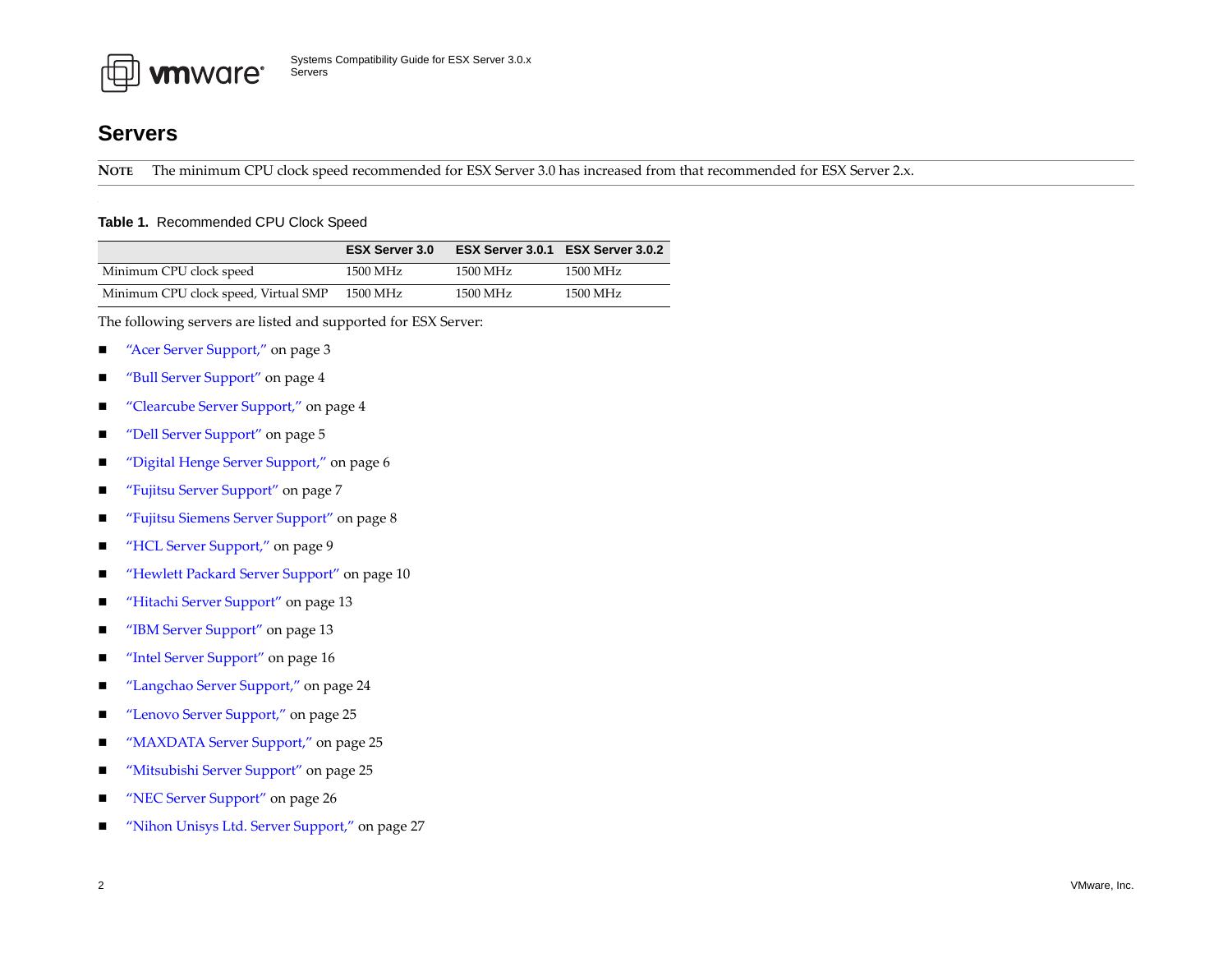

- ["PowerLeader](#page-26-2) Server Support," on page <sup>27</sup>
- "Rackable Systems Server [Support,"](#page-26-1) on page <sup>27</sup>
- п ■ *"*Rombus [International](#page-27-0) GmbH Server Support," on page 28
- ["Samsung](#page-28-0) Server Support," on page 29
- п "Sun Server [Support"](#page-29-0) on page 30
- п ["Supermicro](#page-30-1) Server Support," on page 31
- "TAROX Systems & Services GmbH Server [Support,"](#page-30-0) on page 31
- "Teratec Server [Support,"](#page-30-2) on page 31
- "Unisys Server [Support"](#page-31-0) on page 32
- $\blacksquare$ "Wipro Server [Support,"](#page-32-0) on page 33

**NOTE** The Intel Xeon 5100, 5300 and 7100 series of processors, and the AMD 2000/8000 series of processors are not supported with any of the listed servers unless explicitly footnoted.

**NOTE** Many servers that are qualified with ESX Server 2.5 may not appear on the list for ESX Server 3.x. Several of these are still undergoing certification by VMware or its OEM partners. For specific questions regarding when <sup>a</sup> particular server is planned to be supported with ESX Server 3.x, please contact your server vendor.

VMware works closely with each of its OEMs to drive towards mutual suppor<sup>t</sup> of ESX Server at the time of announcement. Due to different product release cycles, levels of testing, and OEM agreements, not all OEM devices will be supported at the general availability date of <sup>a</sup> new version of ESX Server.

#### <span id="page-2-0"></span>**Table 2.** Acer Server Support

<span id="page-2-3"></span><span id="page-2-2"></span><span id="page-2-1"></span>

| <b>Product</b>                                                    | <b>Model</b> | <b>ESX Server</b><br>3.0                     | <b>ESX Server</b><br>3.0.1 | <b>ESX Server</b><br>3.0.2 |
|-------------------------------------------------------------------|--------------|----------------------------------------------|----------------------------|----------------------------|
|                                                                   |              |                                              |                            |                            |
| Altos                                                             | R920         |                                              |                            | $x^{1,2,3}$                |
|                                                                   |              | Quad-core Intel Xeon 7300 series processors. |                            |                            |
| <sup>2</sup> With bios version SFC4UR.868.01.00.0010.050420071510 |              |                                              |                            |                            |
| <sup>3</sup> ESX Server 3.0.2 Update 1                            |              |                                              |                            |                            |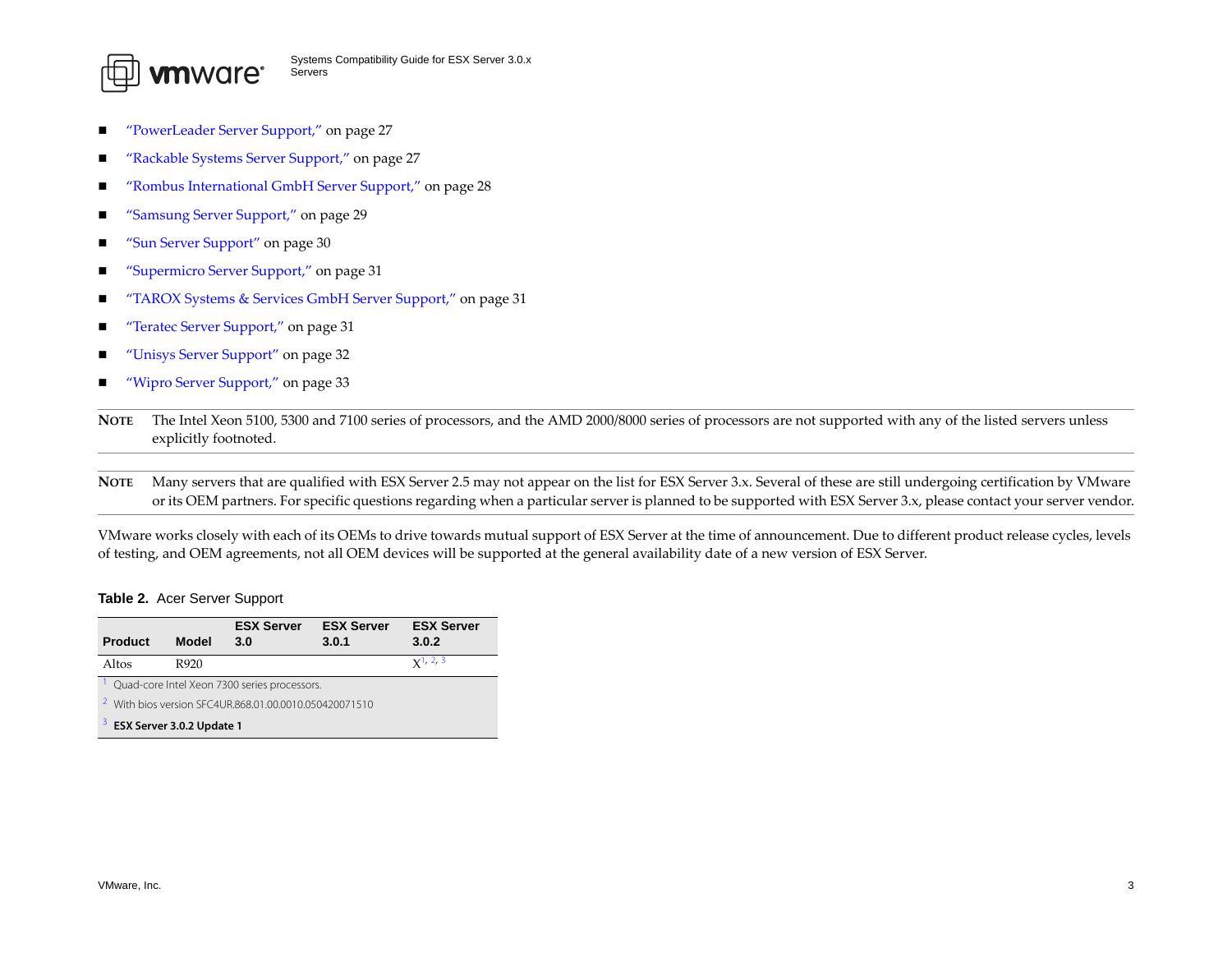#### <span id="page-3-0"></span>**Table 3.** Bull Server Support

| <b>Product</b>                                            | <b>Model</b>                                 | <b>ESX Server 3.0</b> | ESX Server 3.0.1 | <b>ESX Server 3.0.2</b> |
|-----------------------------------------------------------|----------------------------------------------|-----------------------|------------------|-------------------------|
| Express5800                                               | 120Rh-2                                      | $X^1$                 | $X^1$            | $X^1$                   |
|                                                           | 140Rd-4                                      | $X^2$                 | $X^2$            | $X^2$                   |
| NovaScale                                                 | 2021                                         | $X^1$                 | $X^1$            | $X^1$                   |
|                                                           | <b>B260</b>                                  |                       | $X2$ , 4, 5      | $X2$ , 4, 5             |
|                                                           | <b>B280</b>                                  |                       | $X^{2, 4, 5}$    | $X^2$ , 4, 5            |
|                                                           | R440                                         | $X^{3, 4}$            | $X^3$ , 4, 5     | $X^3$ , 4, 5            |
|                                                           | R460                                         | $X^{3, 4}$            | $X^{3, 4, 5}$    | $X^{3, 4, 5}$           |
|                                                           | R480                                         |                       | $X^6$            | $X^6$                   |
|                                                           | R480 E1                                      |                       |                  | $X^{7, 8}$              |
|                                                           | T860                                         | $X^{3, 4}$            | $X^{3, 4, 5}$    | $X^{3, 4, 5}$           |
|                                                           | T880                                         |                       | $X^6$            | $X^6$                   |
| <sup>1</sup> Single-core processor support only.          |                                              |                       |                  |                         |
| <sup>2</sup> Dual-core processor support only.            |                                              |                       |                  |                         |
| 3                                                         | Dual-core Intel Xeon 5000 series processors. |                       |                  |                         |
| <sup>4</sup> Dual-core Intel Xeon 5100 series processors. |                                              |                       |                  |                         |
| 5 Quad-core Intel Xeon 5300 series processors.            |                                              |                       |                  |                         |
| 6                                                         | Dual-core Intel Xeon 7100 series processors. |                       |                  |                         |
| 7 Quad-core Intel Xeon 7300 series processors.            |                                              |                       |                  |                         |
| <b>8 FSY Server 3 0 2 Undate 1</b>                        |                                              |                       |                  |                         |

# <span id="page-3-12"></span><span id="page-3-11"></span><span id="page-3-10"></span><span id="page-3-9"></span><span id="page-3-8"></span><span id="page-3-7"></span><span id="page-3-6"></span><span id="page-3-5"></span>**ESX Server 3.0.2 Update 1.**

#### <span id="page-3-1"></span>**Table 4.** Clearcube Server Support

<span id="page-3-4"></span><span id="page-3-3"></span><span id="page-3-2"></span>

|                                                                                     |       | <b>ESX Server</b> | <b>ESX Server</b> | <b>ESX Server</b> |
|-------------------------------------------------------------------------------------|-------|-------------------|-------------------|-------------------|
| <b>Product</b>                                                                      | Model | 3.0               | 3.0.1             | 3.0.2             |
| Clearcube                                                                           | R2200 |                   | $x^1$ , 2, 3      | $x^1$ , 2, 3      |
| Dual-core Intel Xeon processor support.                                             |       |                   |                   |                   |
| <sup>2</sup> CPU SL8P2 support.                                                     |       |                   |                   |                   |
| <sup>3</sup> Supports booting from SATA Disks. VMFS is not supported on SATA Disks. |       |                   |                   |                   |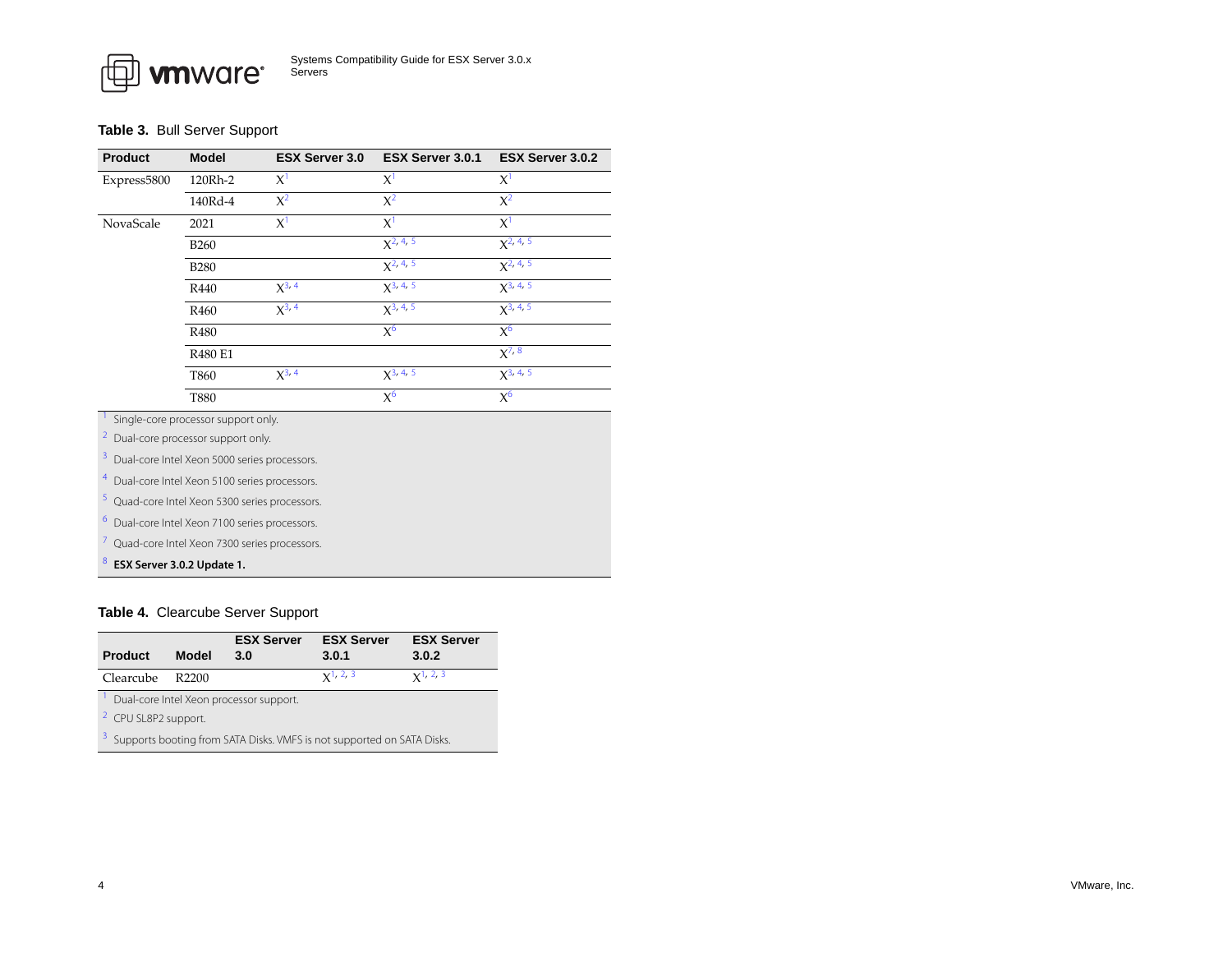#### <span id="page-4-0"></span>**Table 5.** Dell Server Support

| Product   | <b>Model</b> | <b>ESX Server 3.0</b> | ESX Server 3.0.1       | <b>ESX Server 3.0.2</b>      |
|-----------|--------------|-----------------------|------------------------|------------------------------|
| PowerEdge | 1850         | $X^1$                 | X <sup>1</sup>         | X <sup>1</sup>               |
|           | 1855         | $X^1$                 | X <sup>1</sup>         | $X^1$                        |
|           | 1950         | $X^{4, 5}$            | $X^{4, 5, 7}$          | $X^{4, 5, 6, 7, 8}$          |
|           | 1950 III     |                       |                        | $X^{9, 13}$                  |
|           | 1955         | $X^{4,5}$             | $X$ <sup>4, 5, 7</sup> | $X^{4, 5, 6, 7, 8}$          |
|           | 2600         | X                     | X                      | X                            |
|           | 2650         | X                     | X                      | X                            |
|           | 2800         | X <sup>1</sup>        | X <sup>1</sup>         | X <sup>1</sup>               |
|           | 2850         | X <sup>1</sup>        | X <sup>1</sup>         | $X^1$                        |
|           | 2900         | $X^{4, 5}$            | $X^{4, 5, 7}$          | $X^{4, 5, 6, 7, 8}$          |
|           | 2900 III     |                       |                        | $X^{9, 13}$                  |
|           | 2950         | $X^{4, 5}$            | $X^{4, 5, 7}$          | $X$ <sup>4, 5, 6, 7, 8</sup> |
|           | 2950 III     |                       |                        | $X^{9, 13}$                  |
|           | 2970         |                       | X                      | X                            |

<span id="page-4-1"></span>Both single and dual-core Intel processor support.

2Dual-core processor support only.

3Single-core processor support only.

<span id="page-4-2"></span>4Dual core Intel Xeon 5000 series processors.

<span id="page-4-3"></span>Dual core Intel Xeon 5100 series processors.

<span id="page-4-5"></span>Dual-core Intel Xeon 5100 series processors including support for same G0-Stepping configurations.

<span id="page-4-4"></span>7Quad core Intel Xeon 5300 series processors.

<span id="page-4-6"></span>Quad-core Intel Xeon 5300 series processors including support for same G0-Stepping configurations.

<span id="page-4-7"></span>9Quad-Core Intel Xeon 5400 series processors.

<span id="page-4-9"></span><sup>10</sup> Dual core Intel Xeon 7000 series processors.

<span id="page-4-10"></span><sup>11</sup> Dual core Intel Xeon 7100 series processors.

<span id="page-4-11"></span><sup>12</sup> Quad core Intel Xeon 7300 series processors.

<span id="page-4-8"></span>13 **ESX Server 3.0.2 Update 1**.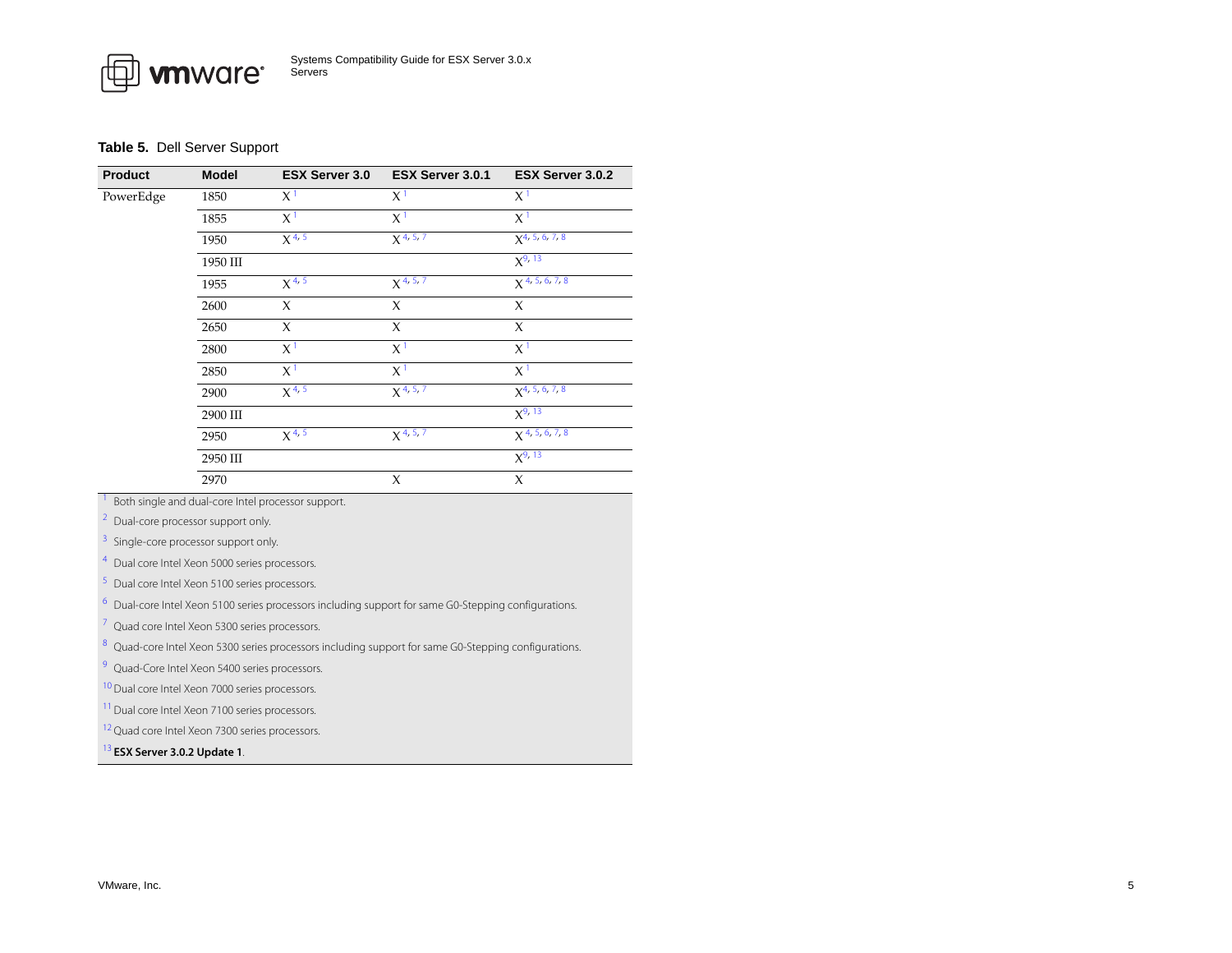| <b>Product</b>                                                 | <b>Model</b> | <b>ESX Server 3.0</b>                              | ESX Server 3.0.1                                                                                   | <b>ESX Server 3.0.2</b> |  |
|----------------------------------------------------------------|--------------|----------------------------------------------------|----------------------------------------------------------------------------------------------------|-------------------------|--|
| PowerEdge                                                      | 6650         | X                                                  | X                                                                                                  | X                       |  |
| (continued)                                                    | 6800         | $X^{1, 10}$                                        | $\chi$ 1, 10, 11                                                                                   | $\chi$ 1, 10, 11        |  |
|                                                                | 6850         | $\chi$ 1, 10                                       | $\chi$ 1, 10, 11                                                                                   | $\chi$ 1, 10, 11        |  |
|                                                                | 6950         |                                                    | X                                                                                                  | X                       |  |
|                                                                | R900         |                                                    |                                                                                                    | $X^{12, 13}$            |  |
|                                                                |              | Both single and dual-core Intel processor support. |                                                                                                    |                         |  |
| $\overline{z}$<br>Dual-core processor support only.            |              |                                                    |                                                                                                    |                         |  |
| 3<br>Single-core processor support only.                       |              |                                                    |                                                                                                    |                         |  |
| $\overline{4}$<br>Dual core Intel Xeon 5000 series processors. |              |                                                    |                                                                                                    |                         |  |
| 5<br>Dual core Intel Xeon 5100 series processors.              |              |                                                    |                                                                                                    |                         |  |
| $\ddot{\mathbf{6}}$                                            |              |                                                    | Dual-core Intel Xeon 5100 series processors including support for same G0-Stepping configurations. |                         |  |
| I.<br>Quad core Intel Xeon 5300 series processors.             |              |                                                    |                                                                                                    |                         |  |
| $\boldsymbol{8}$                                               |              |                                                    | Quad-core Intel Xeon 5300 series processors including support for same G0-Stepping configurations. |                         |  |
| 9<br>Quad-Core Intel Xeon 5400 series processors.              |              |                                                    |                                                                                                    |                         |  |
| <sup>10</sup> Dual core Intel Xeon 7000 series processors.     |              |                                                    |                                                                                                    |                         |  |
| <sup>11</sup> Dual core Intel Xeon 7100 series processors.     |              |                                                    |                                                                                                    |                         |  |
| <sup>12</sup> Quad core Intel Xeon 7300 series processors.     |              |                                                    |                                                                                                    |                         |  |
| <sup>13</sup> ESX Server 3.0.2 Update 1.                       |              |                                                    |                                                                                                    |                         |  |

#### <span id="page-5-0"></span>**Table 6.** Digital Henge Server Support

<span id="page-5-3"></span><span id="page-5-2"></span><span id="page-5-1"></span>

| <b>Product</b>                                                    | <b>Model</b>  | <b>ESX Server</b><br>3.0 | <b>ESX Server</b><br>3.0.1 | <b>ESX Server</b><br>3.0.2 |
|-------------------------------------------------------------------|---------------|--------------------------|----------------------------|----------------------------|
| Inno                                                              | <b>FS7000</b> |                          |                            | $x^{1,2,3}$                |
| Quad-core Intel Xeon 7300 series processors.                      |               |                          |                            |                            |
| <sup>2</sup> With bios version SFC4UR.868.01.00.0010.050420071510 |               |                          |                            |                            |
| $3$ ESX Server 3.0.2 Update 1                                     |               |                          |                            |                            |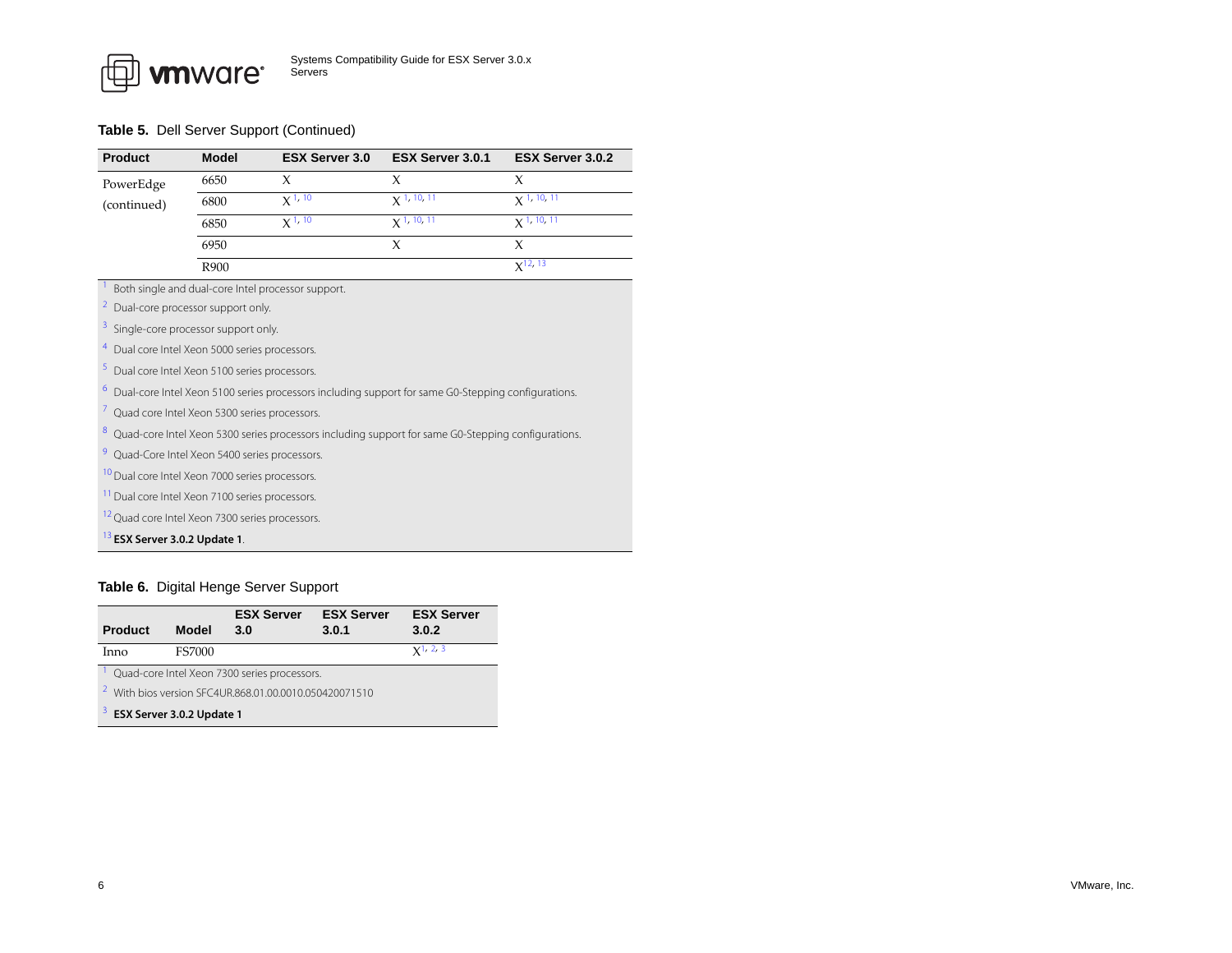#### <span id="page-6-0"></span>**Table 7.** Fujitsu Server Support

| <b>Product</b> | <b>Model</b>                   | ESX Server 3.0 ESX Server 3.0.1 ESX Server 3.0.2 |                           |
|----------------|--------------------------------|--------------------------------------------------|---------------------------|
| Primergy       | $BX620 S2 X^2$                 | $X^2$                                            | $X^2$                     |
|                | BX620 S3 X <sup>4, 5</sup>     | $x^{4, 5, 6}$                                    | $X^{4, 5, 6}$             |
|                | BX620 S4                       | $X^{5, 6, 7}$                                    | $X^{5, 6, 7}$             |
|                | RX300 S2 $X^{1,3,8}$           | $X$ <sup>1, 3, 8</sup>                           | $X$ <sup>1, 3, 8</sup>    |
|                | RX600 S2 $\ X$ <sup>3, 8</sup> | $x^3, 8$                                         | $\overline{\chi}$ 3, 8    |
|                | RX300 S3 $X^{4,5}$             | $\chi$ 4, 5, 6, 7                                | $X$ 4, 5, 6, 7            |
|                | RX600 S3 X <sup>1,8</sup>      | $X$ <sup>1, 8, 9</sup>                           | $X$ <sup>1, 8, 9</sup>    |
|                | TX200 S3 $\ X 4, 5$            | $X$ 4, 5, 6, 7                                   | $X$ <sup>4, 5, 6, 7</sup> |

<span id="page-6-6"></span>Dual-core processor support only.

<span id="page-6-1"></span>2Single-core processor support only.

<span id="page-6-7"></span>3Both single and dual-core Intel processor support.

<span id="page-6-2"></span>4Dual-core Intel Xeon 5000 series processors.

<span id="page-6-3"></span>Dual-core Intel Xeon 5100 series processor.

<span id="page-6-4"></span>Quad-core Intel Xeon 5300 series processor.

<span id="page-6-5"></span>7Single socket quad-core Intel Xeon 5300 series processor.

<span id="page-6-8"></span>Dual-core Intel Xeon 7000 series processor.

<span id="page-6-9"></span>9Dual-core Intel Xeon 7100 series processor.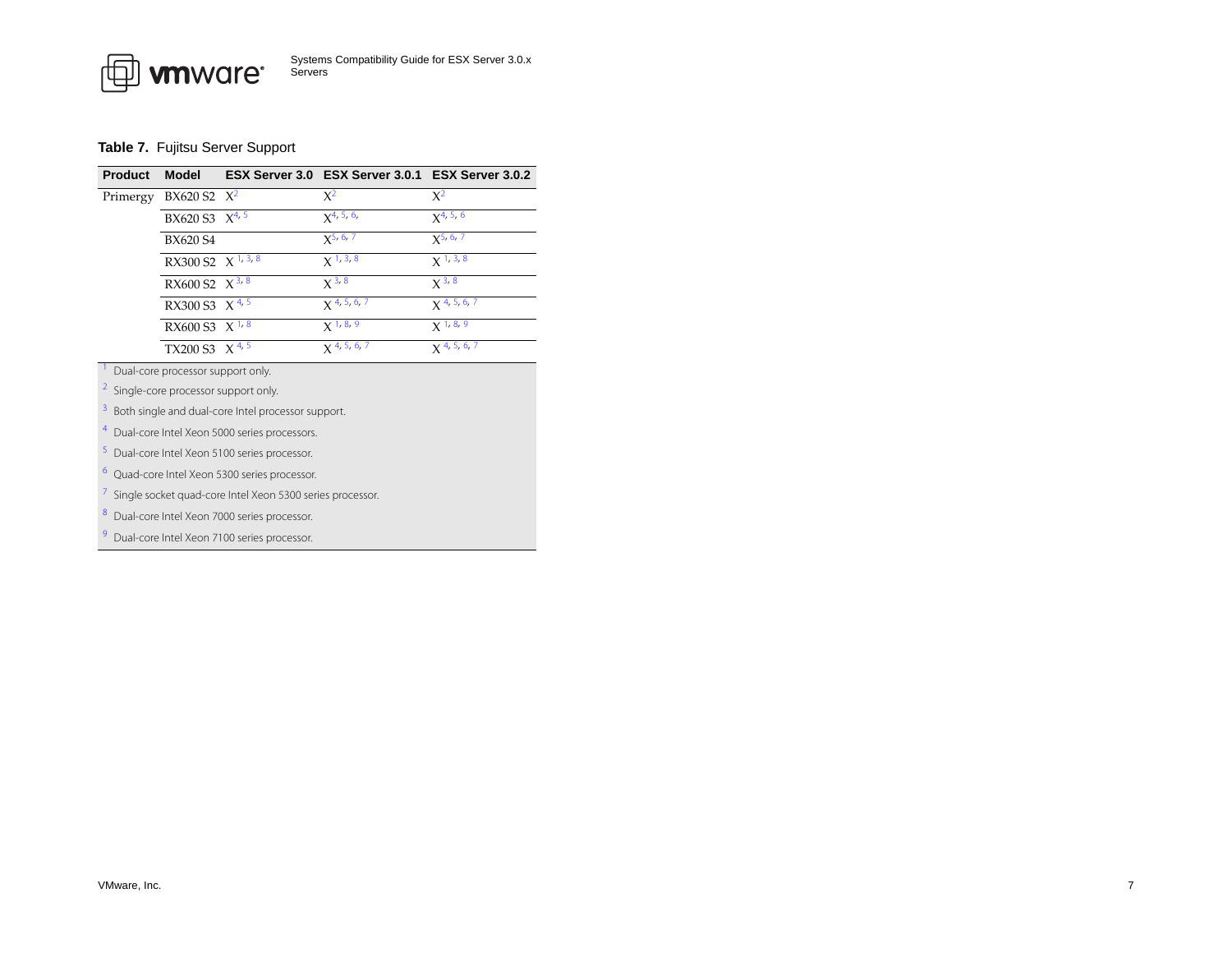| <b>vm</b> ware <sup>®</sup> | Systems Compatibility Guide for ESX Server 3.0.x<br>Servers |
|-----------------------------|-------------------------------------------------------------|
|-----------------------------|-------------------------------------------------------------|

### <span id="page-7-0"></span>**Table 8.** Fujitsu Siemens Server Support

₶

| <b>Product</b> | <b>Model</b>    |                                | ESX Server 3.0 ESX Server 3.0.1 ESX Server 3.0.2 |                                         |
|----------------|-----------------|--------------------------------|--------------------------------------------------|-----------------------------------------|
| Primergy       | BX620 S2        | $X^2$                          | $X^2$                                            | $X^2$                                   |
|                | <b>BX620 S3</b> | $X^{1, 8, 9}$                  | $X^{4, 8, 9, 10, 11}$                            | $X^{4, 8, 9, 10, 11}$                   |
|                | <b>BX620 S4</b> |                                | $X$ <sup>1, 4, 9, 10, 11</sup>                   | $X$ <sup>1</sup> , 4, 9, 10, 11, 12, 18 |
|                | <b>BX630</b>    | $X^{1, 6, 16}$                 | $X^{1, 6, 16}$                                   | $X1$ , 6, 16                            |
|                | <b>BX660</b>    | $X^2$                          | $X^2$                                            | $X^2$                                   |
|                | <b>RX200 S3</b> | $X^{8, 9}$                     | $X^8$ , 9, 10, 11                                | $x^{8, 9, 10, 11}$                      |
|                | <b>RX200 S4</b> |                                |                                                  | $X^{9, 10, 11, 12, 18}$                 |
|                | <b>RX220</b>    | $X^{1, 5}$                     | $X^{1, 5}$                                       | $X^{1, 5}$                              |
|                | <b>RX300</b>    | $X^2$                          | $X^2$                                            | $X^2$                                   |
|                | RX300 S2        | $X^{3, 13}$                    | $X^{3, 13}$                                      | $X^{3, 13}$                             |
|                | RX300 S3        | $X$ <sup>1</sup> , 4, 8, 9, 10 | $X$ <sup>1</sup> , 4, 8, 9, 10, 11               | $\chi$ <sup>1</sup> , 4, 8, 9, 10, 11   |
|                | <b>RX300 S4</b> |                                |                                                  | $X^{10, 11, 12, 18}$                    |
|                | <b>RX330 S1</b> |                                | $X^7$                                            | $X^7$                                   |
|                | <b>RX600</b>    | $X^2$                          | $X^2$                                            | $X^2$                                   |
|                | RX600 S2        | $X^{3, 13}$                    | $X^{3, 13}$                                      | $X^{3, 13}$                             |
|                | RX600 S3        | $X^{13}$                       | $X1$ , 13, 14                                    | $X^{1, 13, 14}$                         |
|                | <b>RX600 S4</b> |                                |                                                  | $X^{15, 18}$                            |
|                | <b>RX800</b>    | X                              | X                                                | $\chi$                                  |
|                | <b>RX800 S2</b> | $X^{1, 13}$                    | $X^{1, 13}$                                      | $X^{1, 13}$                             |
|                | <b>RX800 S3</b> |                                | $X^{13, 14, 17}$                                 | $X$ <sup>13, 14, 17</sup>               |
|                | <b>TX200 S3</b> | $X^{8, 9}$                     | $X$ 1, 4, 8, 9, 10, 11                           | $X$ <sup>1, 4, 8, 9, 10, 11</sup>       |
|                | <b>TX200 S4</b> |                                |                                                  | $X^9$ , 10, 11, 12, 18                  |
|                | <b>TX300</b>    | X                              | X                                                | X                                       |
|                | <b>TX300 S2</b> | $X^{3, 13}$                    | $X^{3, 13}$                                      | $X^{3, 13}$                             |
|                | TX300 S3        | $X^{1, 4, 8, 9, 10}$           | $X$ <sup>1, 4, 8, 9, 10, 11</sup>                | $X$ <sup>1</sup> , 4, 8, 9, 10, 11      |
|                | <b>TX300 S4</b> |                                |                                                  | $X$ <sup>10, 11, 12, 18</sup>           |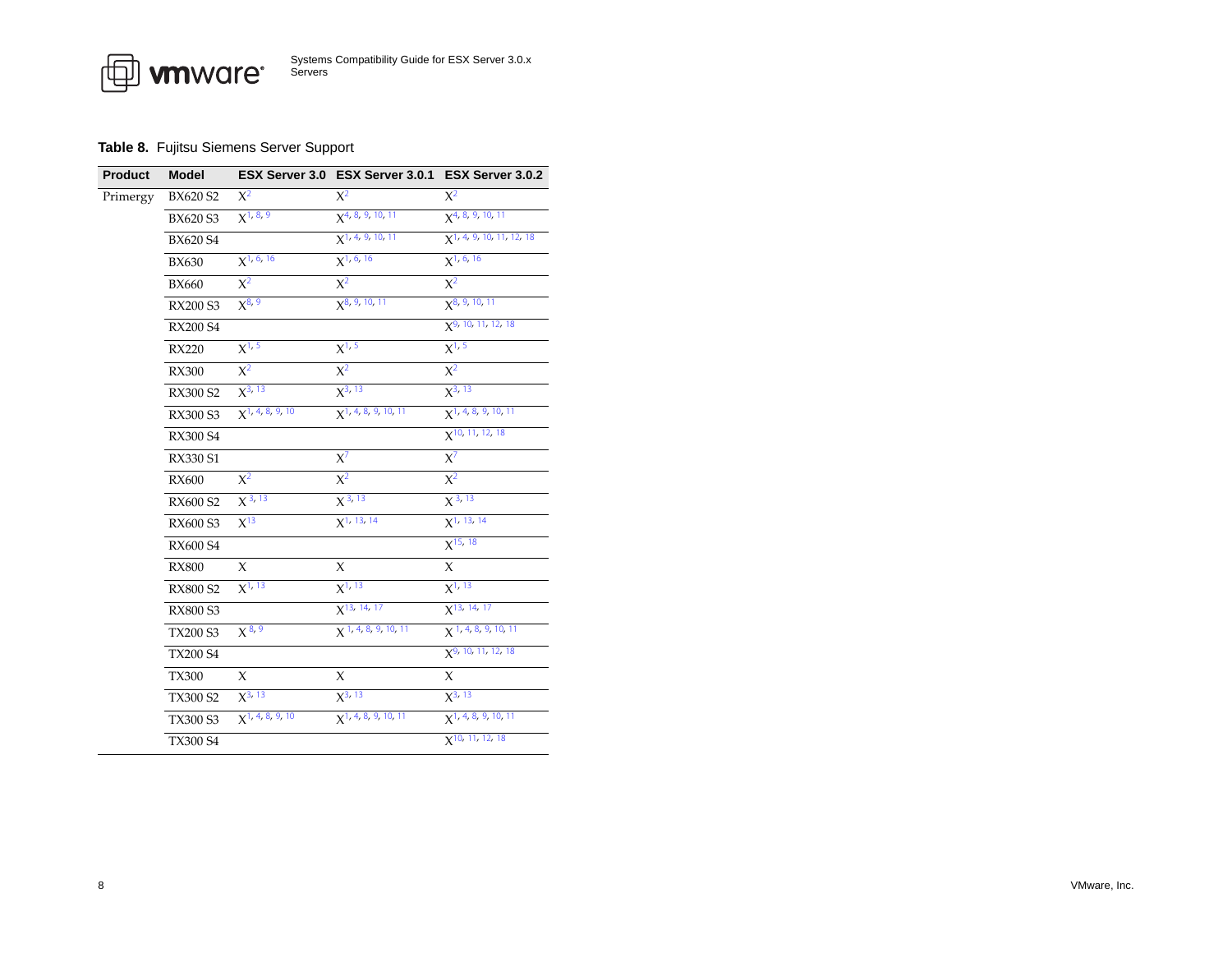

#### **Table 8.** Fujitsu Siemens Server Support (Continued)

<span id="page-8-15"></span><span id="page-8-13"></span><span id="page-8-12"></span><span id="page-8-9"></span><span id="page-8-5"></span><span id="page-8-3"></span><span id="page-8-2"></span><span id="page-8-1"></span>

| <b>Product</b> | <b>Model</b>                                |                                                                         | ESX Server 3.0 ESX Server 3.0.1                                                                            | ESX Server 3.0.2 |
|----------------|---------------------------------------------|-------------------------------------------------------------------------|------------------------------------------------------------------------------------------------------------|------------------|
| Primergy       | <b>TX600</b>                                | $X^2$                                                                   | $X^2$                                                                                                      | $X^2$            |
| (continued)    | <b>TX600 S2</b>                             | $X^{3, 13}$                                                             | $X^3$ , 13                                                                                                 | $X^{3, 13}$      |
|                | <b>TX600 S3</b>                             | $X^{1, 13}$                                                             | $X$ <sup>1</sup> , 13, 14                                                                                  | $X1$ , 13, 14    |
|                | <sup>1</sup> Dual-core processor support.   |                                                                         |                                                                                                            |                  |
|                | <sup>2</sup> Single-core processor support. |                                                                         |                                                                                                            |                  |
|                |                                             | <sup>3</sup> Both single-core and dual-core processor support.          |                                                                                                            |                  |
|                | <sup>4</sup> Quad-core processor support.   |                                                                         |                                                                                                            |                  |
|                |                                             | <sup>5</sup> AMD Opteron 200 series, Rev E, dual-core processors.       |                                                                                                            |                  |
|                |                                             | <sup>6</sup> AMD Opteron 800 series, Rev E, dual-core processors.       |                                                                                                            |                  |
|                |                                             | <sup>7</sup> AMD Opteron 2200 series, dual-core processors.             |                                                                                                            |                  |
| 8              |                                             | Dual-core Intel Xeon 5000 series processor.                             |                                                                                                            |                  |
|                |                                             | <sup>9</sup> Dual-core Intel Xeon 5100 series processor.                |                                                                                                            |                  |
|                |                                             | <sup>10</sup> Quad-core Intel Xeon 5300 series processor.               |                                                                                                            |                  |
|                |                                             | <sup>11</sup> Single socket quad-core Intel Xeon 5300 series processor. |                                                                                                            |                  |
|                |                                             | <sup>12</sup> Quad-core Intel Xeon 5400 series processor.               |                                                                                                            |                  |
|                |                                             | <sup>13</sup> Dual-core Intel Xeon 7000 series processor.               |                                                                                                            |                  |
|                |                                             | <sup>14</sup> Dual-core Intel Xeon 7100 series processor.               |                                                                                                            |                  |
|                |                                             | <sup>15</sup> Quad Core Intel Xeon 7300 series processor.               |                                                                                                            |                  |
|                |                                             | <sup>16</sup> Only supported with boot from SAN or LSI SAS1068.         |                                                                                                            |                  |
|                |                                             | core processors with hyperthreading disabled.                           | <sup>17</sup> Up to 4 nodes, up to 16 single-core processors with hyperthreading enabled or up to 16 dual- |                  |
|                | <sup>18</sup> ESX Server 3.0.2 Update 1.    |                                                                         |                                                                                                            |                  |

#### <span id="page-8-18"></span><span id="page-8-17"></span><span id="page-8-16"></span><span id="page-8-14"></span><span id="page-8-11"></span><span id="page-8-10"></span><span id="page-8-8"></span><span id="page-8-7"></span><span id="page-8-6"></span><span id="page-8-4"></span><span id="page-8-0"></span>**Table 9.** HCL Server Support

<span id="page-8-21"></span><span id="page-8-20"></span><span id="page-8-19"></span>

| <b>Product</b>                                                    | Model   | <b>ESX Server</b><br>3.0 | <b>ESX Server</b><br>3.0.1 | <b>ESX Server</b><br>3.0.2 |  |
|-------------------------------------------------------------------|---------|--------------------------|----------------------------|----------------------------|--|
| IGI.                                                              | 4700 FC |                          |                            | $x^1$ , 2, 3               |  |
| Quad-core Intel Xeon 7300 series processors.                      |         |                          |                            |                            |  |
| <sup>2</sup> With bios version SEC4UR.868.01.00.0010.050420071510 |         |                          |                            |                            |  |
| ESX Server 3.0.2 Update 1                                         |         |                          |                            |                            |  |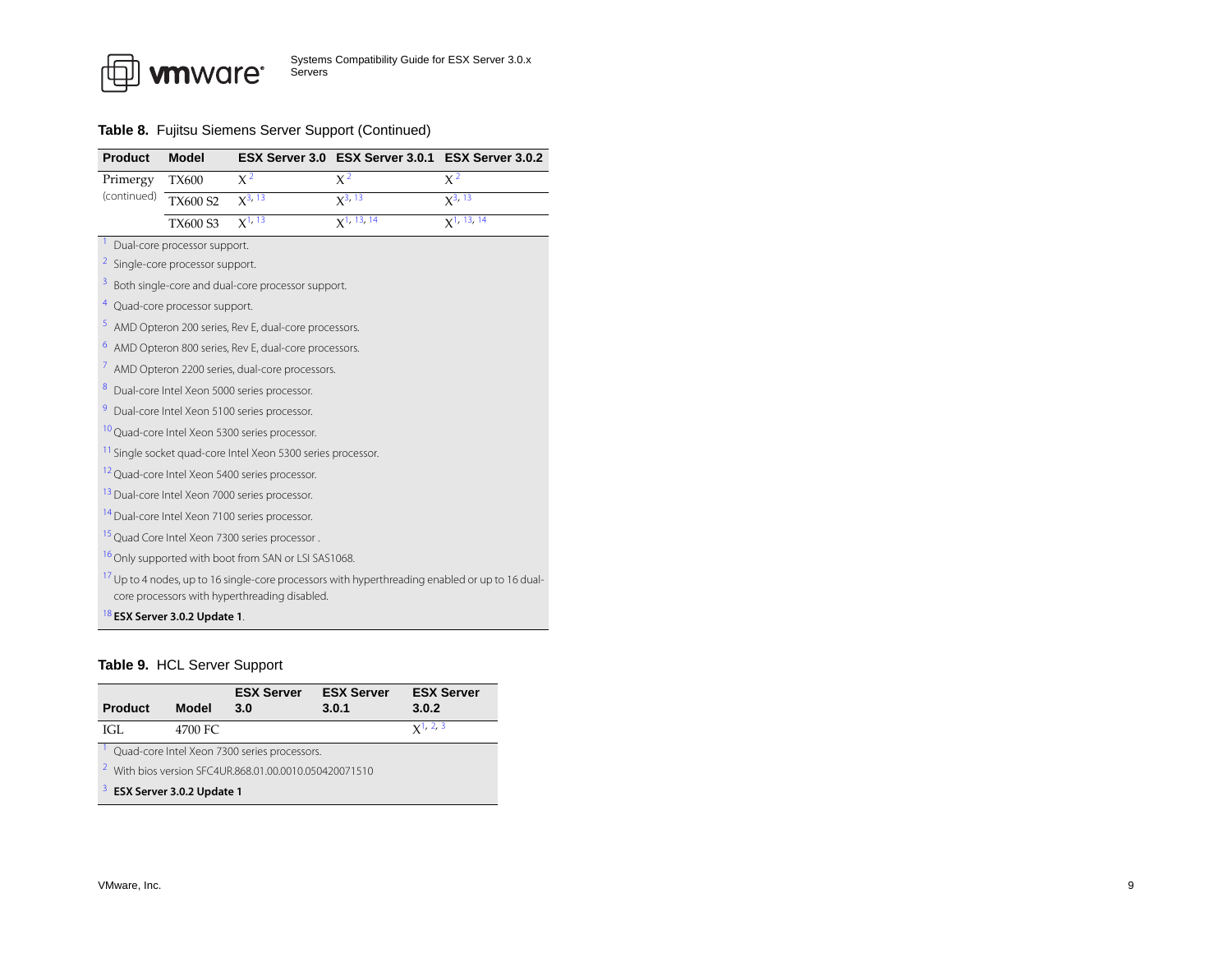#### <span id="page-9-0"></span>**Table 10.** Hewlett Packard Server Support

| Model    | Model           | ESX Server 3.0  | ESX Server 3.0.1  | ESX Server 3.0.2            |
|----------|-----------------|-----------------|-------------------|-----------------------------|
| ProLiant | DL360 G3        | $\chi$          | $\chi$            | $\chi$                      |
|          | DL360 G4        | $\chi$          | $\mathsf X$       | $\overline{X}$              |
|          | DL360 G4p       | $X^2$           | $X^2$             | $X^2$                       |
|          | <b>DL360 G5</b> | $X^{15}$        | $X^{3, 4, 7}$     | $X3$ , 4, 5, 7, 8           |
|          | DL365           |                 | $X^{16}$          | $X^{16}$                    |
|          | DL380 G3        | X               | $\overline{X}$    | $\chi$                      |
|          | <b>DL380 G4</b> | $X^2$           | $X^2$             | $X^2$                       |
|          | DL380 G5        | $X^{15}$        | $X^{3, 4, 7}$     | $X^{3, 4, 5, 8}$            |
|          | <b>DL385</b>    | $X^1$           | $X^1$             | $\overline{X}$ <sup>1</sup> |
|          | DL385 G2        |                 | $X^{16}$          | $X^{16}$                    |
|          | DL560           | $\overline{X}$  | $\overline{X}$    | $\overline{X}$              |
|          | <b>DL580 G2</b> | $\chi$          | $\chi$            | $\chi$                      |
|          | DL580 G3        | $X^2$           | $X^2$             | $X^2$                       |
|          | <b>DL580 G4</b> | $\overline{X}$  | $X^{12}$          | $X^{12}$                    |
|          | <b>DL580 G5</b> |                 |                   | $X^{14}$                    |
|          | <b>DL585</b>    | $X^1$           | $X^1$             | $X^1$                       |
|          | DL585 G2        |                 | $X^{17}$          | $X^{17}$                    |
|          | DL740           | $\chi$          | $\overline{\chi}$ | $\overline{X}$              |
|          | <b>DL760 G2</b> | $\overline{X}$  | $\overline{X}$    | $\overline{X}$              |
|          | ML350 G5        |                 | $X^{3, 4, 7}$     | $X^{3, 4, 5, 7}$            |
|          | ML370 G3        | $\chi$          | $\mathsf X$       | $\chi$                      |
|          | <b>ML370 G4</b> | $X^2$           | $X^2$             | $X^2$                       |
|          | ML370 G5        | X <sup>15</sup> | $X^{3, 4, 7}$     | $X^{3, 4, 8}$               |
|          | ML570 G2        | $\chi$          | $\mathsf X$       | X                           |
|          | <b>ML570 G3</b> | $X^2$           | $X^2$             | $X^2$                       |
|          | <b>ML570 G4</b> | $\overline{X}$  | $X^{12}$          | $X^{12}$                    |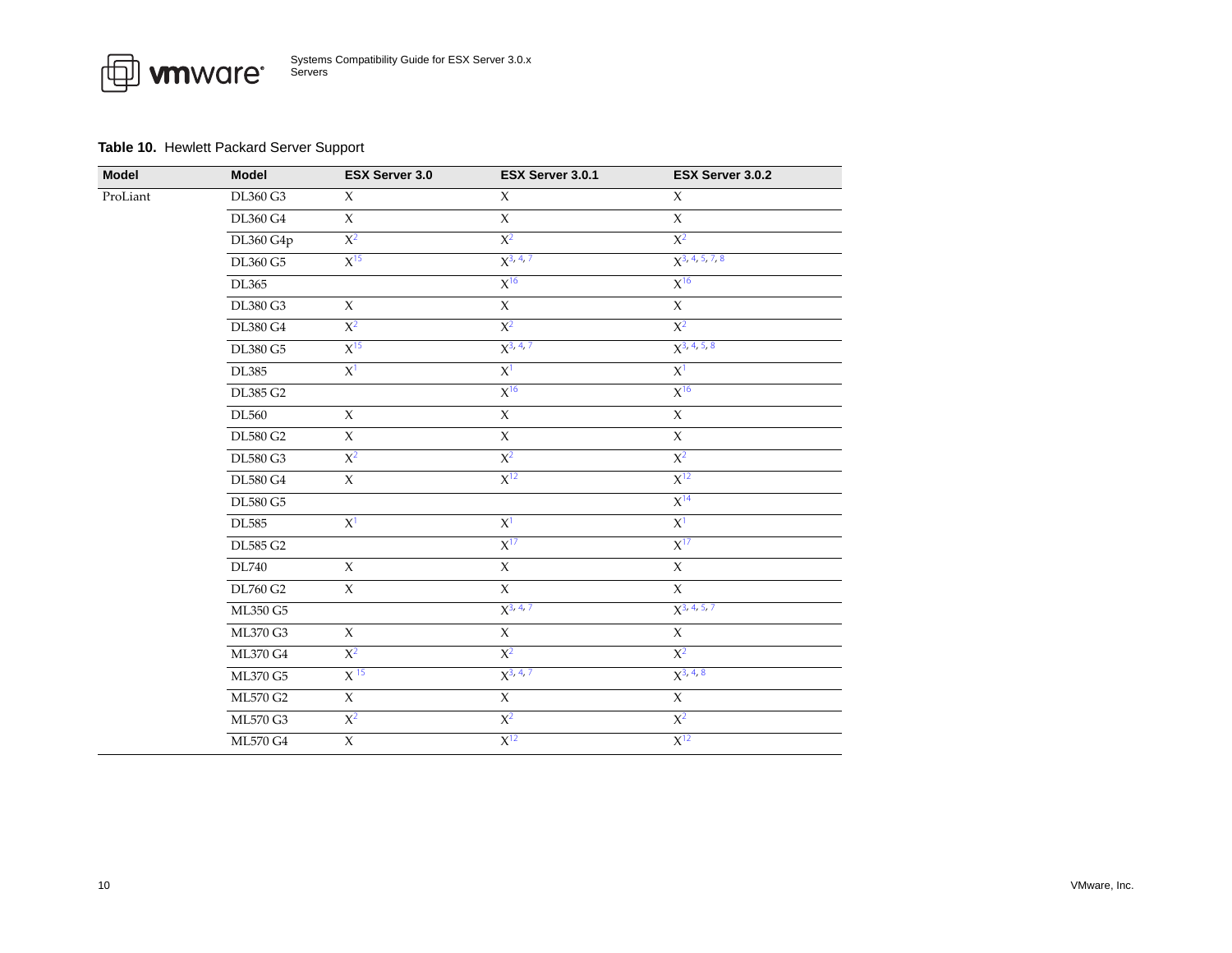

#### **Table 10.** Hewlett Packard Server Support (Continued)

| <b>Model</b> | <b>Model</b> | <b>ESX Server 3.0</b> | ESX Server 3.0.1 | ESX Server 3.0.2 |
|--------------|--------------|-----------------------|------------------|------------------|
| BladeSystem  | BL20p G2     | Х                     | X                | Х                |
|              | BL20p G3     | $X^2$                 | $X^2$            | $X^2$            |
|              | BL20p G4     | X <sup>15</sup>       | $X^{3, 4, 7}$    | $X^3$ , 4, 5, 7  |
|              | BL25p        | $\chi$                | X                | X                |
|              | BL25p G2     |                       | $X^{16}$         | $X^{16}$         |
|              | BL30p        | X                     | Х                | X                |
|              | BL35p        | $X^1$                 | $X^1$            | $X^1$            |
|              | BL40p        | Χ                     | X                | X                |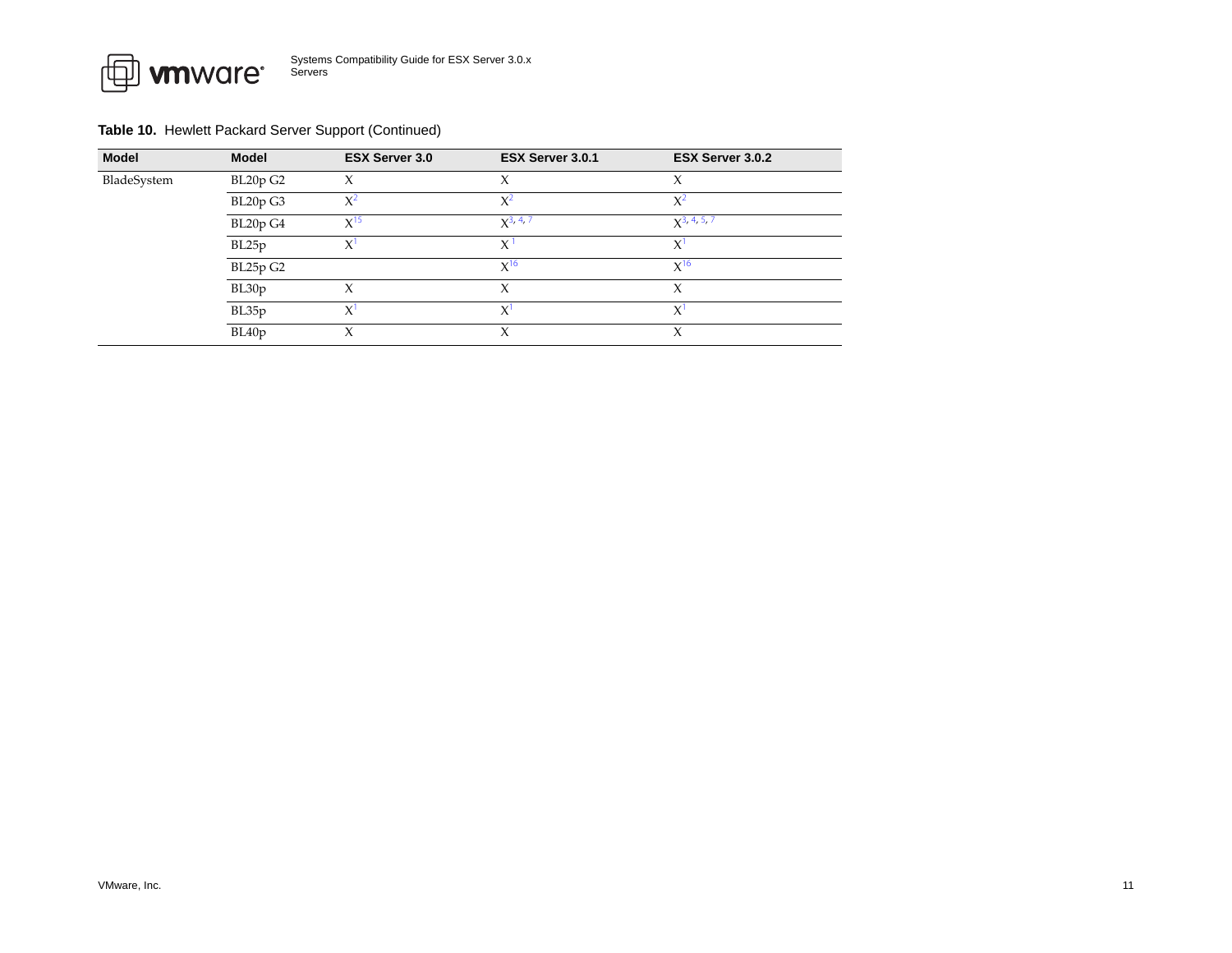#### **Table 10.** Hewlett Packard Server Support (Continued)

| <b>Model</b> | <b>Model</b>  | <b>ESX Server 3.0</b>       | ESX Server 3.0.1 | ESX Server 3.0.2                  |
|--------------|---------------|-----------------------------|------------------|-----------------------------------|
| BladeSystem  | BL45p         | X                           |                  | X'                                |
| (continued)  | BL45p G2      |                             | $X^{17}$         | $X^{1}$                           |
|              | <b>BL460c</b> | $X^3$ , 4, 15               | $X^3$ , 4, 7     | $\chi$ <sup>3</sup> , 4, 5, 8, 10 |
|              | BL465c        |                             | $X^{16}$         | $X^{16}$                          |
|              | <b>BL480c</b> | $\chi$ <sup>3</sup> , 4, 15 | $x^{3, 4, 7}$    | $\chi$ <sup>3</sup> , 4, 5, 8     |
|              | BL680c G5     |                             |                  | $X^{13}$                          |
|              | <b>BL685c</b> |                             | $X^{17}$         | $X^{17}$                          |

For more information on configuring HP ProLiant servers for use with ESX Server, refer to knowledge base article 1081, available at **[http://www.vmware.com/support/kb/enduser/std\\_adp.php?p\\_faqid=1081](http://www.vmware.com/support/kb/enduser/std_adp.php?p_faqid=1081)**.

<span id="page-11-8"></span>Both single and dual-core Opteron support.

<span id="page-11-5"></span>2Both single and dual-core Intel processor support.

<span id="page-11-1"></span>3Dual-core Intel Xeon 5000 series processors.

<span id="page-11-2"></span>4Dual-core Intel Xeon 5100 series processors.

<span id="page-11-6"></span>Dual-core Intel Xeon 5100 series processors including support for same G0-Stepping configurations.

Dual-core Intel Xeon 5100 series processors including support for mixed G0-Stepping configurations.

<span id="page-11-3"></span>7Quad-core Intel Xeon 5300 series processors.

<span id="page-11-7"></span>Quad-core Intel Xeon 5300 series processors including support for same G0-Stepping configurations.

9Quad-core Intel Xeon 5300 series processors including support for mixed G0-Stepping configurations.

<span id="page-11-12"></span> $^{10}$  Quad-core Intel Xeon 5400 series processors. Note that use of these processors requires ESX Server 3.0.2 Update 1.

<sup>11</sup> Quad-core Intel Xeon 5400 series processors.

<span id="page-11-9"></span><sup>12</sup> Dual-core Intel Xeon 7100 series processors.

<span id="page-11-13"></span><sup>13</sup> Quad-core Intel Xeon 7300 series processors.

<span id="page-11-10"></span><sup>14</sup> Quad-core Intel Xeon MP 7300 series processors.

<span id="page-11-0"></span><sup>15</sup> Supported for Intel Xeon 5000 and 5100 series only.

<span id="page-11-4"></span><sup>16</sup> AMD Opteron 2000 series, Rev F, dual-core processors.

<span id="page-11-11"></span><sup>17</sup> AMD Opteron 8000 series, Rev F, dual-core processors.

<sup>18</sup> Supported in non-SAS configuration only.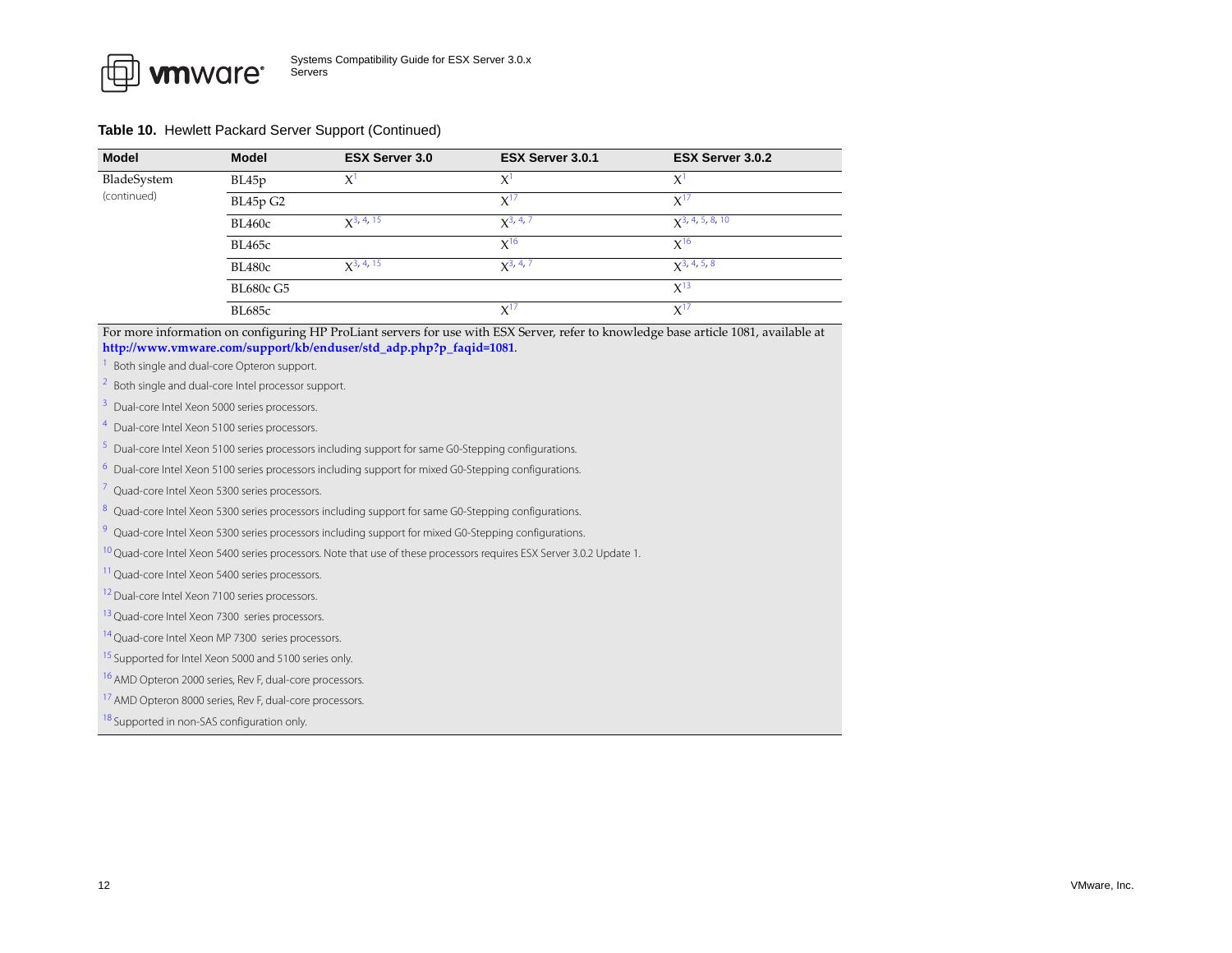#### <span id="page-12-0"></span>**Table 11.** Hitachi Server Support

画

| <b>Product</b>        | <b>Model</b>               |            | ESX Server 3.0 ESX Server 3.0.1 ESX Server 3.0.2 |                  |  |  |
|-----------------------|----------------------------|------------|--------------------------------------------------|------------------|--|--|
| BladeSymphony         | AA51A2                     | $X^{1, 3}$ | $X^{1, 3}$                                       | $X^{1, 3}$       |  |  |
|                       | AA51A3                     |            | $x^{3, 4, 6}$                                    | $X^3$ , 4        |  |  |
|                       | AA51A4                     |            | $x^{3, 4, 5, 6}$                                 | $x^3$ , 4, 5     |  |  |
|                       | AA51V4                     |            | $x^{3, 4, 5, 6}$                                 | $x^3$ , 4, 5, 6  |  |  |
|                       | AC51A1                     |            | $X^2$ , 3, 4, 6, 7                               | $x^2$ , 3, 4, 7  |  |  |
|                       | AC51A2                     |            | $\chi$ <sup>3</sup> , 4, 5, 6, 7                 | $X^{3, 4, 5, 7}$ |  |  |
|                       | GGAX51A2                   |            | $\chi$ 3, 4, 5, 6, 7                             | $x^{3, 4, 5, 7}$ |  |  |
|                       | GVAX51A4                   |            | $x^3$ , 4, 5, 6                                  | $x^3, 4, 5$      |  |  |
| HA8000                | 70W(VF)                    |            | $X^3$ , 4, 6                                     | $x^{3, 4}$       |  |  |
|                       | BIOS version F14 or newer. |            |                                                  |                  |  |  |
| $2.000 \, \mathrm{m}$ |                            |            |                                                  |                  |  |  |

<span id="page-12-7"></span><span id="page-12-2"></span>BIOS version F21 or newer.

<span id="page-12-8"></span>7

<span id="page-12-3"></span>3<sup>3</sup> SUSE Linux is not tested as GOS.

<span id="page-12-4"></span>4Supported for dual-core Intel Xeon 5100 series processors.

<span id="page-12-6"></span>Supported for quad-core Intel Xeon 5300 series processors.

<span id="page-12-5"></span>6Patch ESX-1006511 is required. Please refer to:

**[http://www.vmware.com/support/vi3/doc/esx](http://www.vmware.com/support/vi3/doc/esx-1006511-patch.html)‐1006511‐patch.html.**

Supported in non-SAS configuration only.

#### <span id="page-12-1"></span>**Table 12.** IBM Server Support

| <b>Product</b>     | <b>Model</b>       | <b>ESX Server 3.0</b> | ESX Server 3.0.1                  | ESX Server 3.0.2           |
|--------------------|--------------------|-----------------------|-----------------------------------|----------------------------|
| <b>BladeCenter</b> | HS20-7981          |                       | $X$ 20, 18                        | $X^{20, 18}$               |
|                    | HS20-8832 (32 bit) | $X^3$                 | $X^3$                             | $X^3$                      |
|                    | HS20-8832 Nocona   | $X^3$                 | $X^3$                             | $X^3$                      |
|                    | HS20-8843          | $X^3$                 | $X^3$                             | $X^3$                      |
|                    | HS21-7995          |                       | $x$ <sup>11, 12, 13, 14</sup>     | $x$ <sup>11</sup> , 13, 14 |
|                    | HS21-8853          |                       | $\chi$ <sup>11</sup> , 12, 13, 14 | $X$ <sup>11, 13, 14</sup>  |
|                    | HS40-8839          | $X^3$                 | $X^3$                             | $X^3$                      |
|                    | LS20-8850          | $X^{1, 21}$           | $X^{1, 21}$                       | $X^{1,21}$                 |
|                    | LS21               |                       | $X^{22}$                          | $X^{22}$                   |
|                    | LS41               |                       | $X^{23}$                          | $X^{23}$                   |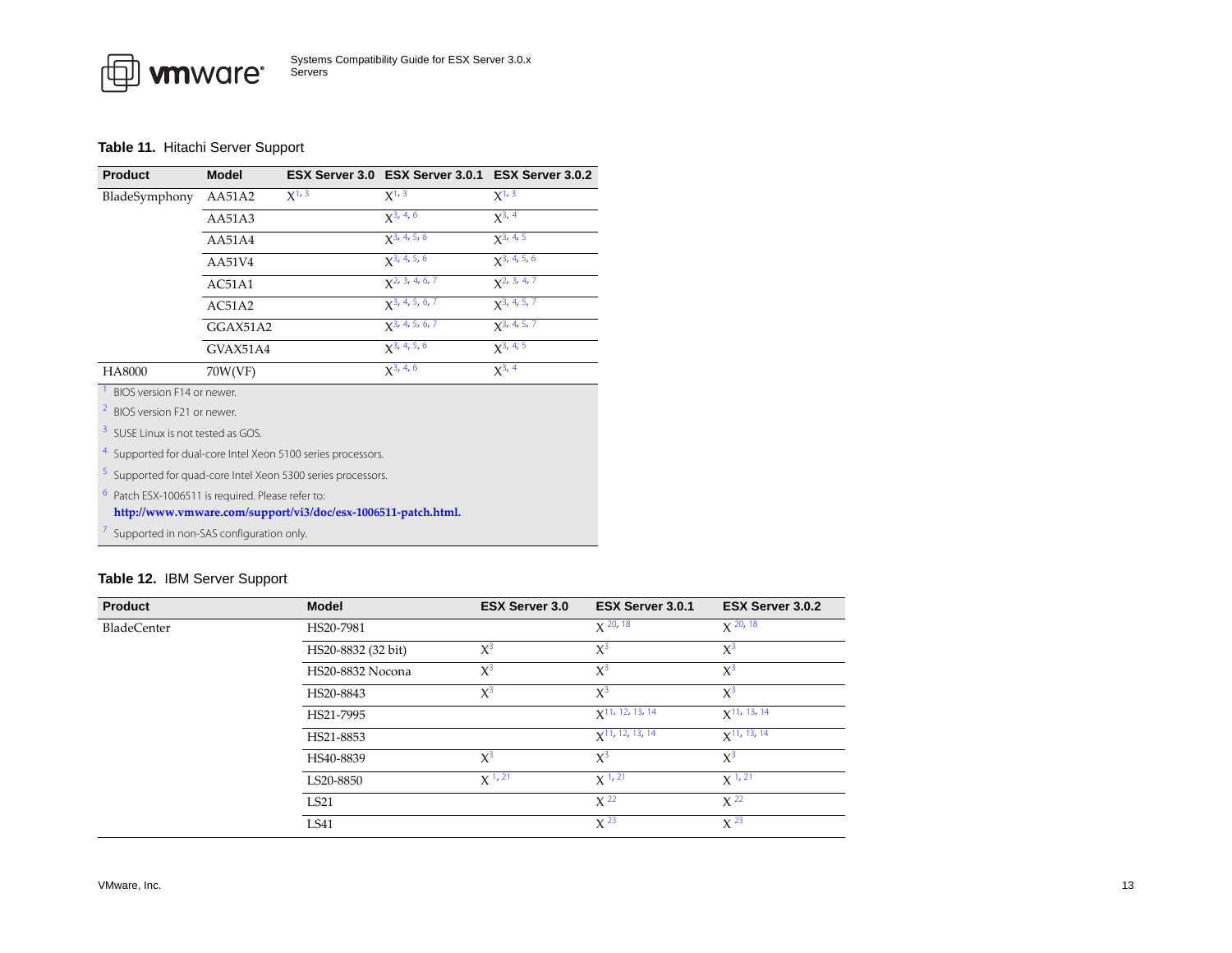*I* mware

| <b>Product</b>         | <b>Model</b>            | <b>ESX Server 3.0</b> | ESX Server 3.0.1                  | ESX Server 3.0.2                  |
|------------------------|-------------------------|-----------------------|-----------------------------------|-----------------------------------|
| Tower & Rack-optimized | 226                     | $X^3$                 | $X^3$                             | $X^3$                             |
|                        | 235                     | $X^3$                 | $X^3$                             | $X^3$                             |
|                        | 236 - 8841              | $X^3$                 | $X^3$                             | $\overline{\chi^3}$               |
|                        | $260 - 8865$            | $X^{3, 15}$           | $X^{3, 15}$                       | $X^{3, 15}$                       |
|                        | e325                    | $X^2$                 | $X^2$                             | $X^2$                             |
|                        | e326-7969               | $X$ 5, 6, 21          | $X$ 5, 6, 21                      | $X$ 5, 6, 21                      |
|                        | e326-8848               | $X^{1, 21}$           | $X^{1, 21}$                       | $X^{1, 21}$                       |
|                        | 336-8837                | $X^{3, 19}$           | $X^{3, 19}$                       | $X^{3, 19}$                       |
|                        | $346 - 8840$            | $X^{3, 4, 15}$        | $X^{3, 4, 15}$                    | $X^{3, 4, 15}$                    |
|                        | 365                     | $\overline{\chi^3}$   | $\overline{\chi^3}$               | $X^3$                             |
|                        | 366                     | $X^{3, 4, 15}$        | $X^{3, 4, 15}$                    | $X^{3, 4, 15}$                    |
|                        | 445 (up to 16 CPUs)     | $X^3$                 | $X^3$                             | $X^3$                             |
|                        | 445 EXA (up to 16 CPUs) | $\overline{\chi^3}$   | $X^3$                             | $X^3$                             |
|                        | $460 - 8872$            | $X^{3, 7, 15}$        | $X^{3, 7, 15}$                    | $X^{3, 7, 15}$                    |
|                        | x440                    |                       | $X^9$                             | $X^9$                             |
|                        | x3400                   | $X^{10, 11, 25}$      | $X$ <sup>10, 11, 13, 14, 25</sup> | $X$ <sup>10, 11, 13, 14, 25</sup> |
|                        | x3455                   |                       | $X^{22, 24, 25}$                  | $X^{22, 24, 25}$                  |
|                        | x3500-7977              | $X^{10, 11}$          | $X$ <sup>10, 11, 13, 14, 25</sup> | $X$ <sup>10, 11, 13, 14, 25</sup> |
|                        | x3550                   | $X^{10, 11, 25}$      | $X$ <sup>10, 11, 13, 14, 25</sup> | $X$ <sup>10, 11, 13, 14, 25</sup> |
|                        | x3650                   | $X^{10, 11}$          | $X$ <sup>10, 11, 13, 14</sup>     | $X$ <sup>10, 11, 13, 14</sup>     |
|                        | x3655                   |                       | $X^{20, 22, 26}$                  | $X^{20, 22, 26}$                  |
|                        | x3755                   |                       | $X^{20, 23}$                      | $X^{20, 23}$                      |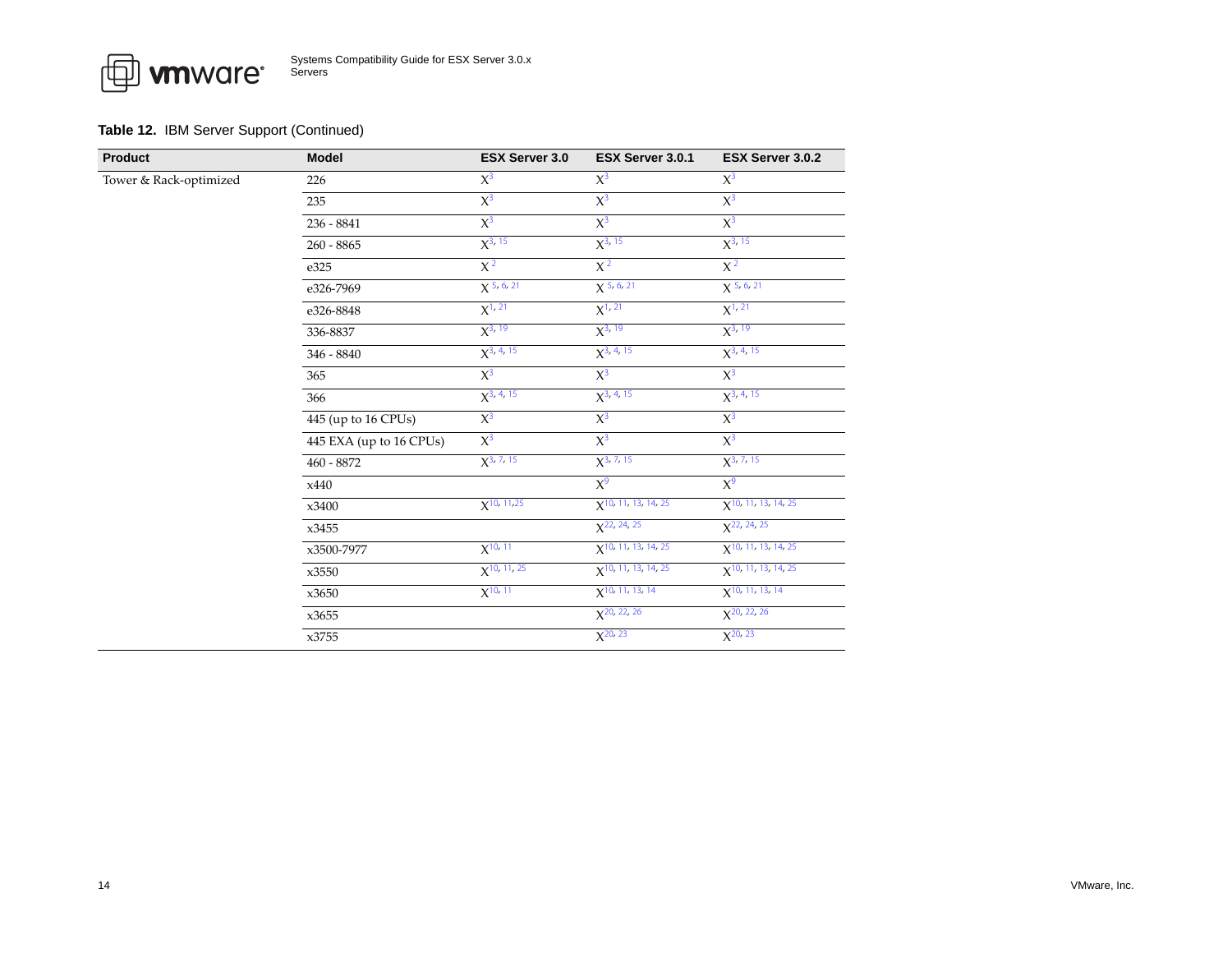<span id="page-14-26"></span><span id="page-14-25"></span><span id="page-14-24"></span><span id="page-14-23"></span><span id="page-14-22"></span><span id="page-14-21"></span><span id="page-14-20"></span><span id="page-14-19"></span><span id="page-14-18"></span><span id="page-14-17"></span><span id="page-14-16"></span><span id="page-14-15"></span><span id="page-14-14"></span><span id="page-14-13"></span><span id="page-14-12"></span><span id="page-14-11"></span><span id="page-14-10"></span><span id="page-14-9"></span><span id="page-14-8"></span><span id="page-14-7"></span><span id="page-14-6"></span><span id="page-14-5"></span><span id="page-14-4"></span><span id="page-14-3"></span><span id="page-14-2"></span><span id="page-14-1"></span><span id="page-14-0"></span>

| <b>Product</b>                                                                                                                                         | <b>Model</b> | ESX Server 3.0 | ESX Server 3.0.1 | ESX Server 3.0.2 |
|--------------------------------------------------------------------------------------------------------------------------------------------------------|--------------|----------------|------------------|------------------|
| Tower & Rack-optimized                                                                                                                                 | x3800        | $X^{15}$       | $X^{15, 16}$     | $X^{15, 16}$     |
| (continued)                                                                                                                                            | x3850        | $X^{15}$       | $X^{15, 16}$     | $X^{15, 16}$     |
|                                                                                                                                                        | x3850 M2     |                |                  | $X^{17, 27}$     |
|                                                                                                                                                        | x3950        | $X^{8, 15}$    | $X^{8, 15, 16}$  | $X^{8, 15, 16}$  |
| Certified single and dual-core Opteron.                                                                                                                |              |                |                  |                  |
| <sup>2</sup> Only single-core Opteron systems.                                                                                                         |              |                |                  |                  |
| <sup>3</sup> Intel single-core processors.                                                                                                             |              |                |                  |                  |
| <sup>4</sup> Both single and dual-core Intel processor support.                                                                                        |              |                |                  |                  |
| 5 During installation of ESX Server 3.0 on the IBM e326 server, USB keyboards can become unresponsive. For a workaround, see the VMware knowledge base |              |                |                  |                  |
| article 2152 (http://www.vmware.com/support/kb/enduser/std_adp.php?p_faqid=2152).                                                                      |              |                |                  |                  |
| <sup>6</sup> Supported only in dual-core configurations with SCSI disks.                                                                               |              |                |                  |                  |
| $\frac{7}{7}$ Up to 4 nodes, up to 16 single-core processors.                                                                                          |              |                |                  |                  |
| <sup>8</sup> Up to 4 nodes, up to 16 single-core processors with Hyperthreading enabled or up to 16 dual-core processors with Hyperthreading disabled. |              |                |                  |                  |
| <sup>9</sup> Up to 16 single-core processors.                                                                                                          |              |                |                  |                  |
| <sup>10</sup> Dual-core Intel Xeon 5000 series processors.                                                                                             |              |                |                  |                  |
| <sup>11</sup> Dual-core Intel Xeon 5100 series processors.                                                                                             |              |                |                  |                  |
| <sup>12</sup> Quad-core Intel Xeon 5300 series processors including G0 stepping configurations.                                                        |              |                |                  |                  |
| <sup>13</sup> Quad-core Intel Xeon 5300 series processors.                                                                                             |              |                |                  |                  |
| <sup>14</sup> Single Socket Quad Core Intel Xeon 5300 series processor.                                                                                |              |                |                  |                  |
| <sup>15</sup> Dual-core Intel Xeon 7000 series processors.                                                                                             |              |                |                  |                  |
| <sup>16</sup> Dual-core Intel Xeon 7100 series processors.                                                                                             |              |                |                  |                  |
| <sup>17</sup> Quad-core Intel Xeon 7300 series processors.                                                                                             |              |                |                  |                  |
| <sup>18</sup> Dual-core Intel Xeon LV processors.                                                                                                      |              |                |                  |                  |
| <sup>19</sup> Single-core processor support only.                                                                                                      |              |                |                  |                  |
| <sup>20</sup> Dual-core processor support.                                                                                                             |              |                |                  |                  |
| <sup>21</sup> AMD Opteron 200 series, Rev E, dual-core processors.                                                                                     |              |                |                  |                  |
| <sup>22</sup> AMD Opteron 2000 series Rev F dual-core processors.                                                                                      |              |                |                  |                  |
| <sup>23</sup> AMD Opteron 8000 series Rev F processors.                                                                                                |              |                |                  |                  |
| <sup>24</sup> Supported with IBM SAS HBA Controller and SAS drives only.                                                                               |              |                |                  |                  |
| <sup>25</sup> Supported with SAS drives only.                                                                                                          |              |                |                  |                  |
| <sup>26</sup> ESX Server 3.0.2 Patch ESX-1002431 is required to support IBM 40K7427 PCI-X 133Mhz (FH/FL) Riser for IBM System x3655.                   |              |                |                  |                  |
| <sup>27</sup> ESX Server 3.0.2 Update 1 with bios version A3E111TUS-1.00.                                                                              |              |                |                  |                  |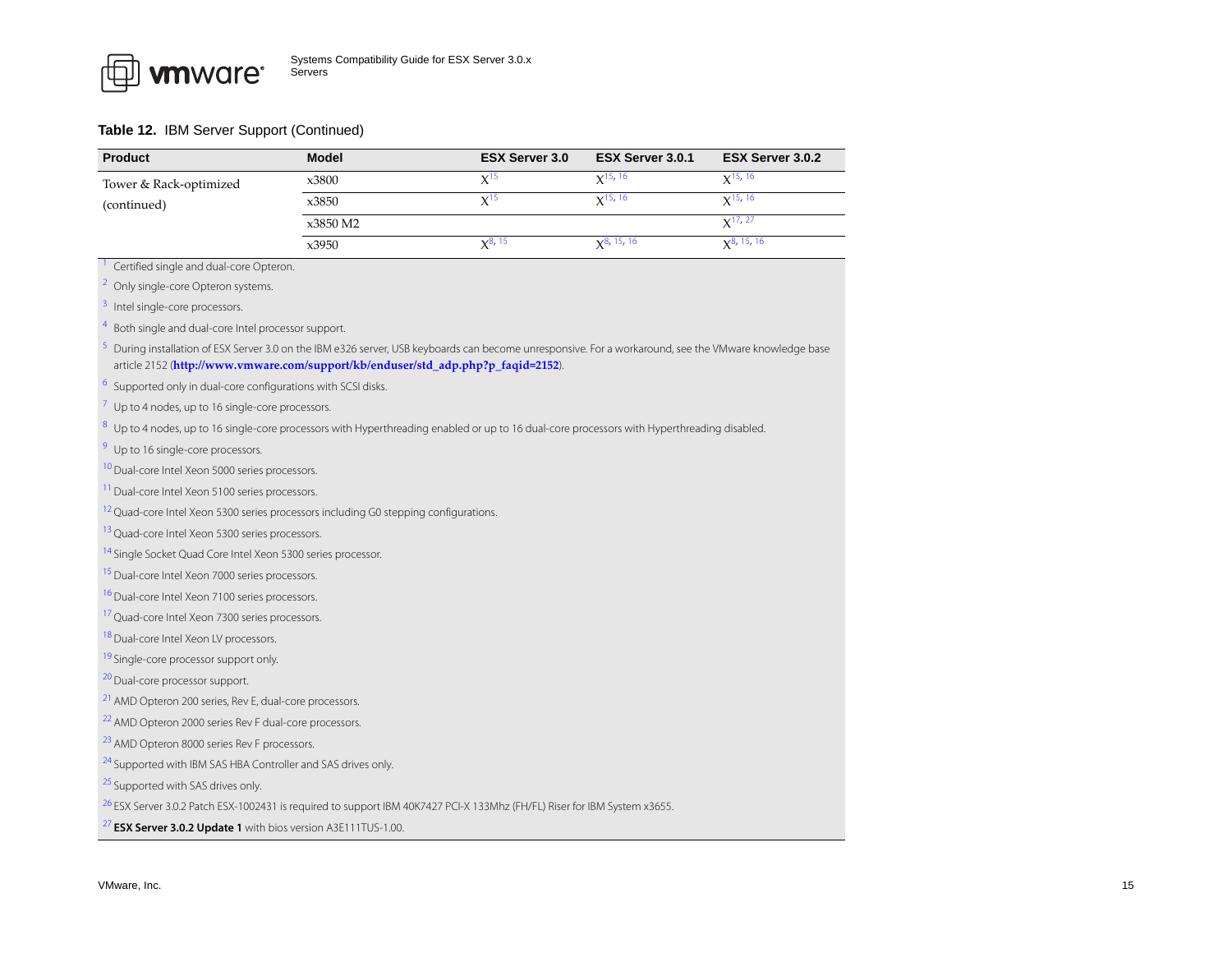

#### <span id="page-15-0"></span>**Table 13.** Intel Server Support

| <b>Intel Model</b> | <b>Partner</b>                   | <b>OEM Partner Model</b>               | 3.0               | <b>ESX Server ESX Server ESX Server</b><br>3.0.1 | 3.0.2                          |
|--------------------|----------------------------------|----------------------------------------|-------------------|--------------------------------------------------|--------------------------------|
| Intel ESAA Compute | Action                           | <b>ACTINA SOLAR 672 X2</b>             |                   | $X^{5,6,17}$                                     | $X^{5,6,17}$                   |
| Blade SBXD132      | Anders & Rodewyk                 | ModularPower 710B60                    |                   | $X^{5,6,17}$                                     | $X^{5,6,17}$                   |
|                    | Ciara                            | VXPRO B7200                            |                   | $X^{5,6,17}$                                     | $X^{5,6,17}$                   |
|                    | Cyclone                          | Z-Series SB23                          |                   | $X^{5,6,17}$                                     | $X^{5,6,17}$                   |
|                    | Digital Henge                    | Revo AS1500                            |                   | $X^{5,6,17}$                                     | $X^{5,6,17}$                   |
|                    | Digital Henge                    | Revo AS1550                            |                   | $X^{5,6,17}$                                     | $X^{5,6,17}$                   |
|                    | Digital Henge                    | Revo AS2500                            |                   | $X^{5,6,17}$                                     | $X^{5,6,17}$                   |
|                    | Evesham Technology               | Reliance 7000BL                        |                   | $X^{5,6,17}$                                     | $X^{5,6,17}$                   |
|                    | <b>HCL</b>                       | Infiniti Globleline 2700 CT            |                   | $X^{5,6,17}$                                     | $X^{5,6,17}$                   |
|                    | Inbox                            | e-Bridge 6200                          |                   | $X^{5,6,17}$                                     | $X^{5,6,17}$                   |
|                    | Itautec                          | Servidor Itautec BX201                 |                   | $X^{5,6,17}$                                     | $X^{5,6,17}$                   |
|                    | MaxData                          | <b>MAXDATA PLATINUM Blade</b><br>X123  |                   | $X^{5,6,17}$                                     | $X^{5,6,17}$                   |
|                    | Ockam                            | Ockam Enterprise Blades OS-<br>12000WC |                   | $X^{5,6,17}$                                     | $X^{5,6,17}$                   |
|                    | PC Factory S.A                   | RAPID LX 5120X15000G                   |                   | $X^{5,6,17}$                                     | $X^{5,6,17}$                   |
|                    | PC Factory S.A                   | RAPID LX 5120X25000G                   |                   | $X^{5,6,17}$                                     | $X^{5,6,17}$                   |
|                    | Silicon Systems                  | Silicon Black Mountain Blade<br>132    |                   | $X^{5,6,17}$                                     | $X^{5,6,17}$                   |
|                    | TAROX Systems & Services<br>GmbH | TAROX ParX Blade 5000                  |                   | $X^{5,6,17}$                                     | $X^{5,6,17}$                   |
|                    | TK                               | Thomas-Krenn Blade                     |                   | $X^{5,6,17}$                                     | $X^{5,6,17}$                   |
|                    | Wipro                            | Wipro NetBlade Z2701                   |                   | $X^{5,6,17}$                                     | $X^{5,6,17}$                   |
| Intel ESAA         | Action                           | <b>ACTINA SOLAR 210 X2</b>             | $X^{3, 4, 5, 14}$ | $X^{3, 4, 5, 15}$                                | $X^{3,4,5,15}$                 |
| S5000PAL/SR1500    | Ciara                            | VXPRO R1200                            | $X^{3,4,5,14}$    | $X^{3, 4, 5, 15}$                                | $X^{3, 4, 5, 15}$              |
|                    | Cyclone                          | Z-Series 1004E                         | $X^{3, 4, 5, 14}$ | $X^{3, 4, 5, 15}$                                | $X^{3, 4, 5, 15}$              |
|                    | Evesham Technology               | SilverEDGE 1000AL                      | $X^{3,4,5,14}$    | $X^{3, 4, 5, 15}$                                | $X^{3,4,5,15}$                 |
|                    | Inbox                            | e-Bridge 2010                          | $X^{3, 4, 5, 14}$ | $X^{3, 4, 5, 15}$                                | $X^{3, 4, 5, 15}$              |
|                    | <b>MPC</b>                       | MPC NetFRAME 1640                      | $X^{3,4,5,14}$    | $\chi$ <sup>3</sup> , 4, 5, 15                   | $\chi$ <sup>3</sup> , 4, 5, 15 |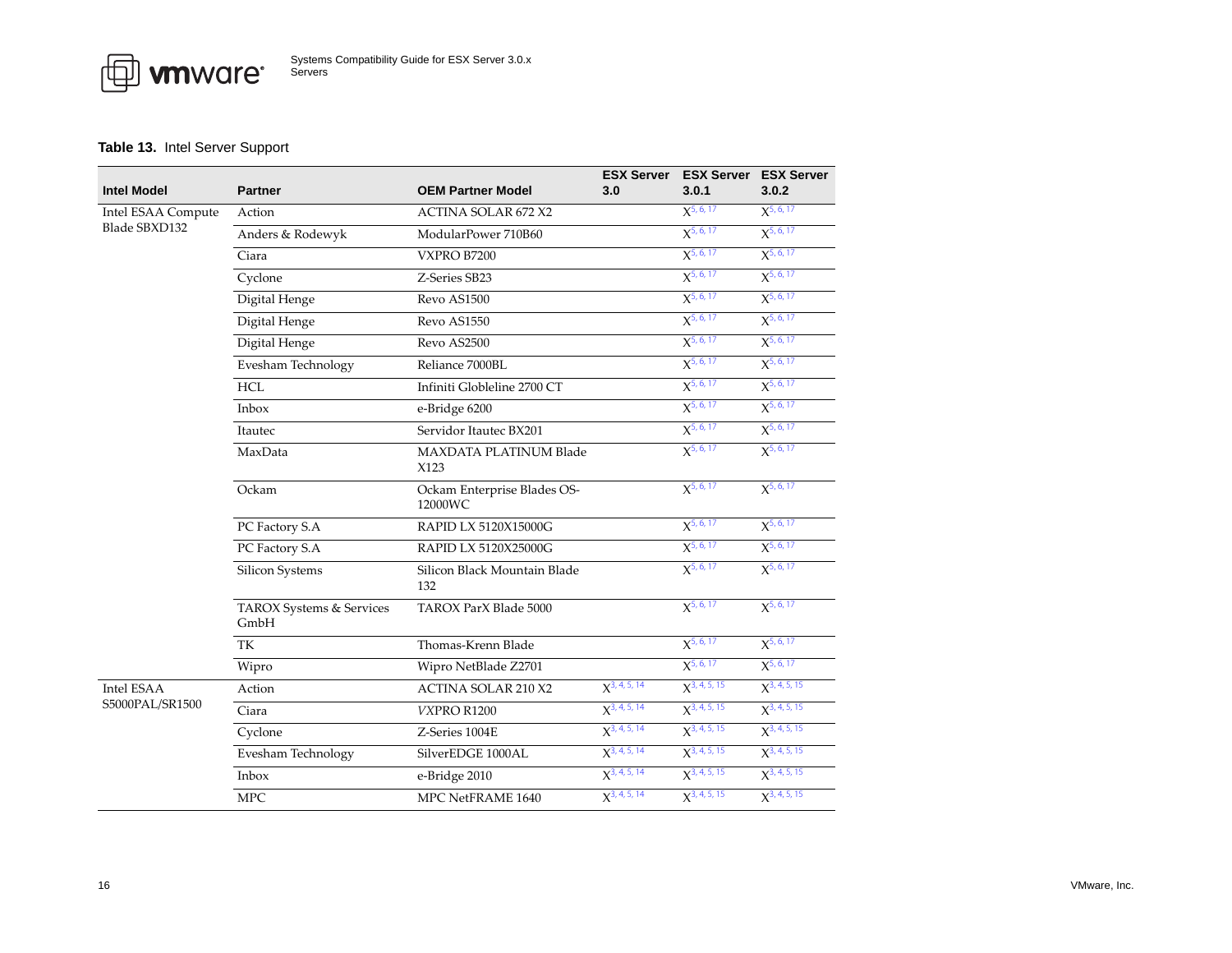|                                |                                  |                                        | <b>ESX Server</b>        | <b>ESX Server</b>              | <b>ESX Server</b>            |
|--------------------------------|----------------------------------|----------------------------------------|--------------------------|--------------------------------|------------------------------|
| <b>Intel Model</b>             | <b>Partner</b>                   | <b>OEM Partner Model</b>               | 3.0                      | 3.0.1                          | 3.0.2                        |
| <b>Intel ESAA</b>              | Nanobay                          | Nano AR1500                            | $X^{3, 4, 5, 14}$        | $X^{3, 4, 5, 15}$              | $X^{3, 4, 5, 15}$            |
| S5000PAL/SR1500<br>(continued) | Optimus                          | NServer VE420 G6                       |                          | $X^{3,4,5,15}$                 | $X^3$ , 4, 5, 15             |
|                                | SGI                              | SGI XE210                              | $X^{3,4,5,14}$           | $X^{3, 4, 5, 15}$              | $X^{3, 4, 5, 15}$            |
|                                | TAROX Systems & Services<br>GmbH | TAROX ParX 1500R G2                    | $X^{3, 4, 5, 14}$        | $X^{3, 4, 5, 15}$              | $X^{3, 4, 5, 15}$            |
|                                | ZT Group                         | ZT Reliant DC X9009                    | $X^{3,4,5,14}$           | $X^{3, 4, 5, 15}$              | $X^{3, 4, 5, 15}$            |
| <b>Intel ESAA</b>              | Action                           | <b>ACTINA SOLAR 212 X2</b>             | $X^{3, 4, 5, 14}$        | $X^{4, 5, 6, 15, 16}$          | $X^{4, 5, 6, 15, 16}$        |
| S5000PAL/SR1550                | Acer                             | Altos R520                             | $X^{3,4,5,14}$           | $X^{4, 5, 6, 15, 16}$          | $X^{4, 5, 6, 15, 16}$        |
|                                | Anders & Rodewyk                 | Ariane 155                             | $X^{3, 4, 5, 14}$        | $X^{4, 5, 6, 15, 16}$          | $X^{4, 5, 6, 15, 16}$        |
|                                | <b>BGM</b>                       | Elitas SR520                           | $X^{3, 4, 5, 14}$        | $X^{4, 5, 6, 15, 16}$          | $X^{4, 5, 6, 15, 16}$        |
|                                | Ciara                            | VXPRO R1200                            | $X^{3,4,5,14}$           | $X^{4, 5, 6, 15, 16}$          | $X^{4, 5, 6, 15, 16}$        |
|                                | Cyclone                          | Z-Series 1004RP                        | $X^{3, 4, 5, 14}$        | $X^{4, 5, 6, 15, 16}$          | $X^{4, 5, 6, 15, 16}$        |
|                                | Digital Henge                    | Revo AS1550                            | X <sup>3, 4, 5, 14</sup> | $X^{4, 5, 6, 15, 16}$          | $X^{4, 5, 6, 15, 16}$        |
|                                | Evesham Technology               | SilverEDGE 1000AL                      | $X^{3,4,5,14}$           | $X^{4, 5, 6, 15, 16}$          | $X^{4, 5, 6, 15, 16}$        |
|                                | <b>HCL</b>                       | <b>GL 2700 AC</b>                      | $X^{3,4,5,14}$           | X <sup>4, 5, 6, 15, 16</sup>   | $X^{4, 5, 6, 15, 16}$        |
|                                | Inbox                            | e-Bridge 2010                          | $X^{3, 4, 5, 14}$        | $X^{4, 5, 6, 15, 16}$          | $X^{4, 5, 6, 15, 16}$        |
|                                | <b>MAXDATA</b>                   | PLATINUM 1600 IR M1                    | $X^{3, 4, 5, 14}$        | $\mathbf{X}^{4, 5, 6, 15, 16}$ | $X^{4, 5, 6, 15, 16}$        |
|                                | <b>MPC</b>                       | MPC NetFRAME 1740                      | $X^{3, 4, 5, 14}$        | $X^{4, 5, 6, 15, 16}$          | $X^{4, 5, 6, 15, 16}$        |
|                                | Optimus                          | NServer VE425 G6                       |                          | $X^{4, 5, 6, 15, 16}$          | $X^{4, 5, 6, 15, 16}$        |
|                                | TAROX Systems & Services<br>GmbH | TAROX ParX 1550R G2                    | $X^{3,4,5,14}$           | $\mathbf{X}^{4, 5, 6, 15, 16}$ | $X^{4, 5, 6, 15, 16}$        |
|                                | Transtec                         | Transtec 1001L Intel Managed<br>Server | $X^{3, 4, 5, 14}$        | $\mathbf{X}^{4, 5, 6, 15, 16}$ | X <sup>4, 5, 6, 15, 16</sup> |
|                                | Transtec                         | Transtec 1002L Intel Managed<br>Server | $X^{3, 4, 5, 14}$        | $X^{4, 5, 6, 15, 16}$          | $X^{4, 5, 6, 15, 16}$        |
|                                | Viglen                           | Viglen IX2200R                         | $X^{3, 4, 5, 14}$        | $X^{4, 5, 6, 15, 16}$          | $X^{4, 5, 6, 15, 16}$        |
|                                | Wipro                            | NetPower Z2105                         | $X^{3,4,5,14}$           | X <sup>4, 5, 6, 15, 16</sup>   | $X^{4, 5, 6, 15, 16}$        |
|                                | Wortman                          | TERRA SERVER 6151                      | $X^{3, 4, 5, 14}$        | $X^{4, 5, 6, 15, 16}$          | $X^{4, 5, 6, 15, 16}$        |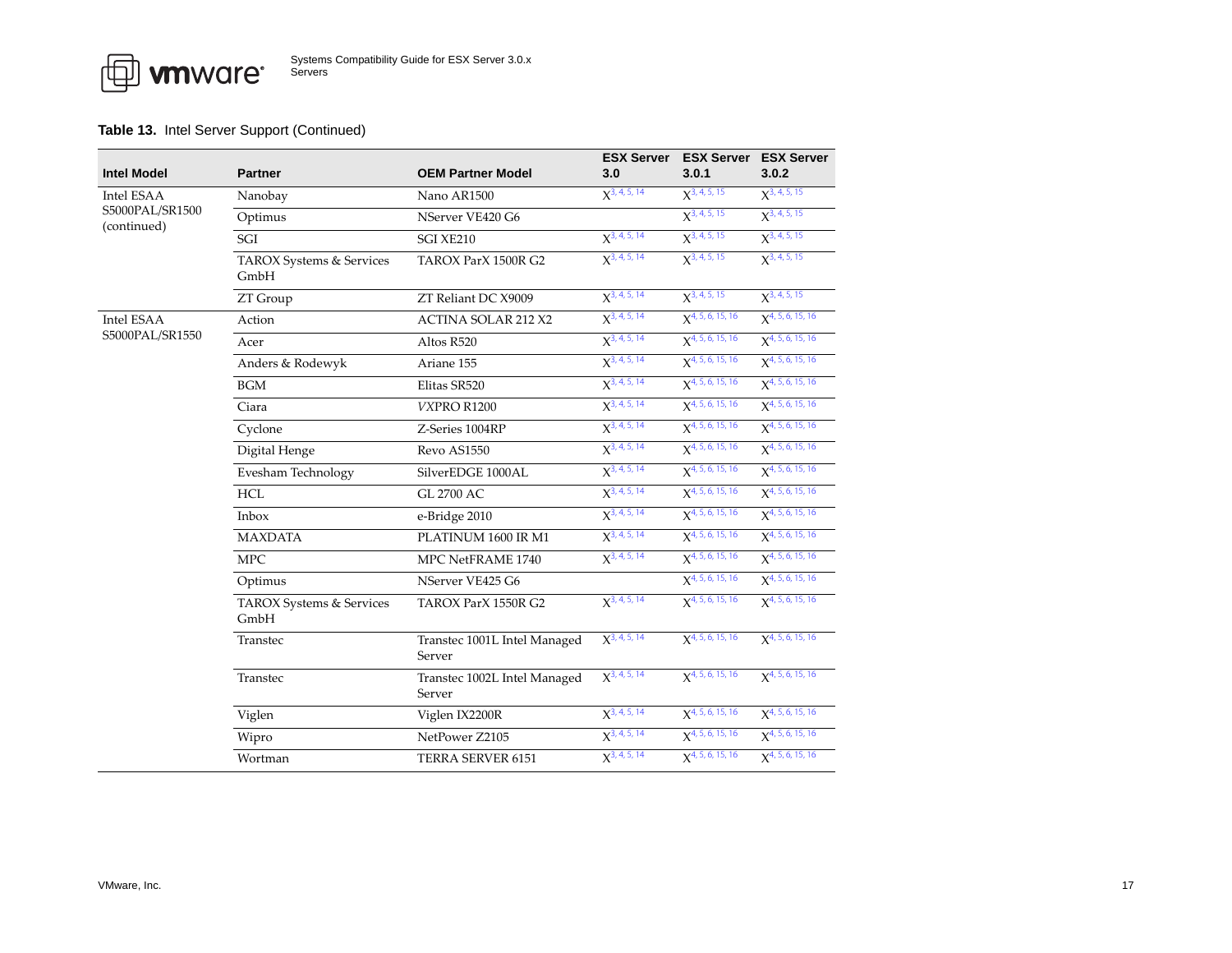| Intel Model     | <b>Partner</b>                   | <b>OEM Partner Model</b>               | <b>ESX Server</b><br>3.0       | 3.0.1                          | <b>ESX Server ESX Server</b><br>3.0.2 |
|-----------------|----------------------------------|----------------------------------------|--------------------------------|--------------------------------|---------------------------------------|
| Intel ESAA      | Action                           | <b>ACTINA SOLAR 222 X2</b>             | $X^{3,4,5,14}$                 | $X$ <sup>4, 5, 6, 15, 16</sup> | $X$ <sup>4, 5, 6, 15, 16</sup>        |
| S5000PAL/SR2500 | Acer                             | Altos R720                             | $X^{3, 4, 5, 14}$              | $\chi$ 4, 5, 6, 15, 16         | $X^{4, 5, 6, 15, 16}$                 |
|                 | Anders & Rodewyk                 | Ariane 250                             | $X^{3,4,5,14}$                 | $\chi$ 4, 5, 6, 15, 16         | $\chi$ 4, 5, 6, 15, 16                |
|                 | $\rm BGM$                        | Elitas SR720                           | $X^{3, 4, 5, 14}$              | $\chi$ 4, 5, 6, 15, 16         | $X^{4, 5, 6, 15, 16}$                 |
|                 | Ciara                            | VXPRO R2200                            | $X^{3,4,5,14}$                 | $X^{4, 5, 6, 15, 16}$          | $X^{4, 5, 6, 15, 16}$                 |
|                 | Compusys                         | Pro Manager SR2500PAL                  | $X^{3, 4, 5, 14}$              | $X^{4, 5, 6, 15, 16}$          | $X$ <sup>4, 5, 6, 15, 16</sup>        |
|                 | Cyclone                          | Z-Series 2004                          | $X^{3,4,5,14}$                 | $\chi$ 4, 5, 6, 15, 16         | $\chi$ 4, 5, 6, 15, 16                |
|                 | Digital Henge                    | Revo AS2500                            | $X^{3, 4, 5, 14}$              | $X^{4, 5, 6, 15, 16}$          | $X^{4, 5, 6, 15, 16}$                 |
|                 | Evesham Technology               | SilverEDGE 2000AL                      | $X^{3, 4, 5, 14}$              | $X^{4, 5, 6, 15, 16}$          | $X^{4, 5, 6, 15, 16}$                 |
|                 | <b>HCL</b>                       | <b>GL 2700AC</b>                       | $X^{3, 4, 5, 14}$              | $\chi$ 4, 5, 6, 15, 16         | $\chi$ 4, 5, 6, 15, 16                |
|                 | Inbox                            | e-Bridge 2025                          | $X^{3, 4, 5, 14}$              | $\chi$ 4, 5, 6, 15, 16         | $X$ <sup>4, 5, 6, 15, 16</sup>        |
|                 | <b>MAXDATA</b>                   | PLATINUM 2200 IR M6                    | $X^{3, 4, 5, 14}$              | $X^{4, 5, 6, 15, 16}$          | $X$ <sup>4, 5, 6, 15, 16</sup>        |
|                 | <b>MPC</b>                       | NetFRAME 2740                          | $X^{3,4,5,14}$                 | $X^{4, 5, 6, 15, 16}$          | $X$ <sup>4, 5, 6, 15, 16</sup>        |
|                 | Nanobay                          | nano AL2500                            | $X^{3, 4, 5, 14}$              | $\chi$ 4, 5, 6, 15, 16         | $\chi$ 4, 5, 6, 15, 16                |
|                 | Ockam                            | Ockam - Duo - OSPAL - 4200R            | $X^{3,4,5,14}$                 | $X^{4, 5, 6, 15, 16}$          | $X$ <sup>4, 5, 6, 15, 16</sup>        |
|                 | Optimus                          | NServer ME440 G6                       |                                | $X$ <sup>4, 5, 6, 15, 16</sup> | $\chi$ 4, 5, 6, 15, 16                |
|                 | Samsung                          | <b>ZSS132</b>                          | $X^{3,4,5,14}$                 | $X^{4, 5, 6, 15, 16}$          | $X$ <sup>4, 5, 6, 15, 16</sup>        |
|                 | SGI                              | SGI XE240                              | $X^{3, 4, 5, 14}$              | $X^{4, 5, 6, 15, 16}$          | $X^{4, 5, 6, 15, 16}$                 |
|                 | Silicon Systems                  | Silicon Copper Mountain                | $X^{3,4,5,14}$                 | $X^{4, 5, 6, 15, 16}$          | $\chi$ 4, 5, 6, 15, 16                |
|                 | Sonex                            | sVECTOR TS09                           | $X^{3,4,5,14}$                 | $X^{4, 5, 6, 15, 16}$          | $X^{4, 5, 6, 15, 16}$                 |
|                 | TAROX Systems & Services<br>GmbH | TAROX ParX 2000R G2                    | $\chi$ <sup>3</sup> , 4, 5, 14 | $\mathbf{x}$ 4, 5, 6, 15, 16   | $\chi$ 4, 5, 6, 15, 16                |
|                 | TK                               | Thomas-Krenn SR2500                    | $X^{3,4,5,14}$                 | $X^{4, 5, 6, 15, 16}$          | $X^{4, 5, 6, 15, 16}$                 |
|                 | Transtec                         | Transtec 2600L Intel Managed<br>Server | $X^{3, 4, 5, 14}$              | $\mathbf{X}$ 4, 5, 6, 15, 16   | $X$ <sup>4, 5, 6, 15, 16</sup>        |
|                 | Viglen                           | Viglen IX2400R                         | $X^{3,4,5,14}$                 | $X^{4, 5, 6, 15, 16}$          | $\chi$ 4, 5, 6, 15, 16                |
|                 | Wipro                            | NetPower Z2205                         | $X^{3,4,5,14}$                 | $\chi$ 4, 5, 6, 15, 16         | $\chi$ 4, 5, 6, 15, 16                |
|                 | Wortman                          | TERRA SERVER 6201                      | $X^{3,4,5,14}$                 | $X^{4, 5, 6, 15, 16}$          | $\chi$ 4, 5, 6, 15, 16                |
|                 | ZT Group                         | ZT Reliant DC X9010                    | $\chi$ <sup>3</sup> , 4, 5, 14 | $X^{4, 5, 6, 15, 16}$          | $X^{4, 5, 6, 15, 16}$                 |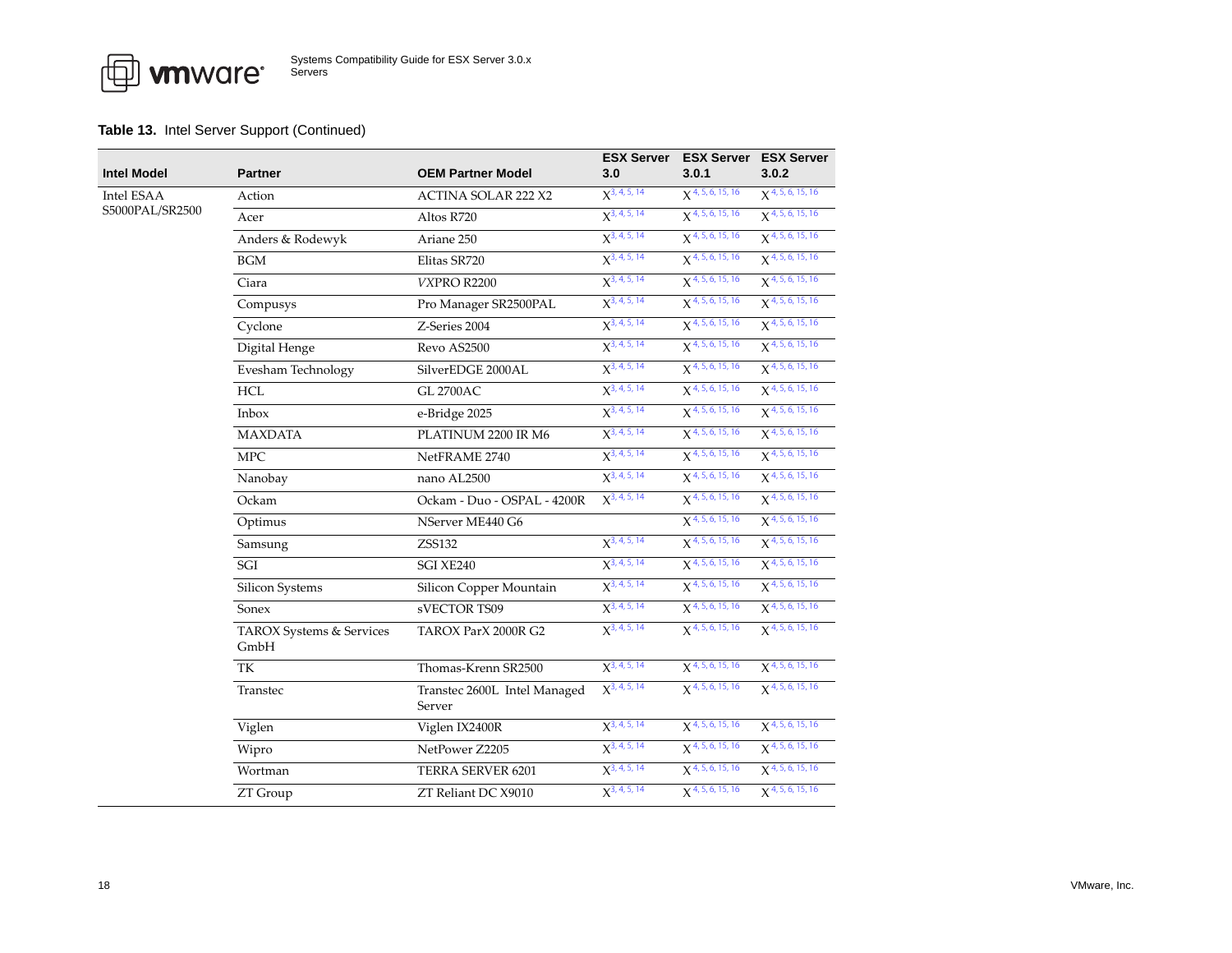|                               |                    |                            | <b>ESX Server</b> |                  | <b>ESX Server ESX Server</b> |
|-------------------------------|--------------------|----------------------------|-------------------|------------------|------------------------------|
| <b>Intel Model</b>            | <b>Partner</b>     | <b>OEM Partner Model</b>   | 3.0               | 3.0.1            | 3.0.2                        |
| Intel ESAA<br><b>S5000PSL</b> | Rackable           | C1001-L04-ONB              |                   | $X^{6,19}$       | $X^{6,19}$                   |
|                               | Rackable           | C1104-L04-ONB              |                   | $X^{6,19}$       | $X^{6,19}$                   |
|                               | Rackable           | C2002-L04-ONB              |                   | $X^{6,19}$       | $X^{6,19}$                   |
|                               | Rackable           | C2004-L04-ONB              |                   | $X^{6,19}$       | $X^{6,19}$                   |
|                               | Rackable           | C2104-L04-ONB              |                   | $X^{6,19}$       | $X^{6,19}$                   |
|                               | Rackable           | C3006-L04-ONB              |                   | $X^{6,19}$       | $X^{6,19}$                   |
|                               | Verari             | VB1270 BladeRack 2 Server  |                   | $X^{6,19}$       | $X^{6,19}$                   |
| Intel ESAA                    | Anders & Rodewyk   | Ariane 540                 | $X^{3, 4, 5}$     | $X^{3,4,5,6}$    | $X^{3,4,5,6}$                |
| S5000PSLROMB                  | <b>BGM</b>         | Elitas SP520               | $X^{3,4,5}$       | $X^{3,4,5,6}$    | $X^{3, 4, 5, 6}$             |
|                               | $\rm BGM$          | Elitas SP720               | $X^{3, 4, 5}$     | $X^{3,4,5,6}$    | $X^{3,4,5,6}$                |
|                               | Cyclone            | Z-Series 5004E             |                   |                  |                              |
|                               | <b>HCL</b>         | Infiniti Globalline 2700ST | $X^{3, 4, 5}$     | $X^{3, 4, 5, 6}$ | $X^{3, 4, 5, 6}$             |
|                               | Inbox              | e-Bridge 2001              | $X^{3, 4, 5}$     | $X^{3,4,5,6}$    | $X^{3,4,5,6}$                |
|                               | Inbox              | e-Bridge 2021              | $X^{3,4,5}$       | $X^{3,4,5,6}$    | $X^{3,4,5,6}$                |
|                               | <b>MPC</b>         | NetFRAME 2640              | $X^{3,4,5}$       | $X^{3,4,5,6}$    | $X^{3, 4, 5, 6}$             |
|                               | <b>MPC</b>         | NetFRAME 3640              | $X^{3, 4, 5}$     | $X^{3, 4, 5, 6}$ | $X^{3, 4, 5, 6}$             |
|                               | Ockam              | Ockam - Duo - OSPSL - 4200 | $X^{3, 4, 5}$     | $X^{3,4,5,6}$    | $X^{3, 4, 5, 6}$             |
|                               | SAI Info           | Sunny S450                 | $X^{3, 4, 5}$     | $X^{3, 4, 5, 6}$ | $X^{3,4,5,6}$                |
|                               | Silicon Systems    | Silicon Aspen              | $X^{3,4,5}$       | $X^{3,4,5,6}$    | $X^{3,4,5,6}$                |
|                               | Wipro              | Wipro NetPower Z2503       | $X^{3, 4, 5}$     | $X^3$ , 4, 5, 6  | $X^{3, 4, 5, 6}$             |
|                               | Wortmann           | TERRA SERVER 6401          | $X^{3,4,5}$       | $X^{3,4,5,6}$    | $X^{3,4,5,6}$                |
|                               | Wortmann           | TERRA SERVER 6501          | $X^{3,4,5}$       | $X^{3,4,5,6}$    | $X^{3,4,5,6}$                |
| Intel ESAA                    | Action             | <b>ACTINA SOLAR 202 X2</b> | $X^{3,4,5}$       | $X^{3,4,5,6}$    | $X^{3, 4, 5, 6}$             |
| S5000PSLROMB/<br>SC5299-E     | Ciara              | VXPRO T5200                | $X^{3,4,5}$       | $X^{3,4,5,6}$    | $X^{3, 4, 5, 6}$             |
|                               | Compusys           | ProManaged 5299XN          | $X^{3,4,5}$       | $X^{3,4,5,6}$    | $X^{3,4,5,6}$                |
|                               | Cyclone            | Z-Series 5004E             | $X^{3,4,5}$       | $X^{3,4,5,6}$    | $X^{3,4,5,6}$                |
|                               | Digital Henge      | Revo LP5299                | $X^{3,4,5}$       | $X^{3,4,5,6}$    | $X^{3,4,5,6}$                |
|                               | Evesham Technology | SilverEDGE 700SL           | $X^{3,4,5}$       | $X^{3,4,5,6}$    | $X^{3,4,5,6}$                |
|                               | <b>MPC</b>         | MPC NetFRAME 640           | $X^{3, 4, 5}$     | $X^{3, 4, 5, 6}$ | $X^{3, 4, 5, 6}$             |
|                               | Nanobay            | Nano SL5299                | $X^{3,4,5}$       | $X^{3,4,5,6}$    | $X^{3,4,5,6}$                |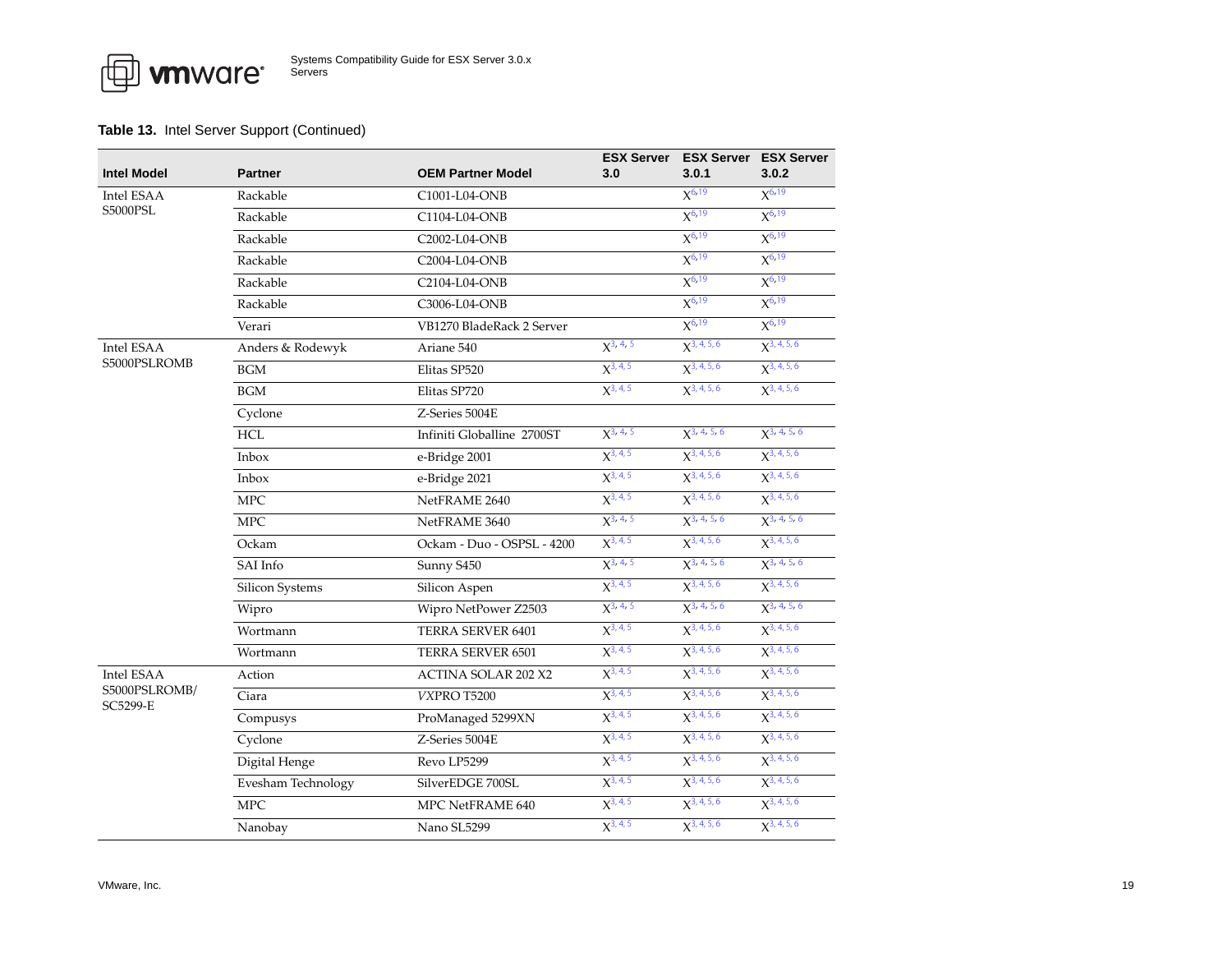**FO** whware

| <b>Intel Model</b>      | <b>Partner</b>                   | <b>OEM Partner Model</b>   | <b>ESX Server</b><br>3.0 | 3.0.1            | <b>ESX Server</b> ESX Server<br>3.0.2 |
|-------------------------|----------------------------------|----------------------------|--------------------------|------------------|---------------------------------------|
| Intel ESAA              | PC Factory S.A                   | RAPID LX 5110X15000G       |                          | $X^{3, 4, 5, 6}$ | $X^{3,4,5,6}$                         |
| S5000PSLROMB/           | PC Factory S.A                   | RAPID LX 5320X25000G       |                          | $X^{3,4,5,6}$    | $X^{3,4,5,6}$                         |
| SC5299-E<br>(continued) | Silicon Systems                  | Silicon Aspen Pedestal     | $X^{3,4,5}$              | $X^{3,4,5,6}$    | $X^{3,4,5,6}$                         |
|                         | TAROX Systems & Services<br>GmbH | TAROX ParX 700 G2          | $X^{3, 4, 5}$            | $X^{3,4,5,6}$    | $X^{3,4,5,6}$                         |
|                         | Viglen                           | IX4000/R                   | $X^{3,4,5}$              | $X^{3,4,5,6}$    | $X^{3,4,5,6}$                         |
| <b>Intel ESAA</b>       | Action                           | <b>ACTINA SOLAR 202 X2</b> | $X^{3, 4, 5}$            | $X^{3,4,5,6}$    | $X^{3,4,5,6}$                         |
| S5000PSLROMB/<br>SC5400 | Ciara                            | VXPRO T5200                | $X^{3,4,5}$              | $X^{3,4,5,6}$    | $X^{3,4,5,6}$                         |
|                         | Compusys                         | SC5400PSL                  | $X^{3, 4, 5}$            | $X^{3, 4, 5, 6}$ | $X^{3,4,5,6}$                         |
|                         | Cyclone                          | Z-Series 5024              | $X^{3,4,5}$              | $X^{3,4,5,6}$    | $X^{3, 4, 5, 6}$                      |
|                         | Digital Henge                    | Revo LS5400                | $X^{3,4,5}$              | $X^{3, 4, 5, 6}$ | $X^{3,4,5,6}$                         |
|                         | Evesham Technology               | SilverEDGE1000SL           | $X^{3, 4, 5}$            | $X^{3,4,5,6}$    | $X^{3, 4, 5, 6}$                      |
|                         | <b>MPC</b>                       | MPC NetFRAME 2640          | $X^{3, 4, 5}$            | $X^{3,4,5,6}$    | $X^{3, 4, 5, 6}$                      |
|                         | <b>MPC</b>                       | MPC NetFRAME 3640          | $X^{3,4,5}$              | $X^{3,4,5,6}$    | $X^{3,4,5,6}$                         |
|                         | Nanobay                          | Nano SL5400                | $X^{3, 4, 5}$            | $X^{3,4,5,6}$    | $X^{3,4,5,6}$                         |
|                         | Optimus                          | NServer ME240 G6           |                          | $X^{3,4,5,6}$    | $X^{3,4,5,6}$                         |
|                         | Silicon Systems                  | Silicon Aspen 5U           | $X^{3,4,5}$              | $X^{3,4,5,6}$    | $X^{3, 4, 5, 6}$                      |
|                         | Sonex                            | sVECTOR TS11               | $X^{3,4,5}$              | $X^{3,4,5,6}$    | $X^{3,4,5,6}$                         |
|                         | TAROX Systems & Services<br>GmbH | TAROX ParX 5000 G1         | $X^{3,4,5}$              | $X^{3,4,5,6}$    | $X^{3,4,5,6}$                         |
|                         | Transtec/Lynx                    | Transtec 2600PX            | $X^{3, 4, 5}$            | $X^{3,4,5,6}$    | $X^{3,4,5,6}$                         |
| Intel ESAA 5400RA       | Action                           | ACTINA SOLAR 202 X2+       |                          | $X^{6, 18}$      | $X^{6, 18}$                           |
|                         | Lenovo                           | R630 G6                    | X                        | $X^{6, 18}$      | $X^{6, 18}$                           |
|                         | Lenovo                           | R650 G6                    | $\chi$                   | $X^{6, 18}$      | $X^{6, 18}$                           |
|                         | Lenovo                           | R/T350 G6                  | X                        | $X^{6, 18}$      | $X^{6, 18}$                           |
|                         | Silicon Systems                  | Silicon Red Mountain       |                          | $X^{6, 18}$      | $X^{6, 18}$                           |
|                         | TAROX Systems & Services<br>GmbH | TAROX ParX 5000 G1 SAS     |                          | $X^{6, 18}$      | $X^{6, 18}$                           |
|                         | Wortmann                         | TERRA SERVER 6600          | X                        | $X^{6, 18}$      | $X^{6, 18}$                           |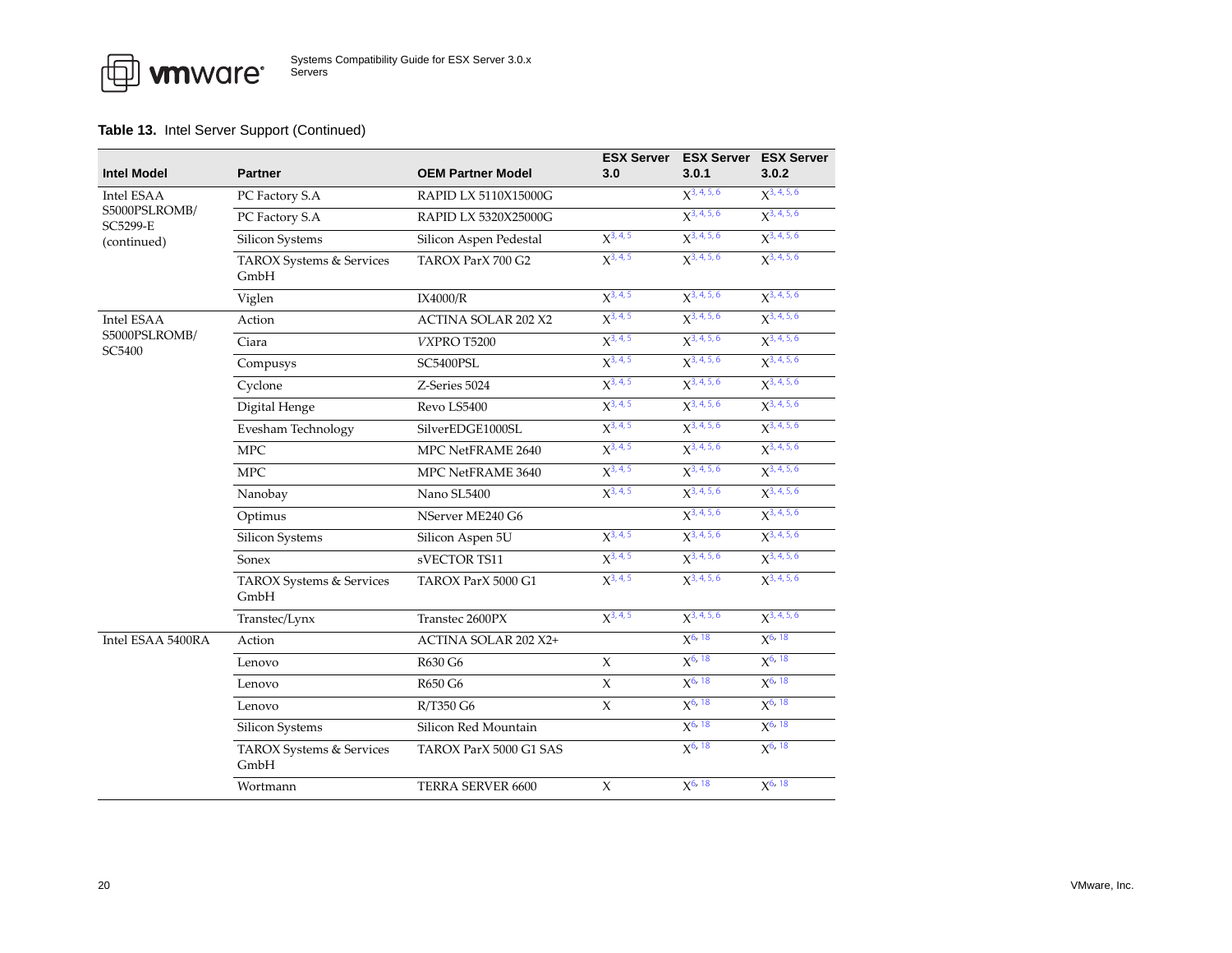| Intel Model             | <b>Partner</b>                   | <b>OEM Partner Model</b>                         | <b>ESX Server</b><br>3.0 | 3.0.1                   | <b>ESX Server</b> ESX Server<br>3.0.2 |
|-------------------------|----------------------------------|--------------------------------------------------|--------------------------|-------------------------|---------------------------------------|
| Intel ESAA              | Action                           | ACTINA SOLAR 441 X1 (4U)                         | $X^{1,3}$                | $X^2$ , 3, 7, 8         | $X^2$ , 3, 7, 8                       |
| SR4850HW4 <sup>10</sup> | Acer                             | Altos R910                                       | $X^{1,3}$                | $X2$ , 3, 7, 8          | $X2$ , 3, 7, 8                        |
|                         | Anders & Rodewyk                 | Ariane 420                                       | $X^{1,3}$                | $X^{2, 3, 7, 8}$        | X <sup>2, 3, 7, 8</sup>               |
|                         | Aquarius                         | AquaServer NQ312                                 | $X^{1, 3}$               | $X^2$ , 3, 7, 8         | $X^2$ , 3, 7, 8                       |
|                         | <b>BGM</b>                       | Elitas® SR1010                                   | $X^{1, 3}$               | $X2$ , 3, 7, 8          | X <sup>2, 3, 7, 8</sup>               |
|                         | Ciara/VXTECH                     | VXPRO R4400                                      | $X^{1,3}$                | $X^2$ , 3, 7, 8         | $X2$ , 3, 7, 8                        |
|                         | Compusys                         | ProManaged SR4850HW4                             | $X^{1,3}$                | $X^2$ , 3, 7, 8         | $X^2$ , 3, 7, 8                       |
|                         | Cyclone                          | Z-Series 4001                                    | $X^{1,3}$                | X <sup>2, 3, 7, 8</sup> | $X2$ , 3, 7, 8                        |
|                         | Digital Henge                    | <b>INNO HR-4850</b>                              | $X^{1,3}$                | X <sup>2, 3, 7, 8</sup> | X <sup>2, 3, 7, 8</sup>               |
|                         | Evesham Technology               | SilverEDGE 5000HW4U                              | $X^{1,3}$                | $X^2$ , 3, 7, 8         | $X^2$ , 3, 7, 8                       |
|                         | HCL                              | Infiniti Globalline 4700HW                       | $X^{1, 3}$               | $X2$ , 3, 7, 8          | $X2$ , 3, 7, 8                        |
|                         | Inbox                            | e-Bridge 4040                                    | $X^{1,3}$                | $X^2$ , 3, 7, 8         | $X2$ , 3, 7, 8                        |
|                         | Itautec                          | Servidor Itautec ZX400                           | $X^{1,3}$                | $X^2$ , 3, 7, 8         | $X^2$ , 3, 7, 8                       |
|                         | Lenovo                           | R630                                             | $X^{1,3}$                | X <sup>2, 3, 7, 8</sup> | $X2$ , 3, 7, 8                        |
|                         | <b>MAXDATA</b>                   | <b>MAXDATA PLATINUM 7200</b><br>IR <sub>M5</sub> | $X^{1,3}$                | $\chi^2$ , 3, 7, 8      | $X^2$ , 3, 7, 8                       |
|                         | <b>MPC</b>                       | NetFRAME 6620                                    | $X^{1,3}$                | $X^{2, 3, 7, 8}$        | $\chi^2$ , 3, 7, 8                    |
|                         | Nanobay                          | NANO SR4850hw4                                   | $X^{1,3}$                | $X^2$ , 3, 7, 8         | $X^2$ , 3, 7, 8                       |
|                         | Optimus                          | NServer LE470 G6 (4U)                            | $X^{1, 3}$               | $X2$ , 3, 7, 8          | $X2$ , 3, 7, 8                        |
|                         | PowerLeader                      | PR4850                                           | $X^{1,3}$                | X <sup>2, 3, 7, 8</sup> | $X2$ , 3, 7, 8                        |
|                         | R-Style                          | R-Style MARSHALL NP491                           | $X^{1,3}$                | $X^2$ , 3, 7, 8         | $X^2$ , 3, 7, 8                       |
|                         | Silicon Systems                  | Silicon Diamond Peak                             | $X^{1, 3}$               | X <sup>2, 3, 7, 8</sup> | $X2$ , 3, 7, 8                        |
|                         | TAROX Systems & Services<br>GmbH | TAROX ParX 7000R G2 4U                           | $X^{1,3}$                | $\chi^2$ , 3, 7, 8      | $X^2$ , 3, 7, 8                       |
|                         | Transtec                         | Transtec 4200L Intel Managed<br>Server           | $X^{1,3}$                | $X^{2, 3, 7, 8}$        | $X^2$ , 3, 7, 8                       |
|                         | Verari                           | VB1205                                           | $X^{1, 3}$               | $X^2$ , 3, 7, 8         | $X^{2, 3, 7, 8}$                      |
|                         | Wipro                            | Wipro 9426N4U                                    | $X^{1, 3}$               | $X^2$ , 3, 7, 8         | $X^2$ , 3, 7, 8                       |
|                         | Wortmann                         | TERRA AQUA 8100                                  | $X^{1, 3}$               | $X2$ , 3, 7, 8          | $X^2$ , 3, 7, 8                       |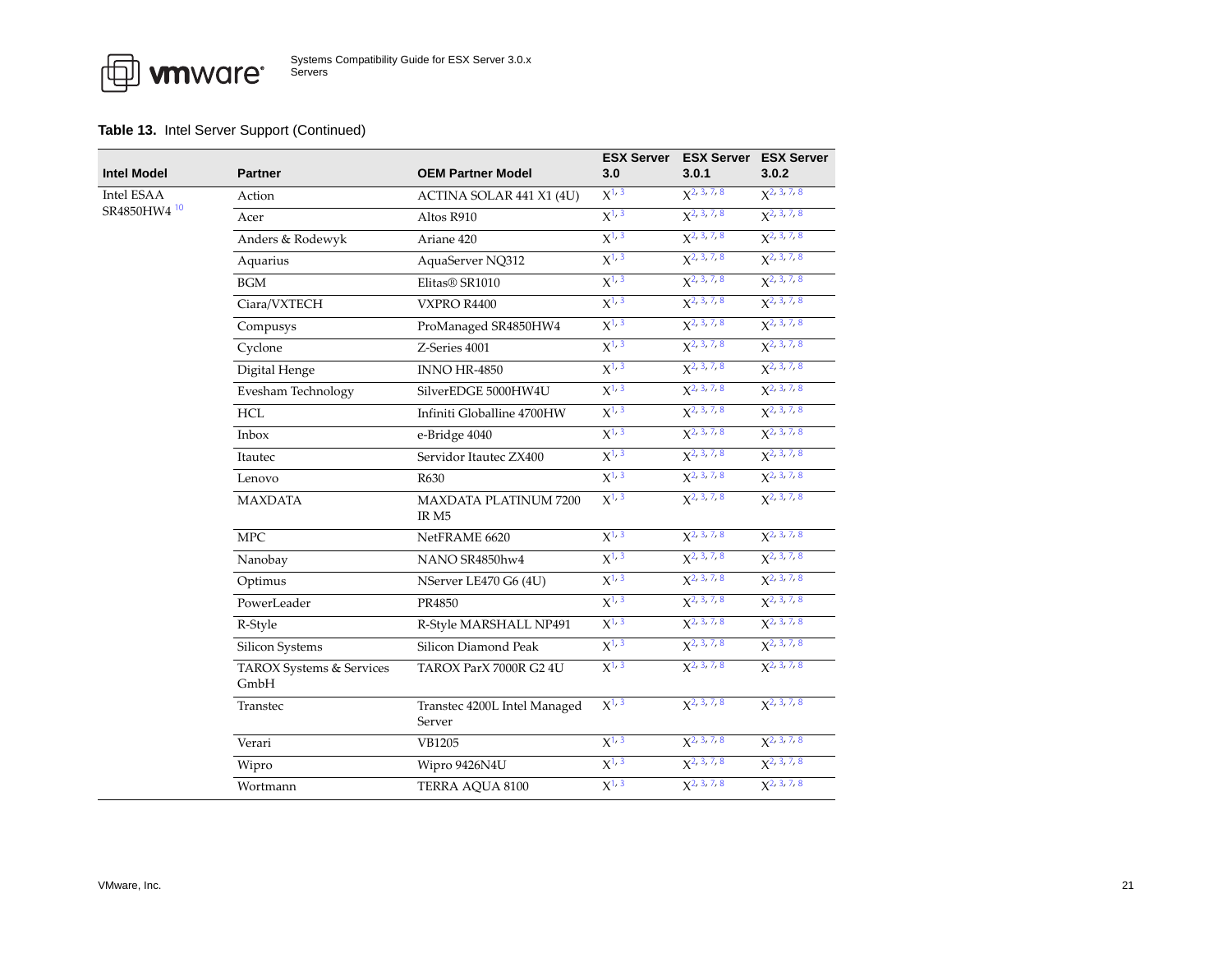| <b>Intel Model</b>        | <b>Partner</b>                   | <b>OEM Partner Model</b>                            | <b>ESX Server</b><br>3.0 | <b>ESX Server</b><br>3.0.1 | <b>ESX Server</b><br>3.0.2 |
|---------------------------|----------------------------------|-----------------------------------------------------|--------------------------|----------------------------|----------------------------|
| Intel ESAA                | Action                           | ACTINA SOLAR 441 X1 (4U)                            | $X^{1,3}$                | $X^{2,3,7,8}$              | $X^2$ , 3, 7, 8            |
| SR4850HW4/M <sup>11</sup> | Anders & Rodewyk                 | Ariane 430                                          | $X^{1, 3}$               | $X^{2,3,7,8}$              | $X2$ , 3, 7, 8             |
|                           | Cyclone                          | Z-Series 4002                                       | $X^{1,3}$                | $X^{2, 3, 7, 8}$           | $X2$ , 3, 7, 8             |
|                           | <b>MAXDATA</b>                   | $X^{1, 3}$<br><b>MAXDATA PLATINUM 7200</b><br>IR M6 |                          | $X^2$ , 3, 7, 8            | $X^2$ , 3, 7, 8            |
|                           | Optimus                          | NServer LE470 G6 (4U)                               | $X^{1, 3}$               | $X^2$ , 3, 7, 8            | $X^2$ , 3, 7, 8            |
|                           | Samsung                          | ZSS230-D                                            | $X^{1, 3}$               | $X2$ , 3, 7, 8             | $X2$ , 3, 7, 8             |
|                           | TAROX Systems & Services<br>GmbH | TAROX ParX 7000R G2 SCSI 4U<br>$X^{1,3}$            |                          | $\chi^2$ , 3, 7, 8         | $X^2$ , 3, 7, 8            |
|                           | Viglen                           | Viglen IX6004R                                      | $X^{1, 3}$               | $X^2$ , 3, 7, 8            | $X2$ , 3, 7, 8             |
|                           | Wortmann                         | TERRA SERVER 8101                                   | $X^{1,3}$                | $X^2$ , 3, 7, 8            | $X^{2,3,7,8}$              |
| Intel ESAA                | Action                           | ACTINA SOLAR 461 X1 (6U)                            | $X^{1, 3}$               | $X^2$ , 3, 7, 8            | $X2$ , 3, 7, 8             |
| SR6850HW4 <sup>12</sup>   | Anders & Rodewyk                 | Ariane 620                                          | $X^{1,3}$                | $X^{2, 3, 7, 8}$           | $X2$ , 3, 7, 8             |
|                           | <b>BGM</b>                       | Elitas® SP1010                                      | $X^{1,3}$                | $X^2$ , 3, 7, 8            | $X^2$ , 3, 7, 8            |
|                           | Compusys                         | ProManaged SR6850HW4                                | $X^{1,3}$                | $X^{2, 3, 7, 8}$           | X <sup>2, 3, 7, 8</sup>    |
|                           | Cyclone                          | Z-Series 4001                                       | $X^{1,3}$                | $X^{2, 3, 7, 8}$           | $X^2$ , 3, 7, 8            |
|                           | Digital Henge                    | <b>INNO HR-6850</b>                                 | $X^{1, 3}$               | $X^2$ , 3, 7, 8            | $X^2$ , 3, 7, 8            |
|                           | Evesham Technology               | SilverEDGE 5000HW6U                                 | $X^{1, 3}$               | $X2$ , 3, 7, 8             | $X2$ , 3, 7, 8             |
|                           | Inbox                            | e-Bridge 4060                                       | $X^{1,3}$                | $X^{2, 3, 7, 8}$           | $X^2$ , 3, 7, 8            |
|                           | Itautec                          | Servidor Itautec ZX440                              | $X^{1,3}$                | $X^2$ , 3, 7, 8            | $X^2$ , 3, 7, 8            |
|                           | Lenovo                           | R650                                                | $X^{1, 3}$               | X <sup>2, 3, 7, 8</sup>    | $X2$ , 3, 7, 8             |
|                           | Nanobay                          | NANO SR6850hw4                                      | $X^{1, 3}$               | $X2$ , 3, 7, 8             | $X^2$ , 3, 7, 8            |
|                           | Ockam                            | Ockam ES OS-6400                                    | $X^{1, 3}$               | $X^{2,3,7,8}$              | $X^2$ , 3, 7, 8            |
|                           | Optimus                          | NServer LE270 G6 (6U)                               | $X^{1, 3}$               | X <sup>2</sup> , 3, 7, 8   | $X2$ , 3, 7, 8             |
|                           | PowerLeader                      | PR6850                                              | $X^{1,3}$                | $X^{2, 3, 7, 8}$           | $X2$ , 3, 7, 8             |
|                           | TAROX Systems & Services<br>GmbH | TAROX ParX 7000R G2 6U                              | $X^{1, 3}$               | $X^2$ , 3, 7, 8            | $X^2$ , 3, 7, 8            |
|                           | Wipro                            | Wipro 9426N6U                                       | $X^{1,3}$                | $X^2$ , 3, 7, 8            | $X^{2, 3, 7, 8}$           |
|                           | Wortman                          | TERRA AOUA 8200                                     | $X^{1, 3}$               | $X^{2, 3, 7, 8}$           | $X^2$ , 3, 7, 8            |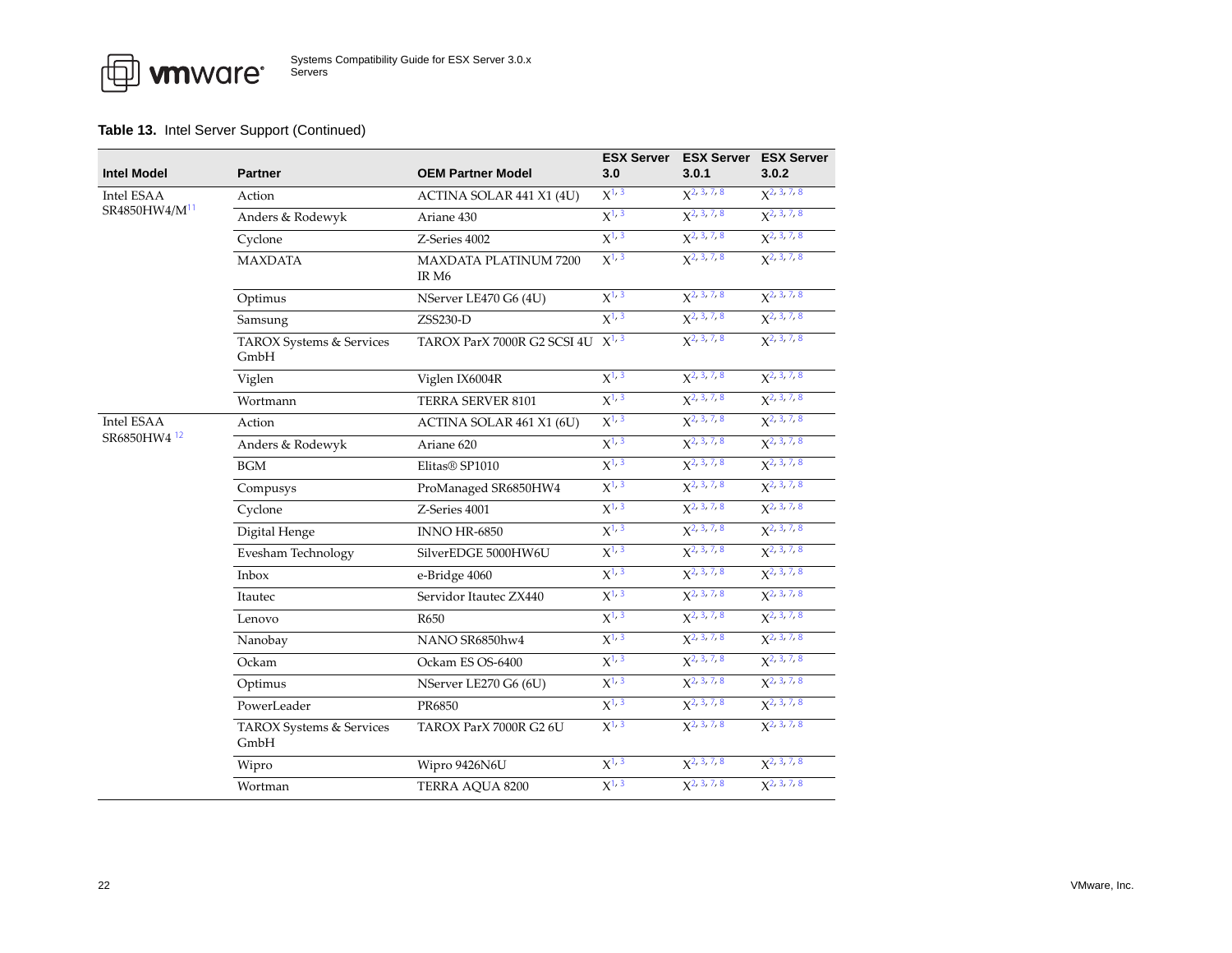| <b>Intel Model</b>        | <b>Partner</b>                   | <b>OEM Partner Model</b>              | <b>ESX Server</b><br>3.0 | <b>ESX Server</b><br>3.0.1    | <b>ESX Server</b><br>3.0.2    |
|---------------------------|----------------------------------|---------------------------------------|--------------------------|-------------------------------|-------------------------------|
| Intel ESAA                | Action                           | ACTINA SOLAR 461 X1 (6U)              | $X^{1,3}$                | $\chi$ <sup>2</sup> , 3, 7, 8 | $\chi^2$ , 3, 7, 8            |
| SR6850HW4/M <sup>13</sup> | Anders & Rodewyk                 | Ariane 630                            | $X^{1,3}$                | $\chi$ <sup>2</sup> , 3, 7, 8 | $\chi$ <sup>2</sup> , 3, 7, 8 |
|                           | Cyclone                          | Z-Series 4002                         | $X^{1,3}$                | $x^2$ , 3, 7, 8               | $\chi$ <sup>2</sup> , 3, 7, 8 |
|                           | Gateway                          | Gateway 9715                          | $X^{1, 3}$               | $\chi^2$ , 3, 7, 8            | $\chi^2$ , 3, 7, 8            |
|                           | Optimus                          | NServer LE270 G6 (6U)                 | $X^{1, 3}$               | $\chi$ <sup>2</sup> , 3, 7, 8 | $\chi$ <sup>2</sup> , 3, 7, 8 |
|                           | Samsung                          | $ZSS230-T$                            | $X^{1, 3}$               | $\chi^2$ , 3, 7, 8            | $\chi^2$ , 3, 7, 8            |
|                           | TAROX Systems & Services<br>GmbH | TAROX ParX 7000R G2 SCSI 6U $X^{1,3}$ |                          | $\chi^2$ , 3, 7, 8            | $x^2, 3, 7, 8$                |
|                           | Viglen                           | Viglen IX6006R                        | $X^{1,3}$                | $\chi^2$ , 3, 7, 8            | $\chi^2$ , 3, 7, 8            |
|                           | Wortmann                         | TERRA SERVER 8001                     | $X^{1,3}$                | $\chi^2$ , 3, 7, 8            | $x^2$ , 3, 7, 8               |
| Intel ESAA<br>S7000FC4UR  |                                  |                                       |                          |                               | $\chi$ <sup>9</sup> , 20, 21  |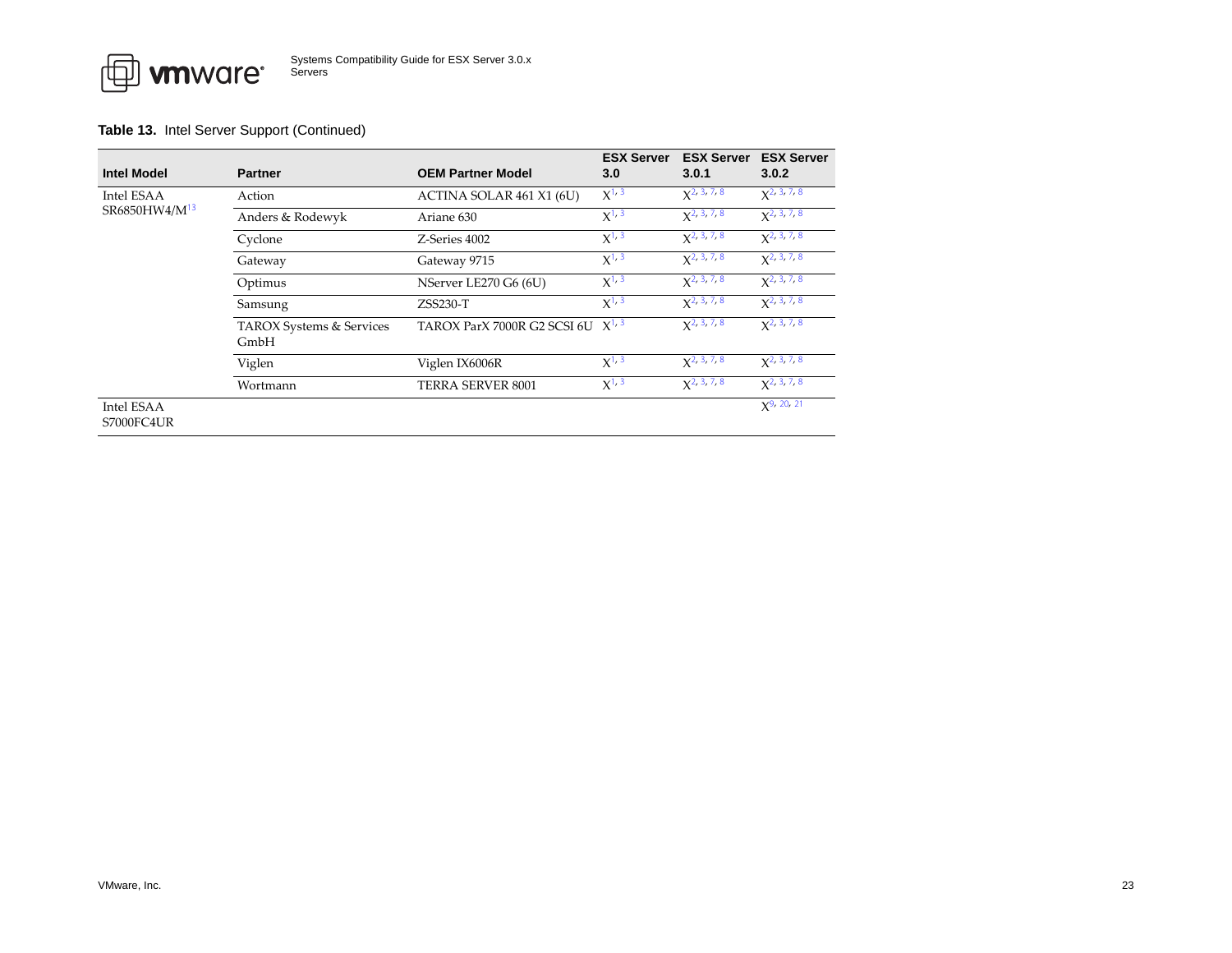

<span id="page-23-19"></span><span id="page-23-15"></span><span id="page-23-14"></span><span id="page-23-13"></span><span id="page-23-12"></span><span id="page-23-11"></span><span id="page-23-5"></span><span id="page-23-4"></span><span id="page-23-2"></span><span id="page-23-1"></span>

|                                                |                                                                                               |                          | <b>ESX Server</b> | <b>ESX Server</b> | <b>ESX Server</b> |  |  |  |
|------------------------------------------------|-----------------------------------------------------------------------------------------------|--------------------------|-------------------|-------------------|-------------------|--|--|--|
| <b>Intel Model</b>                             | <b>Partner</b>                                                                                | <b>OEM Partner Model</b> | 3.0               | 3.0.1             | 3.0.2             |  |  |  |
| <b>Intel ESAA</b>                              |                                                                                               |                          |                   |                   | $X^{18, 21}$      |  |  |  |
| SSR212MC2                                      |                                                                                               |                          |                   |                   |                   |  |  |  |
|                                                | Only the LSI hardware RAID configuration is supported.                                        |                          |                   |                   |                   |  |  |  |
|                                                | <sup>2</sup> LSI RAID and SAS configurations are supported                                    |                          |                   |                   |                   |  |  |  |
| <sup>3</sup> Dual-core processor support only. |                                                                                               |                          |                   |                   |                   |  |  |  |
|                                                | <sup>4</sup> Dual-core Intel Xeon 5000 series processors.                                     |                          |                   |                   |                   |  |  |  |
|                                                | <sup>5</sup> Dual-core Intel Xeon 5100 series processors.                                     |                          |                   |                   |                   |  |  |  |
|                                                | <sup>6</sup> Quad-core Intel Xeon 5300 series processors. Requires BIOS version 66 or higher. |                          |                   |                   |                   |  |  |  |
|                                                | 7 Dual-core Intel Xeon 7000 series processors.                                                |                          |                   |                   |                   |  |  |  |
|                                                | 8 Dual-core Intel Xeon 7100 series processors.                                                |                          |                   |                   |                   |  |  |  |
|                                                | <sup>9</sup> Quad-core Intel Xeon 7300 series processors.                                     |                          |                   |                   |                   |  |  |  |
|                                                | 10 4U, dual-core XEON CPU, 667 MHz FSB, P08 BIOS.                                             |                          |                   |                   |                   |  |  |  |
|                                                | <sup>11</sup> 4U, dual-core XEON, 800MHz FSB CPU, P08 BIOS.                                   |                          |                   |                   |                   |  |  |  |
| <sup>12</sup> 6U, dual-core CPU, P08 BIOS.     |                                                                                               |                          |                   |                   |                   |  |  |  |
|                                                | 13 6U, XEON MP CPU, 800MHz FSB, P08 BIOS.                                                     |                          |                   |                   |                   |  |  |  |
| <sup>14</sup> BIOS Version 54.                 |                                                                                               |                          |                   |                   |                   |  |  |  |
| <sup>15</sup> BIOS Version 64.                 |                                                                                               |                          |                   |                   |                   |  |  |  |
|                                                | <sup>16</sup> BIOS Version 74 with Intel <sup>®</sup> Xeon(TM) 5100 series processors.        |                          |                   |                   |                   |  |  |  |
|                                                | <sup>17</sup> Dual-core and quad-core processor support.                                      |                          |                   |                   |                   |  |  |  |
| <sup>18</sup> Quad-core CPU support.           |                                                                                               |                          |                   |                   |                   |  |  |  |
|                                                | <sup>19</sup> SAS (no RAID) Requires BIOS version 79 or higher. Solaris is not tested as GOS. |                          |                   |                   |                   |  |  |  |
|                                                | <sup>20</sup> With bios version SFC4UR.868.01.00.0010.050420071510                            |                          |                   |                   |                   |  |  |  |
| $21$ ESX Server 3.0.2 Update 1                 |                                                                                               |                          |                   |                   |                   |  |  |  |

### <span id="page-23-21"></span><span id="page-23-20"></span><span id="page-23-18"></span><span id="page-23-17"></span><span id="page-23-16"></span><span id="page-23-10"></span><span id="page-23-9"></span><span id="page-23-8"></span><span id="page-23-7"></span><span id="page-23-6"></span><span id="page-23-3"></span><span id="page-23-0"></span>**Table 14.** Langchao Server Support

<span id="page-23-24"></span><span id="page-23-23"></span><span id="page-23-22"></span>

| <b>Product</b>                                                    | Model | <b>ESX Server</b><br>3.0                     | <b>ESX Server</b><br>3.0.1 | <b>ESX Server</b><br>3.0.2 |
|-------------------------------------------------------------------|-------|----------------------------------------------|----------------------------|----------------------------|
| Langchao NF520D2                                                  |       |                                              |                            | $x^1$ , 2, 3               |
|                                                                   |       | Quad-core Intel Xeon 7300 series processors. |                            |                            |
| <sup>2</sup> With bios version SFC4UR.868.01.00.0010.050420071510 |       |                                              |                            |                            |
| <sup>3</sup> ESX Server 3.0.2 Update 1                            |       |                                              |                            |                            |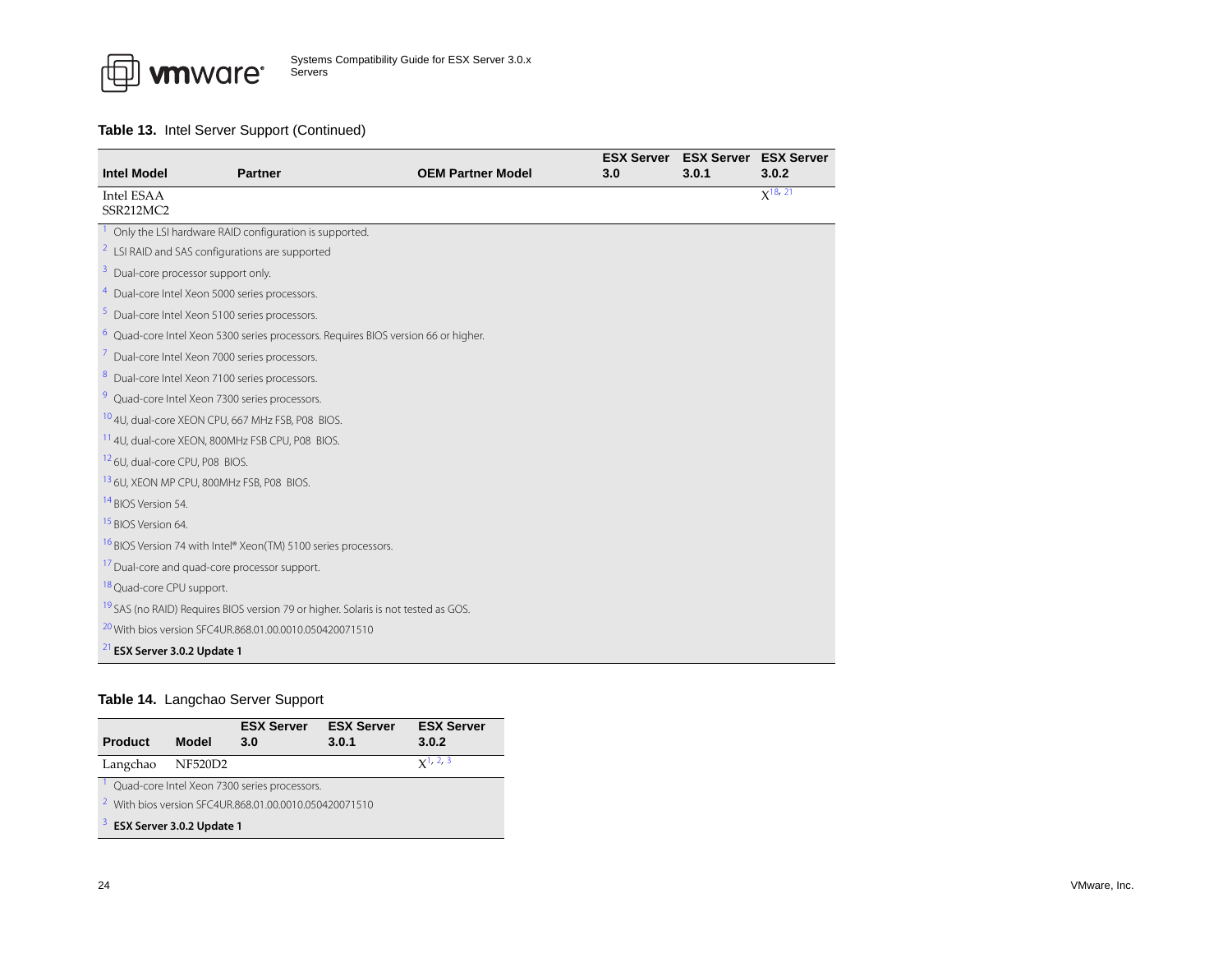#### <span id="page-24-1"></span>**Table 15.** Lenovo Server Support

<span id="page-24-13"></span>

| <b>Product</b>                                                    | <b>Model</b> | <b>ESX Server</b><br>3.0                     | <b>ESX Server</b><br>3.0.1 | <b>ESX Server</b><br>3.0.2 |  |
|-------------------------------------------------------------------|--------------|----------------------------------------------|----------------------------|----------------------------|--|
| Lenovo                                                            | R630 G7      |                                              |                            | $x^{1,2,3}$                |  |
|                                                                   |              | Quad-core Intel Xeon 7300 series processors. |                            |                            |  |
| <sup>2</sup> With bios version SEC4UR.868.01.00.0010.050420071510 |              |                                              |                            |                            |  |
| $3$ ESX Server 3.0.2 Update 1                                     |              |                                              |                            |                            |  |

#### <span id="page-24-15"></span><span id="page-24-14"></span><span id="page-24-2"></span>**Table 16.** MAXDATA Server Support

<span id="page-24-6"></span><span id="page-24-3"></span>

|                                                                                              |                                                                                               | <b>ESX Server</b> | <b>ESX Server</b> | <b>ESX Server</b> |  |
|----------------------------------------------------------------------------------------------|-----------------------------------------------------------------------------------------------|-------------------|-------------------|-------------------|--|
| <b>Product</b>                                                                               | Model                                                                                         | 3.0               | 3.0.1             | 3.0.2             |  |
|                                                                                              | MAXDATA PLATINUM 3200I M6                                                                     |                   |                   | $X^1$ , 4, 5      |  |
|                                                                                              | MAXDATA PLATINUM 7200 IR M7                                                                   |                   |                   | $x^2$ , 3, 5      |  |
|                                                                                              | <sup>1</sup> Quad-core Intel Xeon 5300 series processors. Requires BIOS version 66 or higher. |                   |                   |                   |  |
|                                                                                              | <sup>2</sup> Quad-core Intel Xeon 7300 series processors.                                     |                   |                   |                   |  |
| <sup>3</sup> With bios version SEC4UR.868.01.00.0010.050420071510                            |                                                                                               |                   |                   |                   |  |
| <sup>4</sup> SAS (no RAID) Requires BIOS version 79 or higher. Solaris is not tested as GOS. |                                                                                               |                   |                   |                   |  |
| ESX Server 3.0.2 Update 1                                                                    |                                                                                               |                   |                   |                   |  |

#### <span id="page-24-7"></span><span id="page-24-5"></span><span id="page-24-4"></span><span id="page-24-0"></span>**Table 17.** Mitsubishi Server Support

| <b>Product</b>                      | <b>Model</b>      |            | ESX Server 3.0 ESX Server 3.0.1 ESX Server 3.0.2 |            |
|-------------------------------------|-------------------|------------|--------------------------------------------------|------------|
| FT8600                              | 200Lb             | $X^1$      | $X^1$                                            | $X^1$      |
|                                     | 200 <sub>LC</sub> | $X^{3, 4}$ | $X^{3, 4}$                                       | $X^{3, 4}$ |
|                                     | 210Rd             | $X^{3, 4}$ | $X^{3, 4}$                                       | $X^{3, 4}$ |
|                                     | 220Rc             | $X^1$      | $X^1$                                            | $X^1$      |
|                                     | 220Rd             | $X^{3, 4}$ | $X^{3, 4}$                                       | $X^{3, 4}$ |
|                                     | 440Rb             | $X^2$      | $X^2$                                            | $X^2$      |
|                                     | 440Rc             |            | $X^5$                                            | $X^5$      |
| Single-core processor support only. |                   |            |                                                  |            |
| Dual-core processor support only.   |                   |            |                                                  |            |

<span id="page-24-11"></span><span id="page-24-9"></span><span id="page-24-8"></span>3Dual-core Intel Xeon 5000 series processors.

<span id="page-24-10"></span>4Dual-core Intel Xeon 5100 series processors.

<span id="page-24-12"></span>Dual-core Intel Xeon 7100 processors.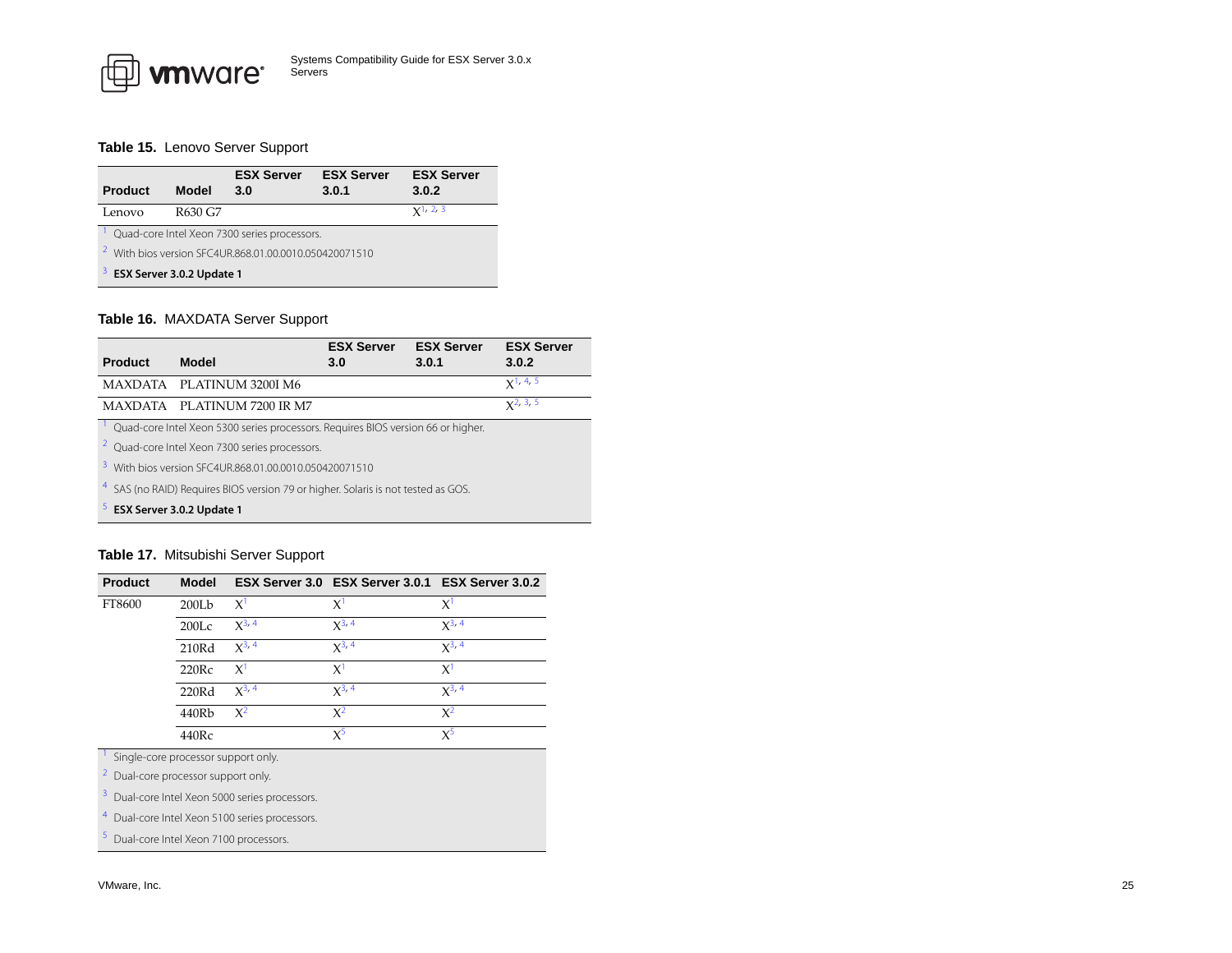#### <span id="page-25-0"></span>**Table 18.** NEC Server Support

| Product     | <b>Model</b> |            | ESX Server 3.0 ESX Server 3.0.1 ESX Server 3.0.2 |                          |
|-------------|--------------|------------|--------------------------------------------------|--------------------------|
| Express5800 | 120Ba-4      |            | $X^2$                                            | $X^2$                    |
|             | 120Bb-6      |            | $X^{4, 5, 6}$                                    | $x^{4, 5, 6}$            |
|             | 120Bb-d6     |            | $X^{4, 5, 6}$                                    | $X^{4, 5, 6}$            |
|             | 120Bb-m6     |            | $x^{4, 5, 6}$                                    | $X4$ , 5, 6              |
|             | 120Lh        | $X^2$      | $X^2$                                            | $X^2$                    |
|             | 120Li        | $X^{3, 4}$ | $x^{3, 4, 5, 6}$                                 | $X^{3, 4, 5, 6}$         |
|             | 120Rg-1      | $X^{3, 4}$ | $x^{3, 4, 5, 6}$                                 | $\overline{X^{3,4,5,6}}$ |
|             | 120Rh-2      | $X^2$      | $X^2$                                            | $X^2$                    |
|             | 120Ri-2      | $X^{3, 4}$ | $X^{3, 4, 5, 6}$                                 | $X^{3, 4, 5, 6}$         |
|             | 140Ba-10     |            |                                                  | $X^8$                    |
|             | 140Hf        |            | $X^7$                                            | $X^7$                    |
|             | 140He        | $X^1$      | $X^1$                                            | $X^1$                    |
|             | 140Rd-4      | $X^1$      | $X^1$                                            | $X^1$                    |
|             | 140Re-4      |            | $X^7$                                            | $X^7$                    |
|             | 140Rf-4      |            |                                                  | $X^{8, 9}$               |

<span id="page-25-8"></span>Dual-core processor support only.

<span id="page-25-3"></span>2Single-core processor support only.

<span id="page-25-1"></span>3Dual-core Intel Xeon 5000 series processors.

<span id="page-25-2"></span>4Dual-core Intel Xeon 5100 series processors.

<span id="page-25-4"></span>Quad-core Intel Xeon 5300 series processors.

<span id="page-25-5"></span>6Single socket quad-core Intel Xeon 5300 series processor.

<span id="page-25-7"></span>7Dual-core Intel Xeon 7100 series processors.

<span id="page-25-6"></span>Quad-core Intel Xeon 7300 series processors.

<span id="page-25-9"></span>9ESX Server 3.0.2 Update 1.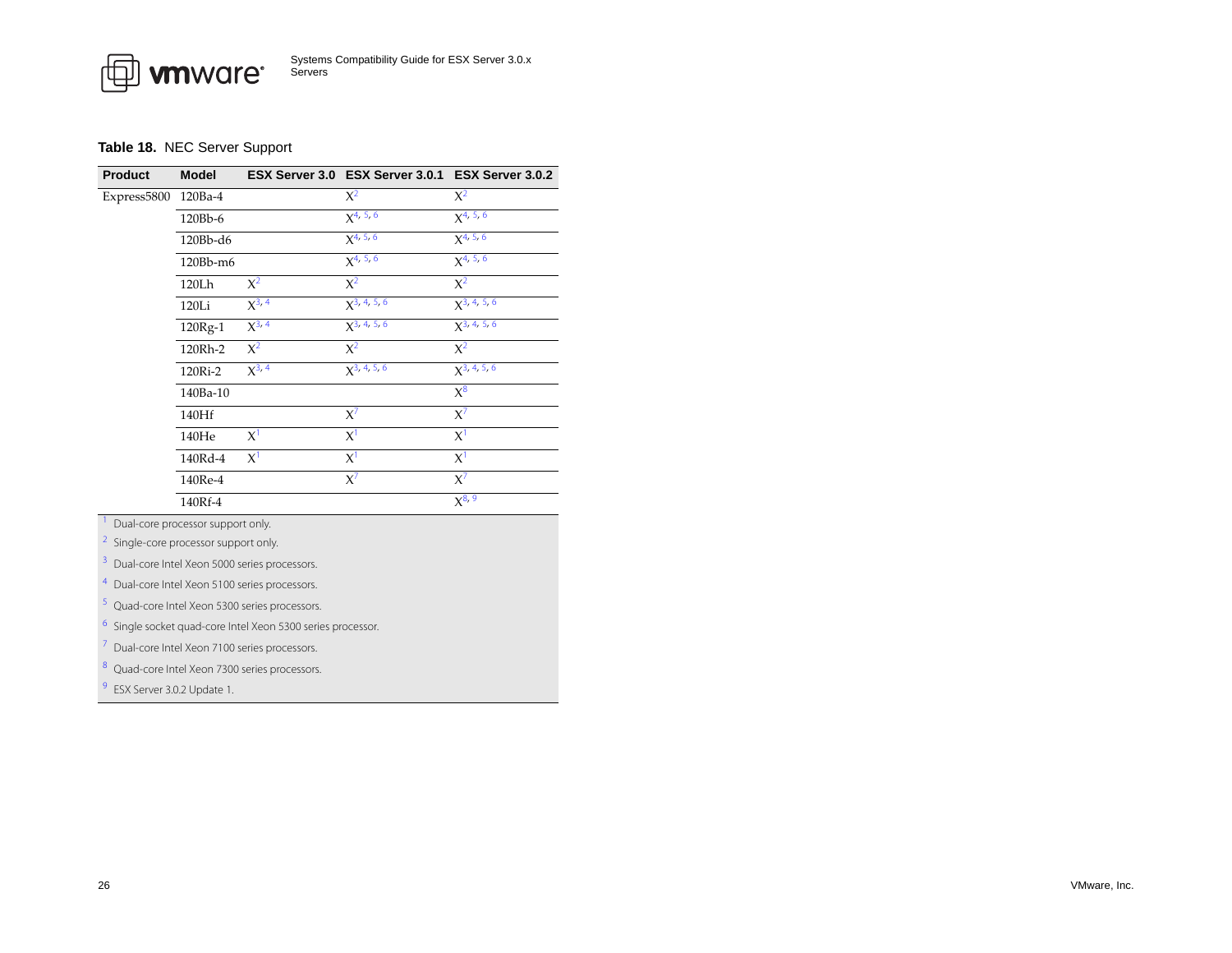#### <span id="page-26-0"></span>**Table 19.** Nihon Unisys Ltd. Server Support

<span id="page-26-3"></span>

| <b>Product</b>                                               | <b>Model</b>                                                 |  | ESX Server 3.0 ESX Server 3.0.1 ESX Server 3.0.2 |                      |  |
|--------------------------------------------------------------|--------------------------------------------------------------|--|--------------------------------------------------|----------------------|--|
| rE5000                                                       | <b>BS320A1</b>                                               |  | $x^{1,2,3}$                                      | $x^{1,2,3}$          |  |
|                                                              | <b>BS320A2</b>                                               |  | $x^{1,2,3}$                                      | $\mathbf{Y}^{1,2,3}$ |  |
|                                                              | SUSE Linux is not tested as GOS.                             |  |                                                  |                      |  |
|                                                              | <sup>2</sup> Patch ESX-1006511 is required. Please refer to: |  |                                                  |                      |  |
| http://www.vmware.com/support/vi3/doc/esx-1006511-patch.html |                                                              |  |                                                  |                      |  |
| Supported in non-SAS configuration only.                     |                                                              |  |                                                  |                      |  |

#### <span id="page-26-5"></span><span id="page-26-4"></span><span id="page-26-2"></span>**Table 20.** PowerLeader Server Support

<span id="page-26-8"></span>

|                                                                      |              | <b>ESX Server</b> | <b>ESX Server</b> | <b>ESX Server</b> |  |
|----------------------------------------------------------------------|--------------|-------------------|-------------------|-------------------|--|
| <b>Product</b>                                                       | <b>Model</b> | 3.0               | 3.0.1             | 3.0.2             |  |
| PowerLeader PR4850O                                                  |              |                   |                   | $x^{1,2,3}$       |  |
| Quad-core Intel Xeon 7300 series processors.                         |              |                   |                   |                   |  |
| $\mathbf{Z}$<br>With bios version SEC4UR.868.01.00.0010.050420071510 |              |                   |                   |                   |  |
| 3.<br>ESX Server 3.0.2 Update 1                                      |              |                   |                   |                   |  |

#### <span id="page-26-10"></span><span id="page-26-9"></span><span id="page-26-1"></span>**Table 21.** Rackable Systems Server Support

<span id="page-26-7"></span><span id="page-26-6"></span>

| <b>Product</b>                                     |  | ESX Server 3.0 ESX Server 3.0.1 ESX Server 3.0.2 |           |  |  |
|----------------------------------------------------|--|--------------------------------------------------|-----------|--|--|
| C <sub>2002</sub> -L <sub>03</sub>                 |  |                                                  |           |  |  |
| C3000-R01                                          |  |                                                  |           |  |  |
| S5108-T03-210E                                     |  | $x^{1,2}$                                        | $x^{1,2}$ |  |  |
| Dual-core processor support only.                  |  |                                                  |           |  |  |
| AMD Opteron 800 series Rev E dual core processors. |  |                                                  |           |  |  |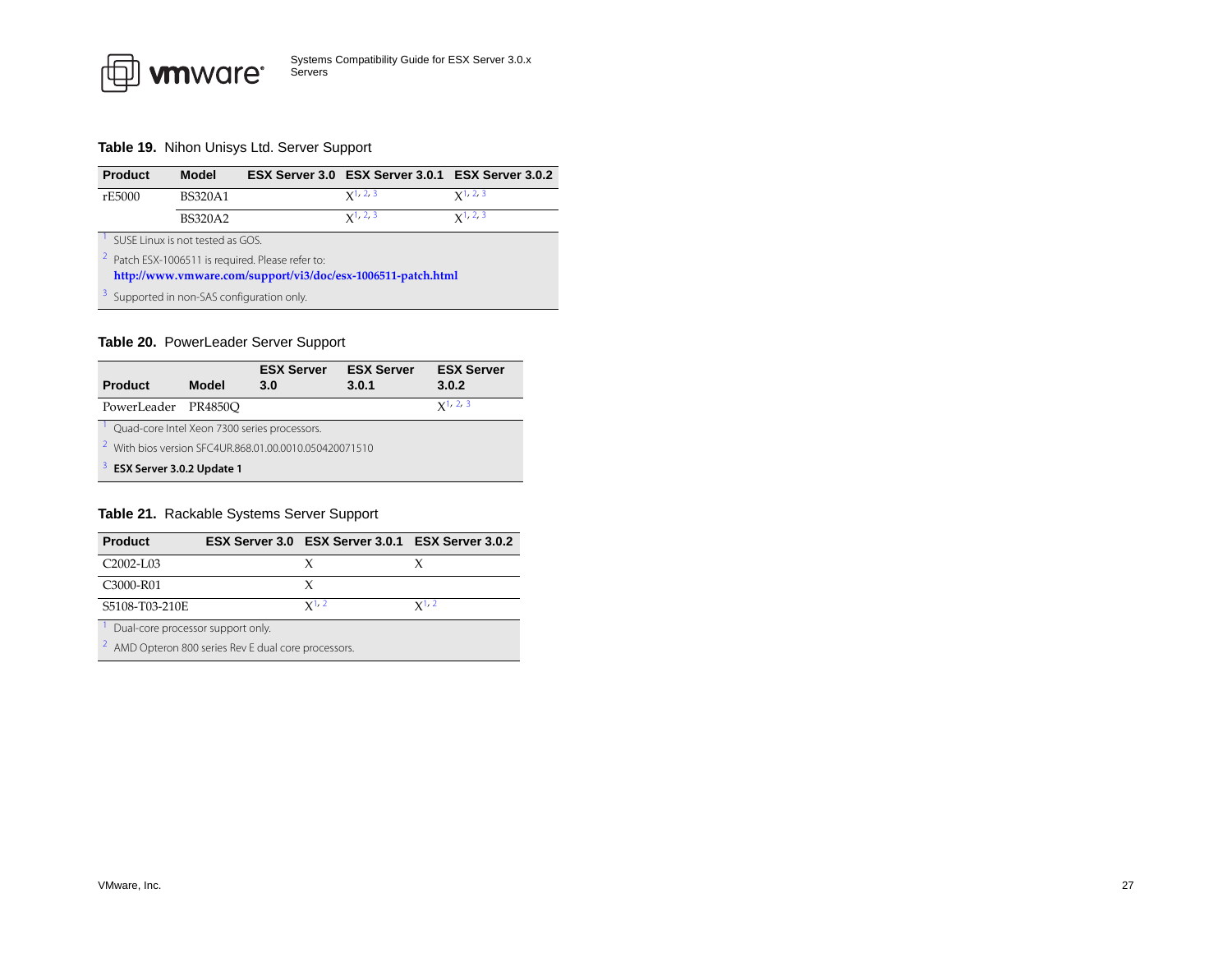#### <span id="page-27-0"></span>**Table 22.** Rombus International GmbH Server Support

<span id="page-27-12"></span><span id="page-27-11"></span><span id="page-27-10"></span><span id="page-27-9"></span><span id="page-27-8"></span><span id="page-27-7"></span><span id="page-27-6"></span><span id="page-27-5"></span><span id="page-27-4"></span><span id="page-27-3"></span><span id="page-27-2"></span><span id="page-27-1"></span>

| <b>Product</b>                                                                        | <b>Model</b>                                 | <b>ESX Server</b><br>3.0 | <b>ESX Server</b><br>3.0.1 | <b>ESX Server</b><br>3.0.2      |  |
|---------------------------------------------------------------------------------------|----------------------------------------------|--------------------------|----------------------------|---------------------------------|--|
| Rombus Tertia                                                                         | 41800                                        |                          |                            | $x1$ , 2, 6, 10                 |  |
| Rombus Tertia                                                                         | 41801                                        |                          |                            | $X1$ , 2, 3, 10, 11             |  |
| Rombus Tertia                                                                         | 52800                                        |                          |                            | $X$ <sup>1</sup> , 2, 3, 10, 11 |  |
| Rombus Tertia                                                                         | 57800                                        |                          |                            | $X^{3, 9}$                      |  |
| Rombus Tertia                                                                         | 57800 ROMB                                   |                          |                            | $x$ <sup>1</sup> , 2, 3, 6      |  |
| Rombus Tertia                                                                         | 64900                                        |                          |                            | $X4$ , 5, 6, 8                  |  |
| Rombus Tertia                                                                         | 64900 SAS                                    |                          |                            | $X^{4, 5, 6, 8}$                |  |
| Rombus Tertia                                                                         | 64900 T                                      |                          |                            | $X^{4, 5, 6, 8}$                |  |
| Rombus Tertia                                                                         | 66900                                        |                          |                            | $x^{4}, 5, 6, 8$                |  |
| Rombus Tertia                                                                         | 66900 SAS                                    |                          |                            | $x^{4, 5, 6, 8}$                |  |
| Rombus Tertia                                                                         | 66900 T                                      |                          |                            | $x^{4, 5, 6, 8}$                |  |
| Rombus Tertia                                                                         | 101800                                       |                          |                            | $X^2$ , 3, 7, 12                |  |
| Dual-core Intel Xeon 5000 series processors.                                          |                                              |                          |                            |                                 |  |
| $\overline{a}$<br>Dual-core Intel Xeon 5100 series processors.                        |                                              |                          |                            |                                 |  |
| 3<br>Quad-core Intel Xeon 5300 series processors. Requires BIOS version 66 or higher. |                                              |                          |                            |                                 |  |
| Dual-core Intel Xeon 7000 series processors.                                          |                                              |                          |                            |                                 |  |
| 5                                                                                     | Dual-core Intel Xeon 7100 series processors. |                          |                            |                                 |  |
| 6<br>Dual-core processor support only.                                                |                                              |                          |                            |                                 |  |
| 7<br>Dual-core and quad-core processor support.                                       |                                              |                          |                            |                                 |  |
| 8<br>LSI RAID and SAS configurations are supported.                                   |                                              |                          |                            |                                 |  |
| 9<br>Quad-core CPU support.                                                           |                                              |                          |                            |                                 |  |
| <sup>10</sup> BIOS Version 64.                                                        |                                              |                          |                            |                                 |  |
| <sup>11</sup> BIOS Version 74 with Intel® Xeon(TM) 5100 series processors.            |                                              |                          |                            |                                 |  |
| <sup>12</sup> ESX Server 3.0.2 Update 1                                               |                                              |                          |                            |                                 |  |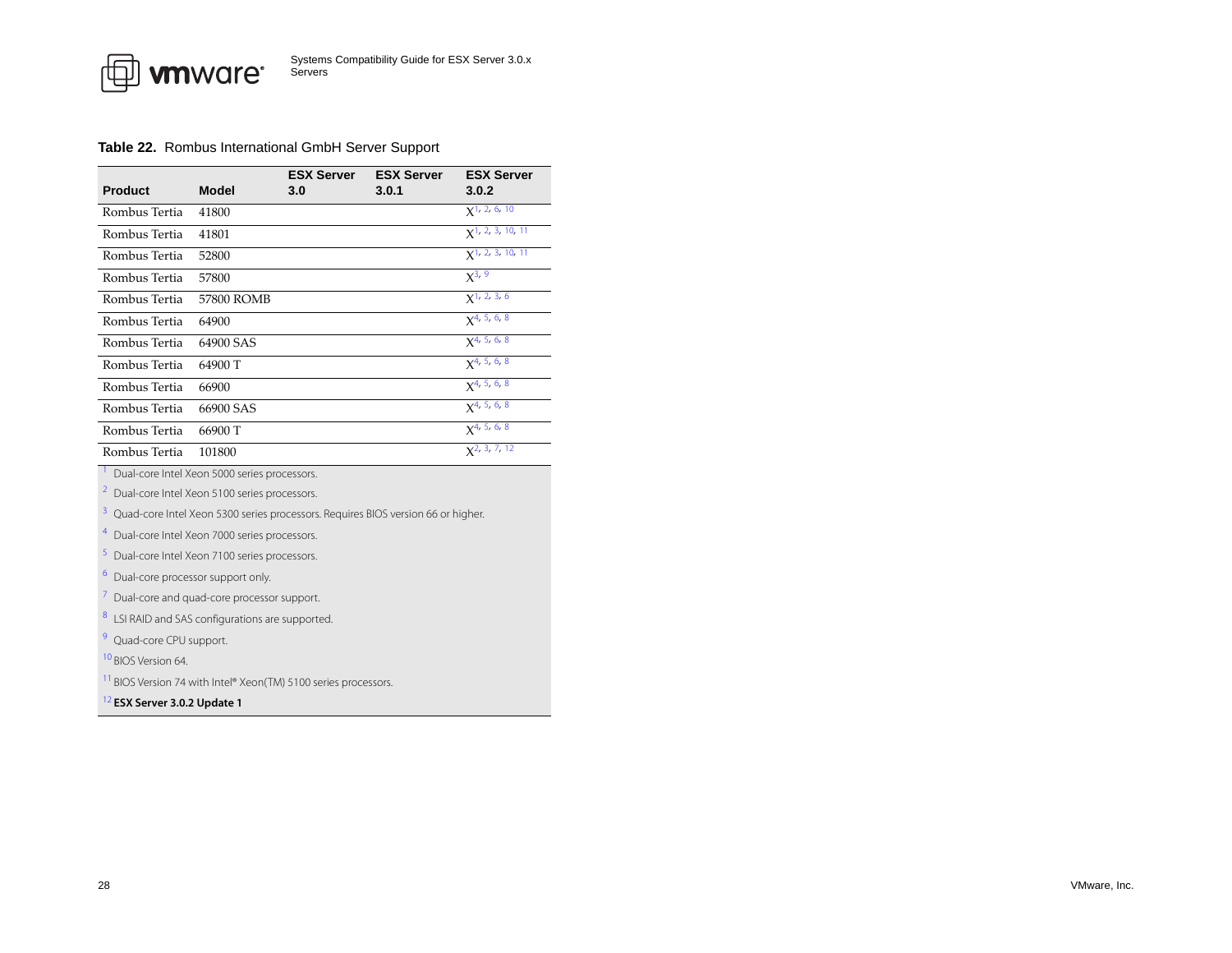

#### <span id="page-28-0"></span>**Table 23.** Samsung Server Support

| <b>Product</b>                                                                |              | ESX Server 3.0 ESX Server 3.0.1 ESX Server 3.0.2 |               |  |
|-------------------------------------------------------------------------------|--------------|--------------------------------------------------|---------------|--|
| $ZSS230-X$                                                                    |              | $x^{2,3}$                                        | $x^{2,3}$     |  |
| ZSS232                                                                        |              |                                                  | $x^{4, 5, 6}$ |  |
| $ZSS380-D$ <sup>1</sup>                                                       | $\mathbf{x}$ | x                                                |               |  |
| $ZSS380-T$                                                                    |              | $X^{1,3}$                                        | $X^{1,3}$     |  |
| Up to 4 nodes, up to 16 single-core processors with hyperthreading enabled or |              |                                                  |               |  |

<span id="page-28-3"></span>up to 16 dual-core processors with hyperthreading disabled.

<span id="page-28-1"></span>2Dual-core Intel Xeon 7000 series processors.

<span id="page-28-2"></span>3Dual-core Intel Xeon 7100 series processors.

<span id="page-28-4"></span>4Quad-core Intel Xeon 7300 series processors.

<span id="page-28-5"></span><sup>3</sup> With bios version SFC4UR.868.01.00.0010.050420071510

<span id="page-28-6"></span>6**ESX Server 3.0.2 Update 1**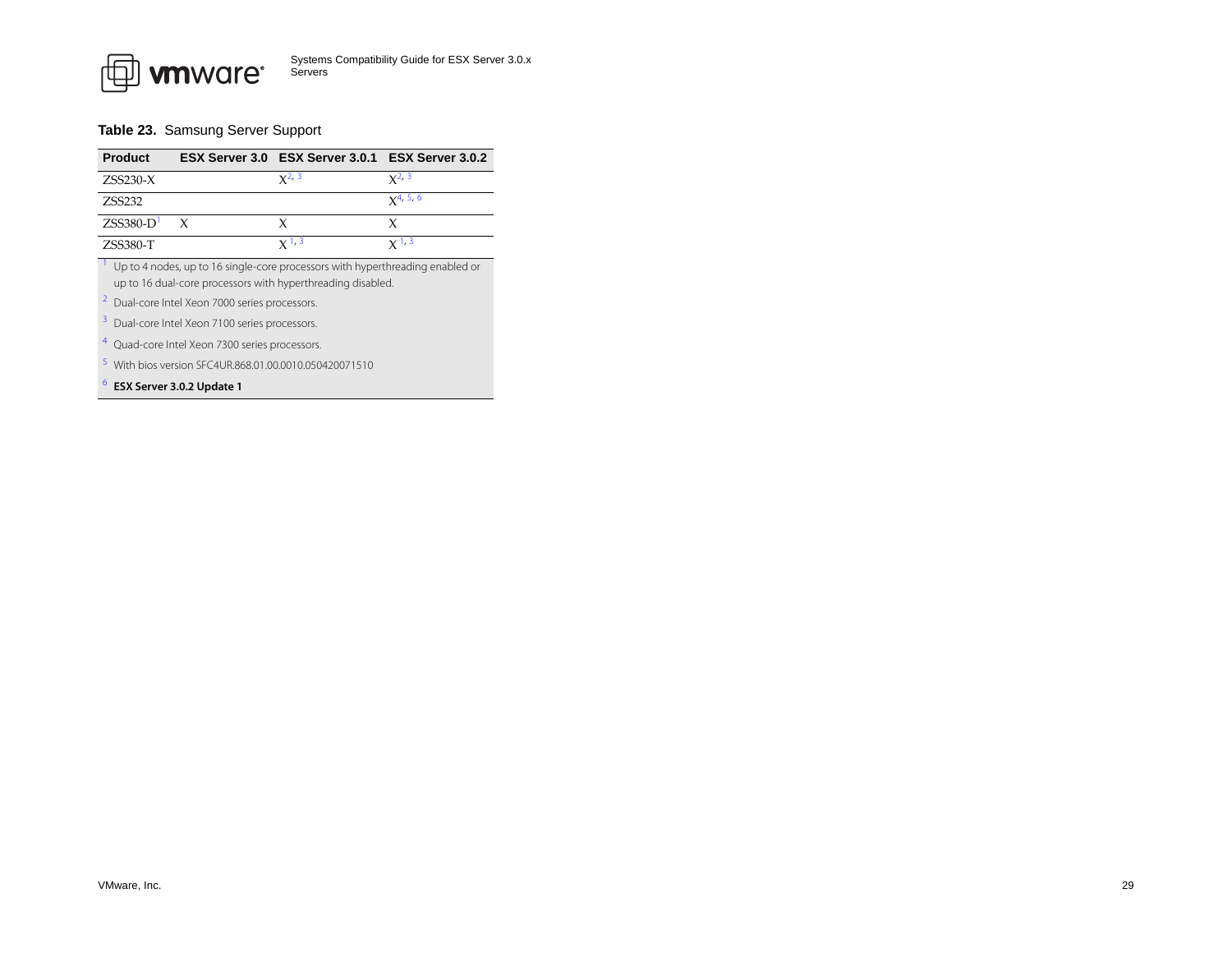#### <span id="page-29-0"></span>**Table 24.** Sun Server Support

| <b>Product</b> | <b>Model</b>        |             | ESX Server 3.0 ESX Server 3.0.1 ESX Server 3.0.2 |                  |
|----------------|---------------------|-------------|--------------------------------------------------|------------------|
| Sun Blade 6000 | X6220 Server Module |             | $X^{11, 15}$                                     | $X^{11, 16}$     |
| Modular System | X6250 Server Module |             | $X^5$                                            | $X^{4, 5, 7}$    |
| Sun Blade 8000 | X8400 Server Module |             | $X^2$ , 10                                       | $X^2$ , 10       |
| Modular System | X8420 Server Module |             | $x^{2, 12}$                                      | $X^{2, 12}$      |
|                | X8440 Server Module |             |                                                  | $X^{2, 12}$      |
| SunFire        | V40z                | $X^{1, 14}$ | $X$ <sup>1, 10, 14</sup>                         | $\chi$ 1, 10, 14 |
|                | X2200 M2            |             |                                                  | $x^2$ , 11, 16   |
|                | X4100               | $X^{1, 9}$  | $X^{1, 9}$                                       | $X^{1, 9}$       |
|                | X4100 M2            |             | $X^{11, 13}$                                     | $X^{11, 16}$     |
|                | X4150               |             |                                                  | $x^{3, 5}$       |
|                | X4200               | $X^{1,9}$   | $X^{1,9}$                                        | $X^{1,9}$        |
|                | X4200 M2            |             | $X^{11, 13}$                                     | $X^{11, 16}$     |
|                | X4450               |             |                                                  | $X^{8, 17}$      |
|                | X4600               |             | $X^{2, 10}$                                      | $X^{2, 10}$      |
|                | X4600 M2            |             | $X^{2,12}$                                       | $X^{2,12}$       |

<span id="page-29-10"></span>Both single and dual-core AMD Opteron support.

<span id="page-29-7"></span>2Dual-core processor support only.

<span id="page-29-14"></span>3Dual-core Intel Xeon 5100 series processors.

<span id="page-29-5"></span>4Dual-core Intel Xeon 5100 series processors with G0-Stepping only.

<span id="page-29-4"></span>Quad-core Intel Xeon 5300 series processors.

Quad-core Intel Xeon 5400 series processors.

<span id="page-29-6"></span>7Quad-core Intel Xeon 5400 series processors. Note that use of these processors requires ESX Server 3.0.2 Update 1.

<span id="page-29-15"></span>Quad-core Intel Xeon 7300 series processors.

<span id="page-29-12"></span>9AMD Opteron 200 series, Rev E, dual-core processors.

<span id="page-29-8"></span><sup>10</sup> AMD Opteron 800 series Rev E dual-core processors.

<span id="page-29-1"></span><sup>11</sup> AMD Opteron 2000 series Rev F dual-core processors.

<span id="page-29-9"></span><sup>12</sup> AMD Opteron 8000 series, Rev F, dual-core processors.

<span id="page-29-13"></span>13 [Please refer to KB 1755429 at](http://kb.vmware.com/kb/1755429) **http://kb.vmware.com/kb/1755429** for information related to ethernet port support.

<span id="page-29-11"></span>14 Please refer to KB 1000427 at **<http://kb.vmware.com/kb/1000427>** for information related to installing ESX Server.

<span id="page-29-2"></span><sup>15</sup> Please refer to KB 1001103 at **<http://kb.vmware.com/kb/1001103>** for information related to ethernet port support.

<span id="page-29-3"></span>16 Please refer to KB 1001398 at **<http://kb.vmware.com/kb/1001398>** for information related to ethernet port support.

<span id="page-29-16"></span>17 **ESX Server 3.0.2 Update 1.**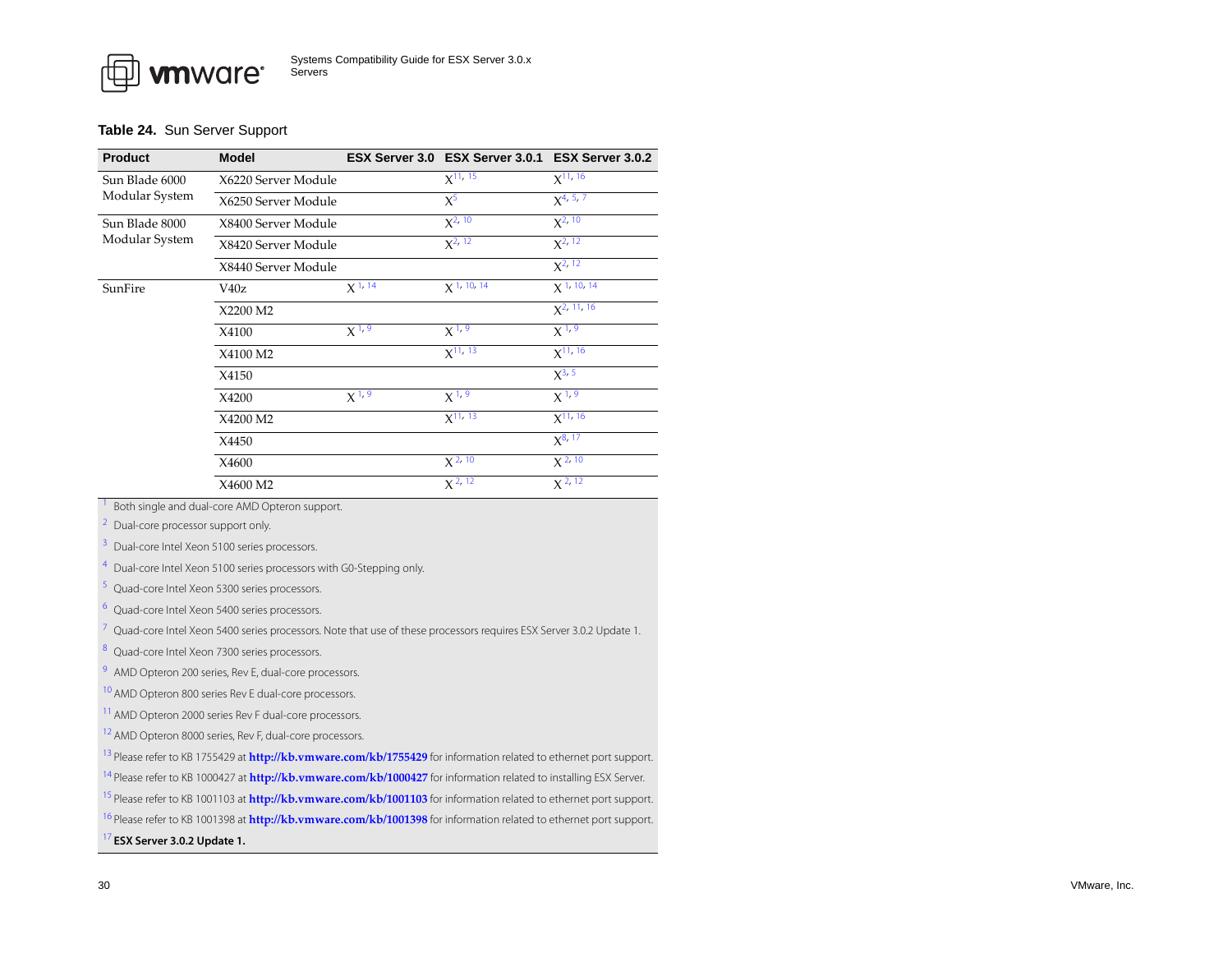

#### <span id="page-30-1"></span>**Table 25.** Supermicro Server Support

| <b>Product</b>                                 |  | ESX Server 3.0 ESX Server 3.0.1 ESX Server 3.0.2 |    |
|------------------------------------------------|--|--------------------------------------------------|----|
| A+ Server 2021M-UR+V/B                         |  |                                                  | χ2 |
| SuperServer-6025B-URV/B                        |  |                                                  |    |
| SuperServer-6035B-8R+V/B                       |  |                                                  |    |
| Quad-core Intel Xeon 5300 series processors.   |  |                                                  |    |
| <sup>2</sup> Dual-Core AMD Opteron processors. |  |                                                  |    |

#### <span id="page-30-4"></span><span id="page-30-3"></span><span id="page-30-0"></span>**Table 26.** TAROX Systems & Services GmbH Server Support

<span id="page-30-8"></span>

| Product                                                           | Model    | <b>ESX Server</b><br>3.0 | <b>ESX Server</b><br>3.0.1 | <b>ESX Server</b><br>3.0.2 |  |
|-------------------------------------------------------------------|----------|--------------------------|----------------------------|----------------------------|--|
| ParX                                                              | 7000R G3 |                          |                            | $x^1$ , 2, 3               |  |
| Quad-core Intel Xeon 7300 series processors.                      |          |                          |                            |                            |  |
| <sup>2</sup> With bios version SEC4UR.868.01.00.0010.050420071510 |          |                          |                            |                            |  |
| 3.<br>ESX Server 3.0.2 Update 1                                   |          |                          |                            |                            |  |

#### <span id="page-30-10"></span><span id="page-30-9"></span><span id="page-30-2"></span>**Table 27.** Teratec Server Support

<span id="page-30-7"></span><span id="page-30-6"></span><span id="page-30-5"></span>

| <b>Product</b>                                                    | Model    | <b>ESX Server</b><br>3.0 | <b>ESX Server</b><br>3.0.1 | <b>ESX Server</b><br>3.0.2 |  |
|-------------------------------------------------------------------|----------|--------------------------|----------------------------|----------------------------|--|
| <b>TERA</b>                                                       | S7000FC4 |                          |                            | $x^{1,2,3}$                |  |
| Quad-core Intel Xeon 7300 series processors.                      |          |                          |                            |                            |  |
| <sup>2</sup> With bios version SFC4UR.868.01.00.0010.050420071510 |          |                          |                            |                            |  |
| <sup>3</sup> ESX Server 3.0.2 Update 1                            |          |                          |                            |                            |  |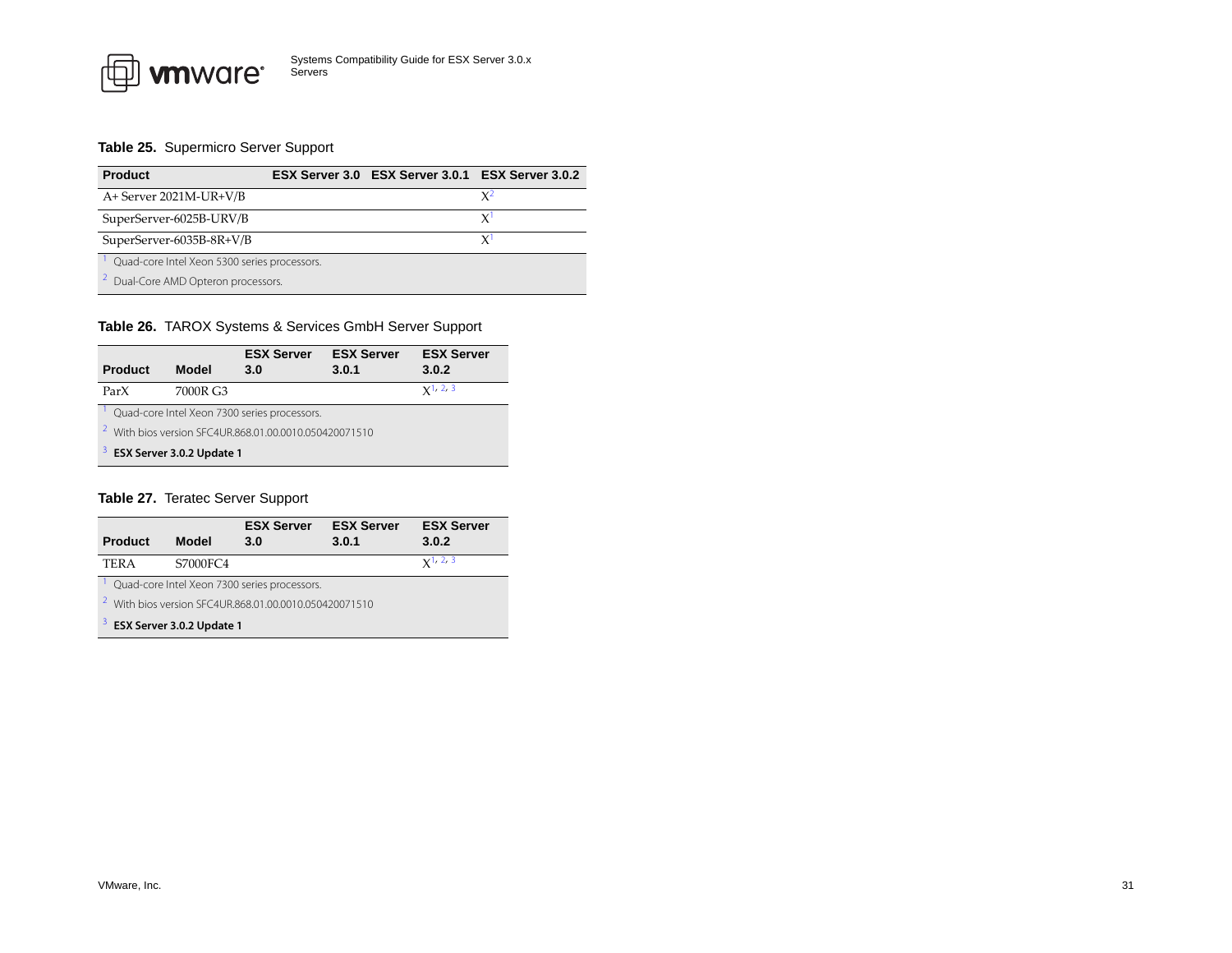### <span id="page-31-0"></span>**Table 28.** Unisys Server Support

| <b>Product</b>                                             | <b>Model</b>                                                             |              | ESX Server 3.0 ESX Server 3.0.1 | ESX Server 3.0.2 |  |  |
|------------------------------------------------------------|--------------------------------------------------------------------------|--------------|---------------------------------|------------------|--|--|
| ES3000                                                     | ES3120                                                                   | $X^5$        | $X^5$                           | $X^5$            |  |  |
|                                                            | <b>ES3120L</b>                                                           | $X^1$        | $X^1$                           | $X^1$            |  |  |
|                                                            | ES3140                                                                   | $X^5$        | $X^5$                           | $X^5$            |  |  |
|                                                            | ES3140L                                                                  | $X^{6,10}$   | $X^{6,10}$                      | $X^{6,10}$       |  |  |
|                                                            | ES3220                                                                   | $X^{7, 8}$   | $X^{7, 8, 9}$                   | $X^{7, 8, 9}$    |  |  |
|                                                            | <b>ES3220L</b>                                                           | $X^{7, 8}$   | $X^{7, 8, 9}$                   | $X^{7, 8, 9}$    |  |  |
| <b>ES7000</b>                                              | ES7000/one                                                               | $X^{1,2}$    | $X1$ , 2, 11                    | $X^{1, 2, 11}$   |  |  |
|                                                            | ES7000/510                                                               | $X^{5, 12}$  | $X^{5, 12}$                     | $X^{5, 12}$      |  |  |
|                                                            | ES7000/520                                                               | $X^{5, 12}$  | $X^{5, 12}$                     | $X^{5, 12}$      |  |  |
|                                                            | ES7000/530                                                               | $X^5$        | $X^5$                           | $X^5$            |  |  |
|                                                            | ES7000/540                                                               | $X^{5, 12}$  | $X^{5, 12}$                     | $X^{5, 12}$      |  |  |
|                                                            | ES7000/600                                                               | $X^{1, 2}$   | $X^{1,2}$                       | $X^{1,2}$        |  |  |
| ClearPath                                                  | Dorado 300 Series                                                        | $X^{1,2,3}$  | $X^{1,2,3}$                     | $X^{1,2,3}$      |  |  |
|                                                            | Libra 600 Series                                                         | $X^2$ , 3, 4 | $X^2$ , 3, 4                    | $X^2$ , 3, 4     |  |  |
| Both single and dual-core Intel processor support.         |                                                                          |              |                                 |                  |  |  |
|                                                            | <sup>2</sup> Up to 16 dual-core processors with Hyperthreading disabled. |              |                                 |                  |  |  |
| 3                                                          | Supported on the Intel partition only.                                   |              |                                 |                  |  |  |
|                                                            | <sup>4</sup> Single-core not offered.                                    |              |                                 |                  |  |  |
| 5.                                                         | Single-core processor support only.                                      |              |                                 |                  |  |  |
| 6                                                          | Dual-core processor support only.                                        |              |                                 |                  |  |  |
| 7<br>Dual-core Intel Xeon 5000 series processors.          |                                                                          |              |                                 |                  |  |  |
| 8<br>Dual-core Intel Xeon 5100 series processors.          |                                                                          |              |                                 |                  |  |  |
| <sup>9</sup> Quad-core Intel Xeon 5300 series processors.  |                                                                          |              |                                 |                  |  |  |
| <sup>10</sup> Dual-core Intel Xeon 7000 series processors. |                                                                          |              |                                 |                  |  |  |
| <sup>11</sup> Dual-core Intel Xeon 7100 series processors. |                                                                          |              |                                 |                  |  |  |

<span id="page-31-12"></span><span id="page-31-11"></span><span id="page-31-10"></span><span id="page-31-9"></span><span id="page-31-8"></span><span id="page-31-7"></span><span id="page-31-6"></span><span id="page-31-5"></span><span id="page-31-4"></span><span id="page-31-3"></span><span id="page-31-2"></span><span id="page-31-1"></span><sup>12</sup> G3 processor support only.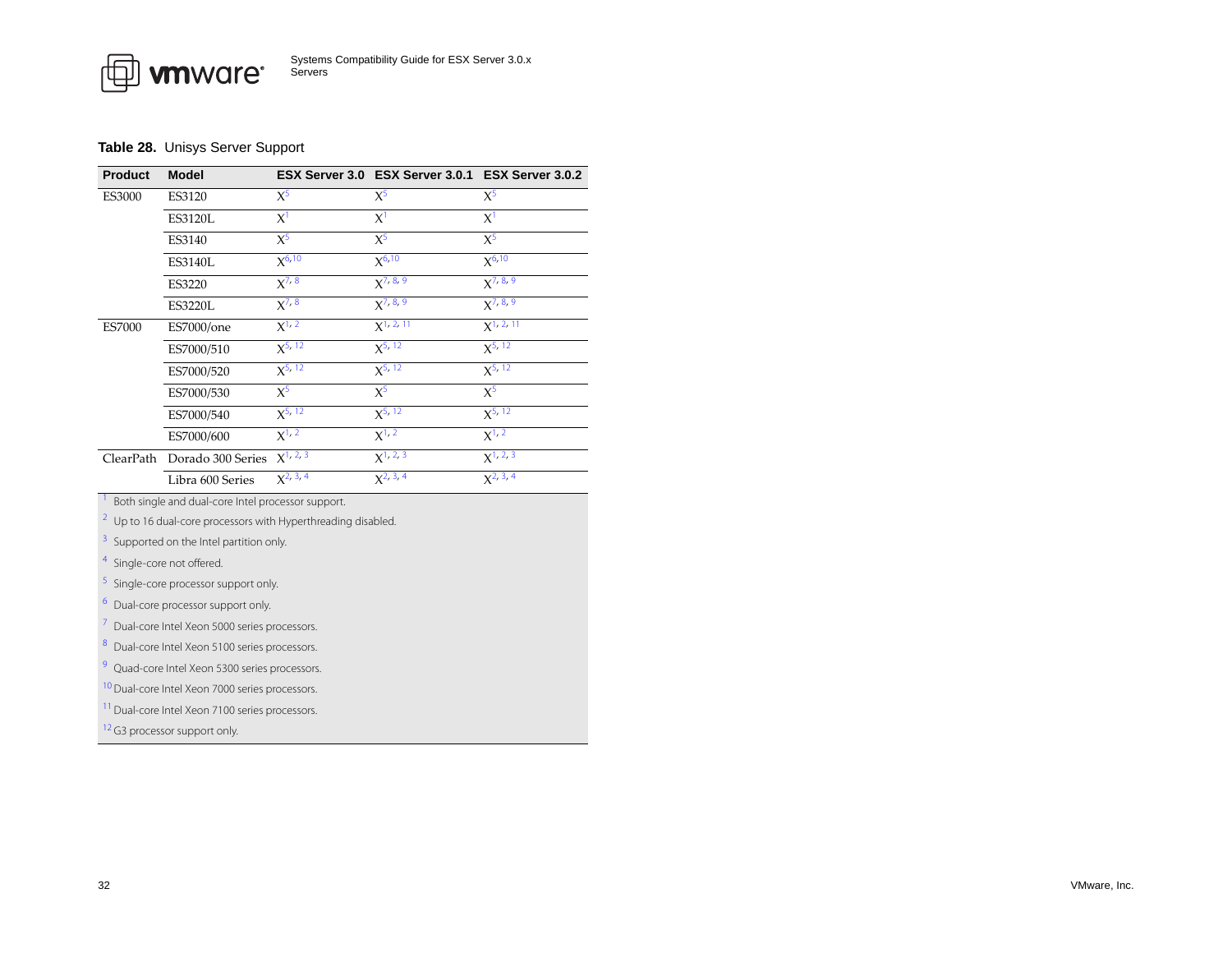

### <span id="page-32-0"></span>**Table 29.** Wipro Server Support

<span id="page-32-3"></span><span id="page-32-2"></span><span id="page-32-1"></span>

| Product                                                           | Model  | <b>ESX Server</b><br>3.0 | <b>ESX Server</b><br>3.0.1 | <b>ESX Server</b><br>3.0.2 |  |
|-------------------------------------------------------------------|--------|--------------------------|----------------------------|----------------------------|--|
| <b>NetPower</b>                                                   | 7.4402 |                          |                            | $x^{1,2,3}$                |  |
| Quad-core Intel Xeon 7300 series processors.                      |        |                          |                            |                            |  |
| <sup>2</sup> With bios version SEC4UR.868.01.00.0010.050420071510 |        |                          |                            |                            |  |
| <sup>3</sup> ESX Server 3.0.2 Update 1                            |        |                          |                            |                            |  |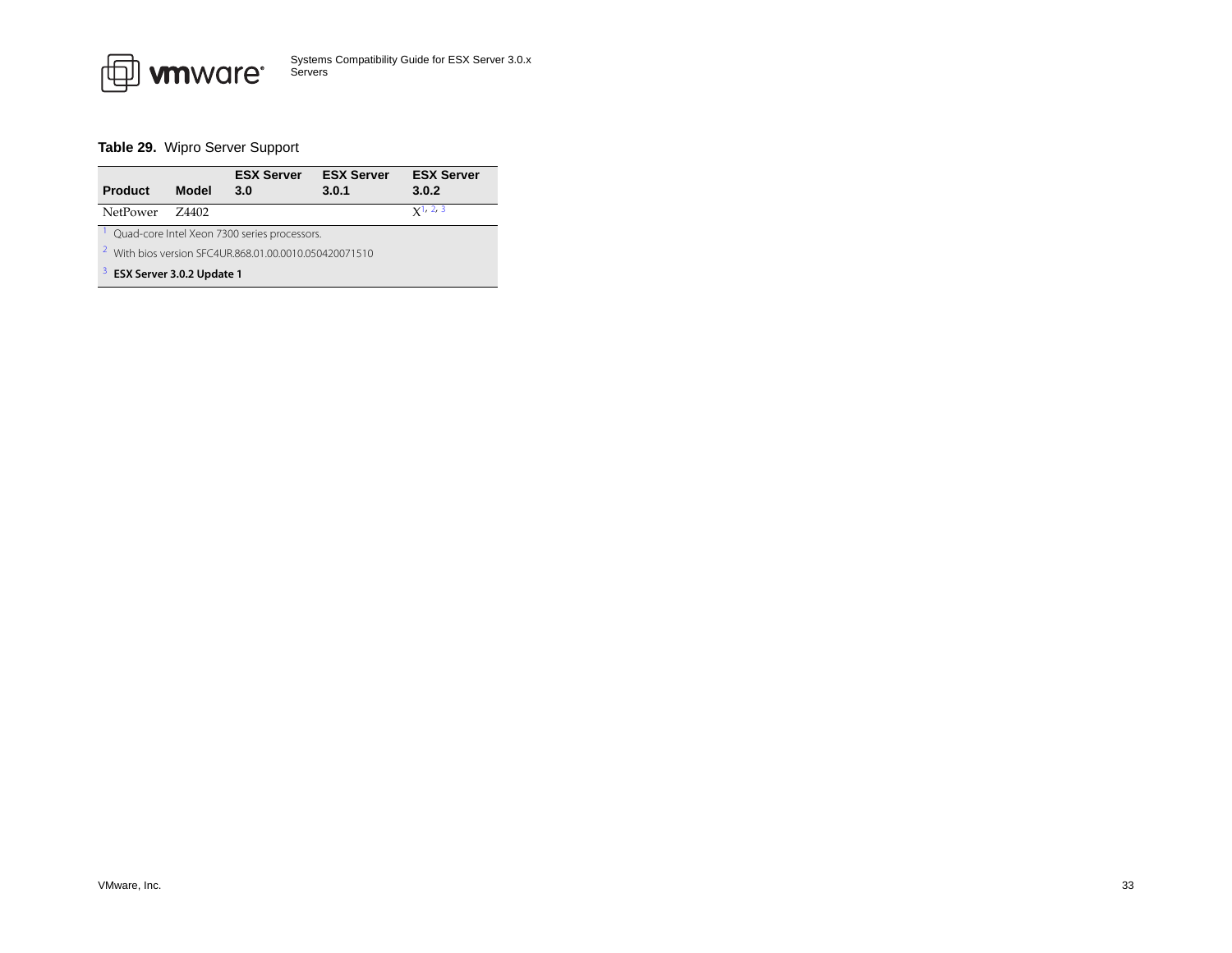

# <span id="page-33-0"></span>**VMotion Processor Compatibility Requirements**

To suppor<sup>t</sup> VMotion, make sure that the source and destination hosts have compatible processors. You can distinguish different processor versions within the same family by comparing the processors' model, stepping level, and extended features.

To learn more about VMotion CPU compatibility requirements, refer to the following:

- $\blacksquare$ For Intel Processors refer to: **[http://www.vmware.com/support/kb/enduser/std\\_adp.php?p\\_faqid=1991](http://www.vmware.com/support/kb/enduser/std_adp.php?p_faqid=1991)**
- $\blacksquare$ For AMD Processors: **[http://www.vmware.com/support/kb/enduser/std\\_adp.php?p\\_faqid=1992](http://www.vmware.com/support/kb/enduser/std_adp.php?p_faqid=1992)**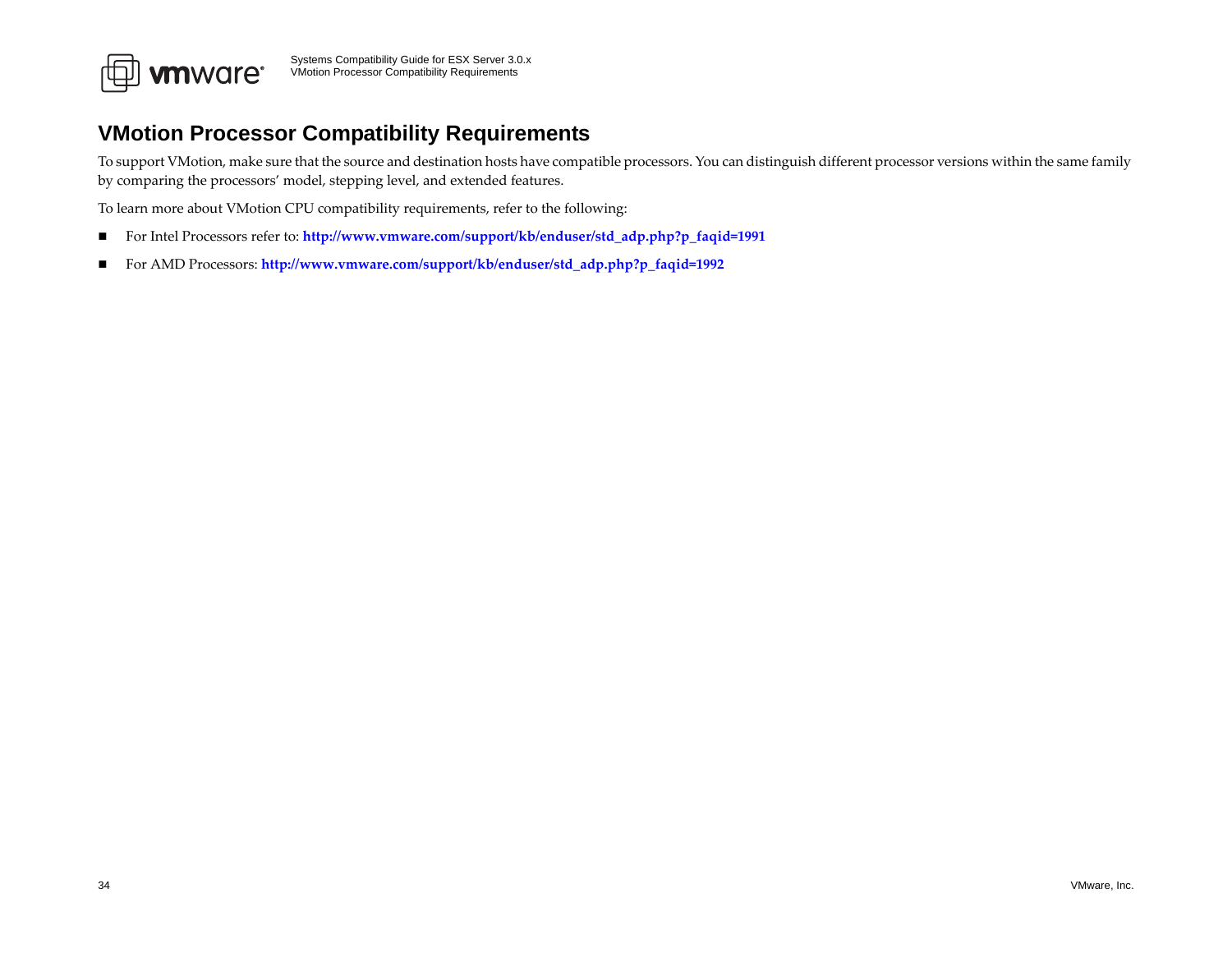

# <span id="page-34-0"></span>**Supported Guest Operating Systems**

For more information on gues<sup>t</sup> operating system suppor<sup>t</sup> and installation, please refer to the *Guest Operating System Installation Guide* at **[http://www.vmware.com/pdf/](http://www.vmware.com/pdf/GuestOS_guide.pdf) [GuestOS\\_guide.pdf](http://www.vmware.com/pdf/GuestOS_guide.pdf)**.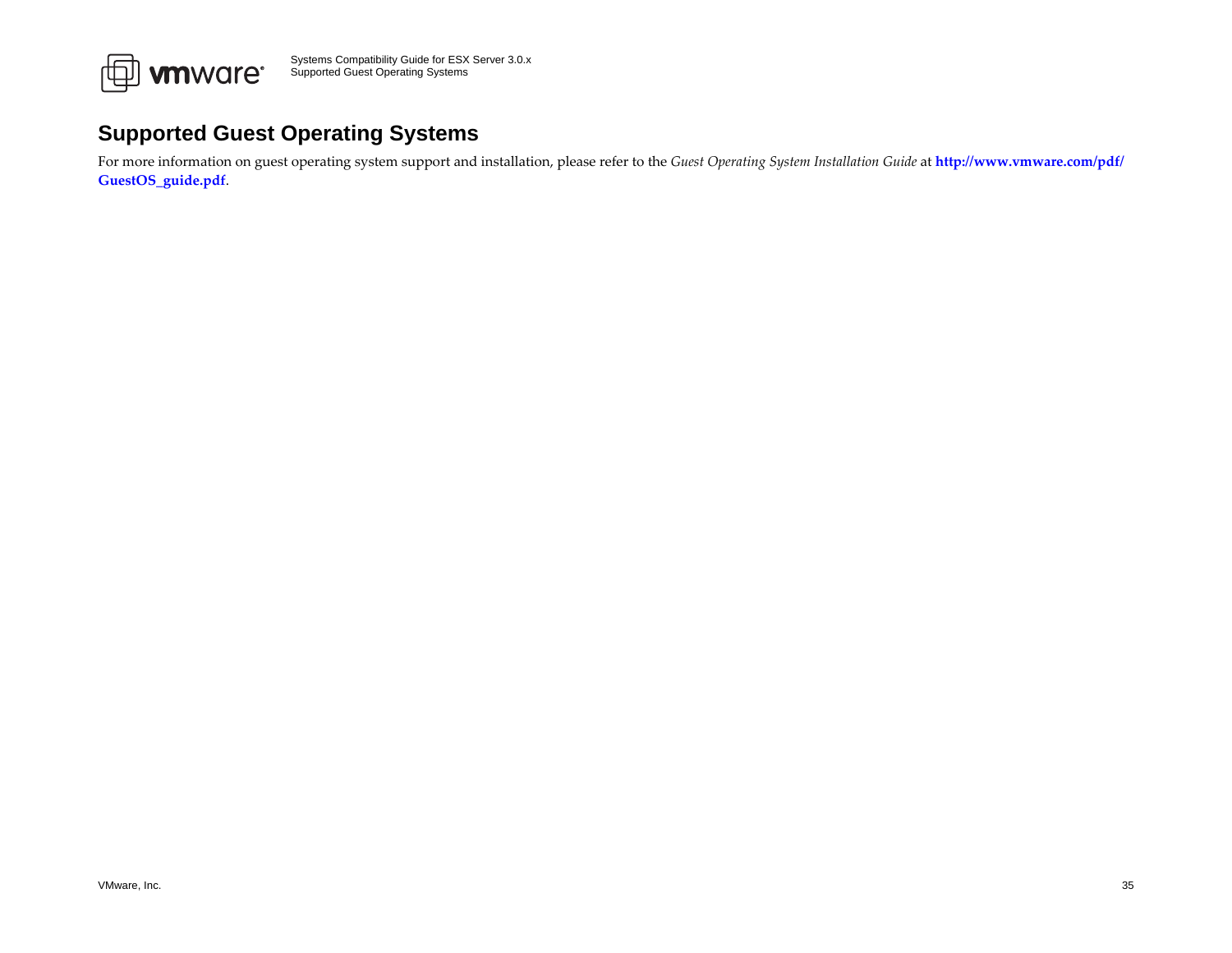

# <span id="page-35-0"></span>**Currently Qualified Hardware Lifecycle Management Applications**

For information on currently qualified systems managemen<sup>t</sup> applications for ESX Server, refer to **VMware ESX Server Supported Lifecycle [Management](http://www.vmware.com/support/esx25/doc/sys_mgmt_links.html) Agents**.